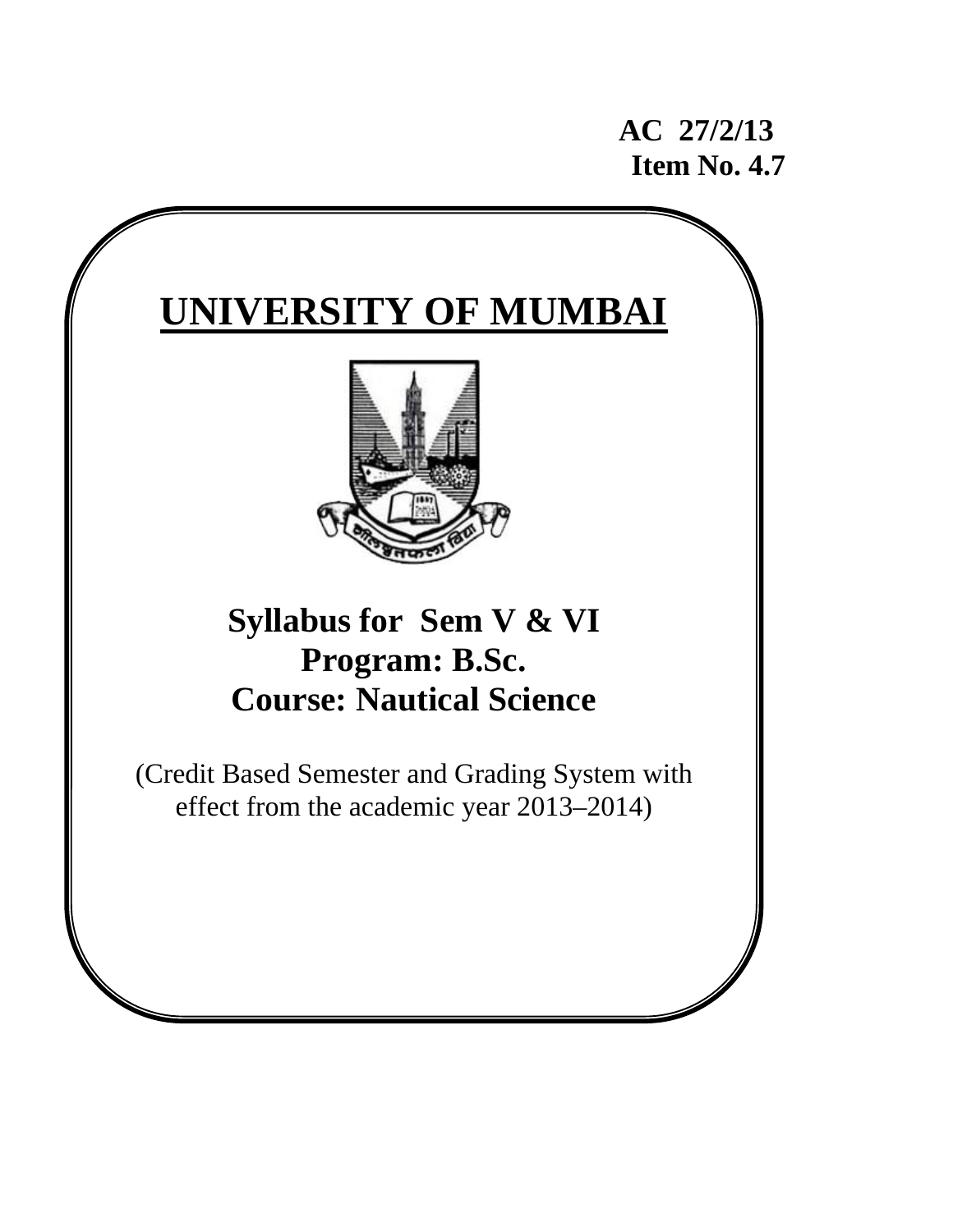Theory/Practical : 16 Weeks (15 weeks for lectures/practical & one week for semester end examination )

| סכוווכאוכו –۷        |                                                    |    |               |     |              |    |                |    |
|----------------------|----------------------------------------------------|----|---------------|-----|--------------|----|----------------|----|
| Course Code          | Title of the Course                                |    | Per Week      |     | Per Semester |    | <b>Credits</b> |    |
|                      |                                                    |    | P             |     | P            |    | P              |    |
| USNSC501             | <b>NAVIGATION-IV</b>                               | 3  | 1             | 45  | 15           |    |                |    |
|                      | SHIPPING MANAGEMENT                                | 4  |               | 60  |              | 4  | $\overline{2}$ | 6  |
|                      | <b>MARITIME LAW</b>                                |    |               | 60  |              |    |                |    |
|                      | <b>NAVIGATION-II</b>                               | 3  | 1             | 45  | 15           |    |                |    |
| USNSC <sub>502</sub> | VOYAGE PLANNING & COLLISION PREVENTION - II        | 3  | $\mathcal{P}$ | 45  | 30           | 3  | 2              | 5  |
| USNSC503             | <b>SHIP OPERATION TECHNOLOGY-III</b>               | 3  | 1             | 45  | 15           |    |                |    |
|                      | SHIP OPERATION TECHNOLOGY-IV                       |    | 1             | 45  | 15           | 3  | $\overline{2}$ | 5  |
|                      | <b>NAVAL ARCHITECTURE-II</b>                       | 4  |               | 60  |              |    |                |    |
|                      | ENVIRONMENTAL SCIENCE-III                          | 3  | 1             | 45  | 15           |    |                |    |
| USNSC504             | <b>MARINE ENGINEERING &amp; CONTROL SYSTEMS-II</b> |    | 1             | 45  | 15           | 2  | 2              | 4  |
|                      |                                                    | 33 | 08            | 495 | 120          | 12 | 8              | 20 |

**Semester –V** 

Theory / Practical :

# **Semester –VI**

| Course Code | Title of the Course                         |    | Per Week |     | Per Semester |    | <b>Credits</b> |    |
|-------------|---------------------------------------------|----|----------|-----|--------------|----|----------------|----|
|             |                                             |    | P        |     | P            |    | P              |    |
| USNSC601    | <b>NAVIGATION-IV</b>                        | 3  | 1        | 45  | 15           |    |                |    |
|             | <b>SHIPPING MANAGEMENT</b>                  | 4  |          | 60  |              | 4  | $\overline{2}$ | 6  |
|             | <b>MARITIME LAW</b>                         |    |          | 60  |              |    |                |    |
|             | <b>NAVIGATION-II</b>                        | 3  | 1        | 45  | 15           |    |                |    |
| USNSC602    | VOYAGE PLANNING & COLLISION PREVENTION - II | 3  | 2        | 45  | 30           | 3  | $\overline{2}$ | 5  |
| USNSC603    | SHIP OPERATION TECHNOLOGY-II                | 3  | 1        | 45  | 15           |    |                |    |
|             | SHIP OPERATION TECHNOLOGY-IV                |    | 1        | 45  | 15           | 3  | $\overline{2}$ | 5  |
|             | <b>NAVAL ARCHITECTURE-II</b>                | 4  |          | 60  |              |    |                |    |
|             | ENVIRONMENTAL SCIENCE-III                   | 3  | 1        | 45  | 15           |    |                |    |
| USNSC604    | MARINE ENGINEERING & CONTROL SYSTEMS-II     |    | 1        | 45  | 15           | 2  | $\overline{2}$ | 4  |
|             |                                             | 33 | 08       | 495 | 120          | 12 | 8              | 20 |

# NAVIGATION -IV / SHIPPING MANAGEMENT / MARITIME LAW **Contact Hours 180**

| Name of the Programme           | <b>Duration</b> | Semester | Course/ Course Code                                |
|---------------------------------|-----------------|----------|----------------------------------------------------|
| <b>B.Sc in Nautical Science</b> | Six Semesters   |          | NAVIGATION -IV / SHIPPING<br>MANAGEMENT / MARITIME |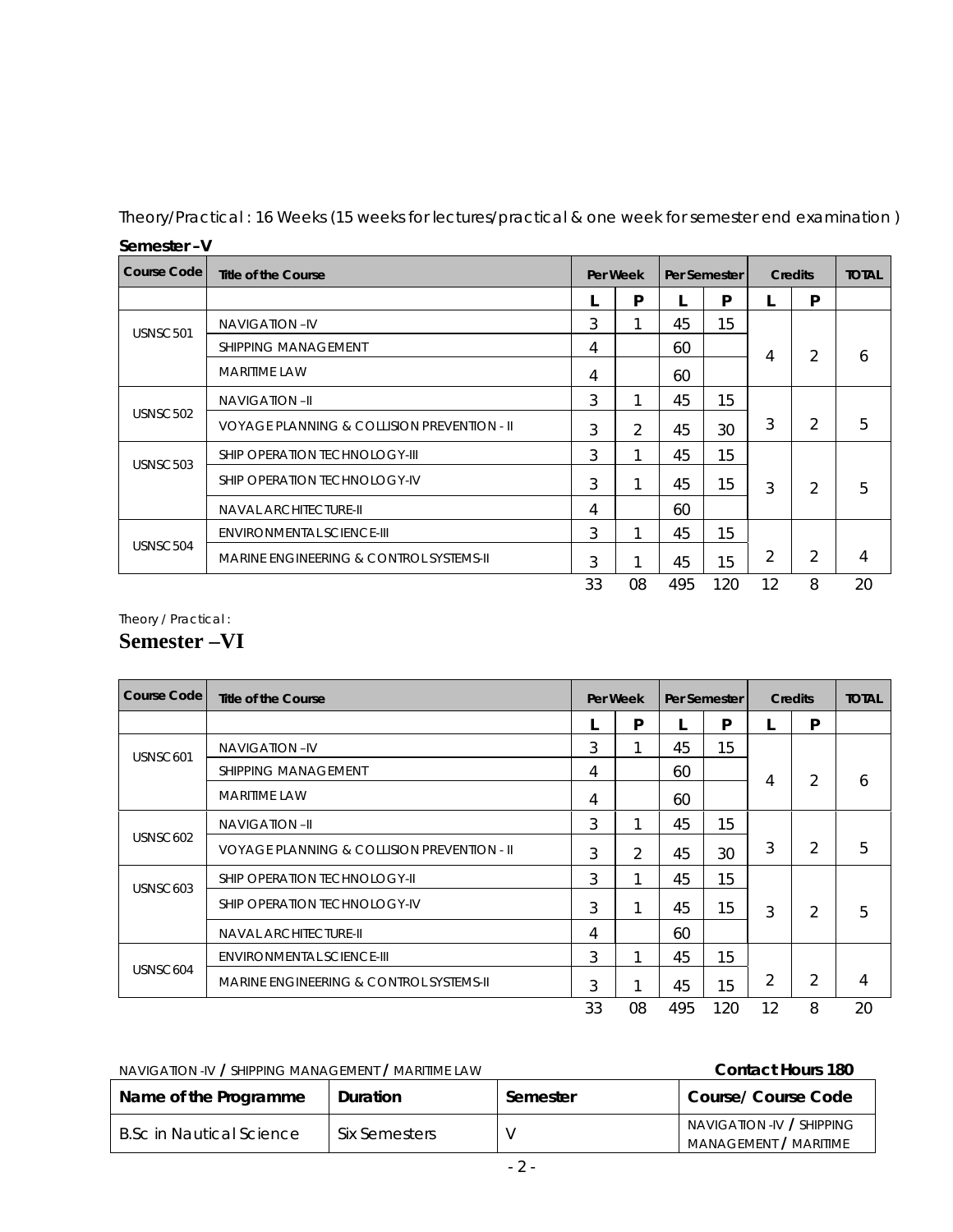|                  |                                                         |         | LAW [USNSc 501] |
|------------------|---------------------------------------------------------|---------|-----------------|
| Course Code      | Title                                                   | Credits |                 |
| <b>USNSc 501</b> | NAVIGATION -IV /<br>SHIPPING MANAGEMENT<br>MARITIME LAW | $4 + 2$ |                 |

| For Course per week<br>1 lecture/period is 60 minutes duration |        |           | For subject per week<br>1 lecture/period is 60 minutes duration |                   |                                      |                        |  |
|----------------------------------------------------------------|--------|-----------|-----------------------------------------------------------------|-------------------|--------------------------------------|------------------------|--|
|                                                                | Theory | Practical | Tutorial                                                        | <b>NAVIGATION</b> | <b>SHIPPING</b><br><b>MANAGEMENT</b> | <b>MARITIME</b><br>LAW |  |
| Actual<br>contacts                                             | 11     |           |                                                                 |                   |                                      |                        |  |
| Credits                                                        |        |           | --                                                              |                   |                                      |                        |  |

#### **NAVIGATION –III VOYAGE PLANNING & COLLISION PREVENTION - II COLLISION PREVENTION - II**

#### Name of the Programme Duration Semester Semester Securse/ Course Code B.Sc in Nautical Science  $\left| \right|$  Six Semesters  $\left| \right|$  V Navigation-III Voyage Planning & Collision Prevention –II [USNSc 502] Course Code Title | Credits USNSc 502 Navigation-II Voyage Planning & Collision Prevention-II  $3+2$

| For Course per week | 1 lecture/period is 60 minutes duration |           |          | For subject per week<br>1 lecture/period is 60 minutes duration |                                                     |  |
|---------------------|-----------------------------------------|-----------|----------|-----------------------------------------------------------------|-----------------------------------------------------|--|
|                     | Theory                                  | Practical | Tutorial | Navigation-III                                                  | Voyage Planning &<br><b>Collision Prevention-II</b> |  |
| Actual<br>contacts  | 6                                       |           |          | 3                                                               | w                                                   |  |
| Credits             |                                         |           | --       |                                                                 |                                                     |  |

**SHIP OPERATION TECHNOLOGY PAPER- II SHIP OPERATION TECHNOLOGY PAPER- IV NAVAL ARCHITECTURE-II Contact Hours 180**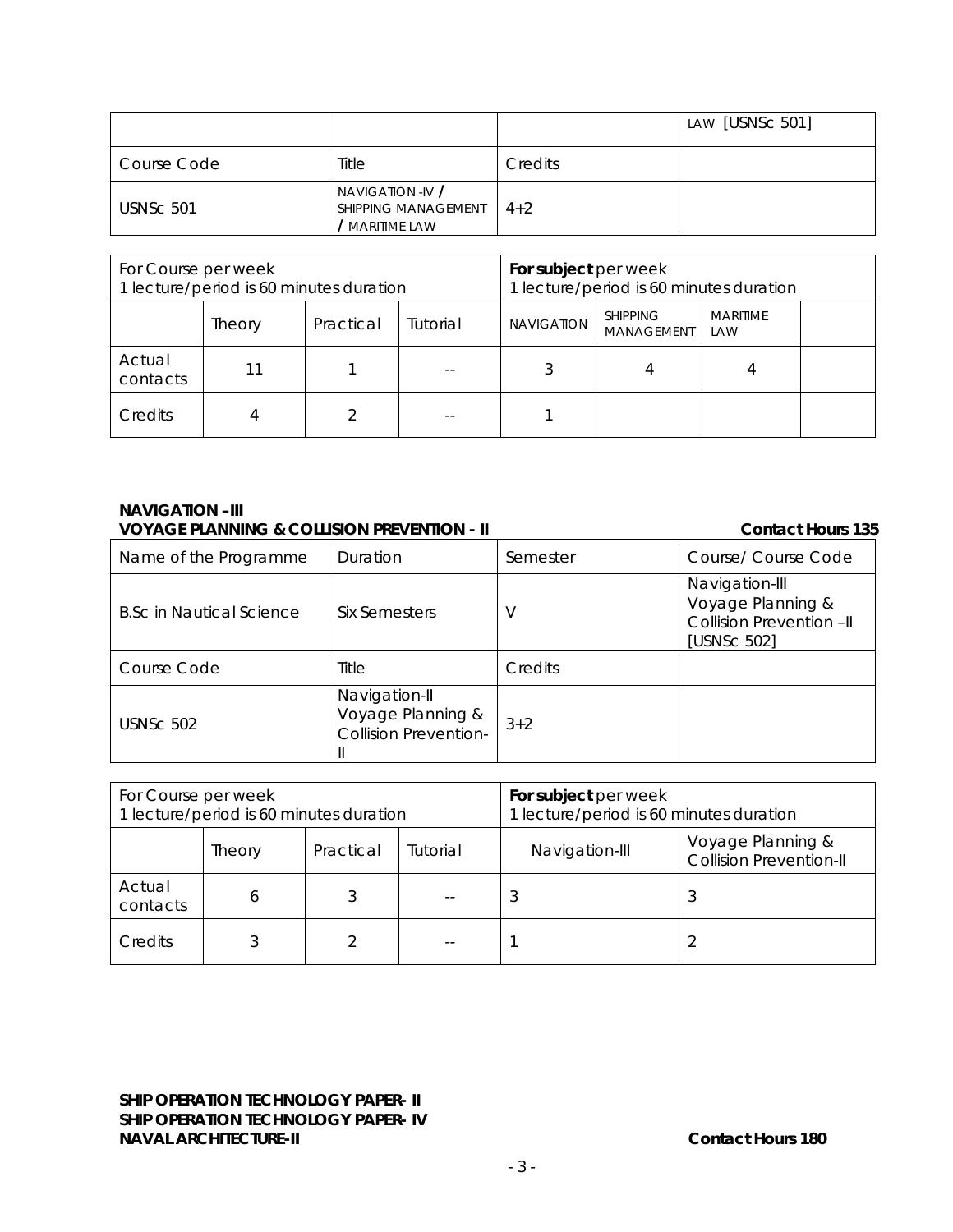| Name of the Programme           | Duration                                                                                  | Semester | <b>Course/ Course Code</b>                                                                                 |
|---------------------------------|-------------------------------------------------------------------------------------------|----------|------------------------------------------------------------------------------------------------------------|
| <b>B.Sc in Nautical Science</b> | Six Semesters                                                                             | V        | Ship Operation<br>Technology-II<br>Ship Operation<br>Technology-IV<br>Naval Architecture-II<br>[USNSc 503] |
| Course Code                     | <b>Title</b>                                                                              | Credits  |                                                                                                            |
| <b>USNSc 503</b>                | Ship Operation<br>Technology-II<br>Ship Operation<br>Technology-IV<br>Naval Architecture- | $3+2$    |                                                                                                            |

| For Course per week<br>1 lecture/period is 60 minutes duration |        |           |          | For subject per week<br>1 lecture/period is 60 minutes duration                                                             |  |   |  |
|----------------------------------------------------------------|--------|-----------|----------|-----------------------------------------------------------------------------------------------------------------------------|--|---|--|
|                                                                | Theory | Practical | Tutorial | Ship<br>Ship<br>Naval<br>Operation<br>Operation<br>Architecture<br>Technology-<br>Technology<br>Paper-II<br>Paper-II<br>-IV |  |   |  |
| Actual<br>contacts                                             | 10     |           | $- -$    |                                                                                                                             |  | 4 |  |
| Credits                                                        |        |           | --       |                                                                                                                             |  |   |  |

#### **ENVIRONMENTAL SCIENCE-II**  MARINE ENGINEERING & CONTROL SYSTEMS-II CONTROL STATEMENT CONTACT HOURS 120

| Name of the Programme           | Duration                                                                  | Semester | Course/ Course Code                                                                |
|---------------------------------|---------------------------------------------------------------------------|----------|------------------------------------------------------------------------------------|
| <b>B.Sc in Nautical Science</b> | Six Semesters                                                             |          | Environment Science -<br>Marine Engineering &<br>Control System- II<br>[USNSc 504] |
| Course Code                     | Title                                                                     | Credits  |                                                                                    |
| USNSc 504                       | Environment<br>Science - II<br>Marine Engineering<br>& Control System- II | $2+2$    |                                                                                    |

| For Course per week                     |        |           |                                         | For subject per week                                                    |  |  |
|-----------------------------------------|--------|-----------|-----------------------------------------|-------------------------------------------------------------------------|--|--|
| 1 lecture/period is 60 minutes duration |        |           | 1 lecture/period is 60 minutes duration |                                                                         |  |  |
|                                         | Theory | Practical | Tutorial                                | Environment   Marine Engineering<br>& Control System-II<br>Science - II |  |  |
| Actual<br>contacts                      | 06     | 02        |                                         |                                                                         |  |  |
| Credits                                 | 02     | 02        |                                         |                                                                         |  |  |

# **Objective:-**

This subject exposes the students to Navigation, Shipping Management & Maritime Law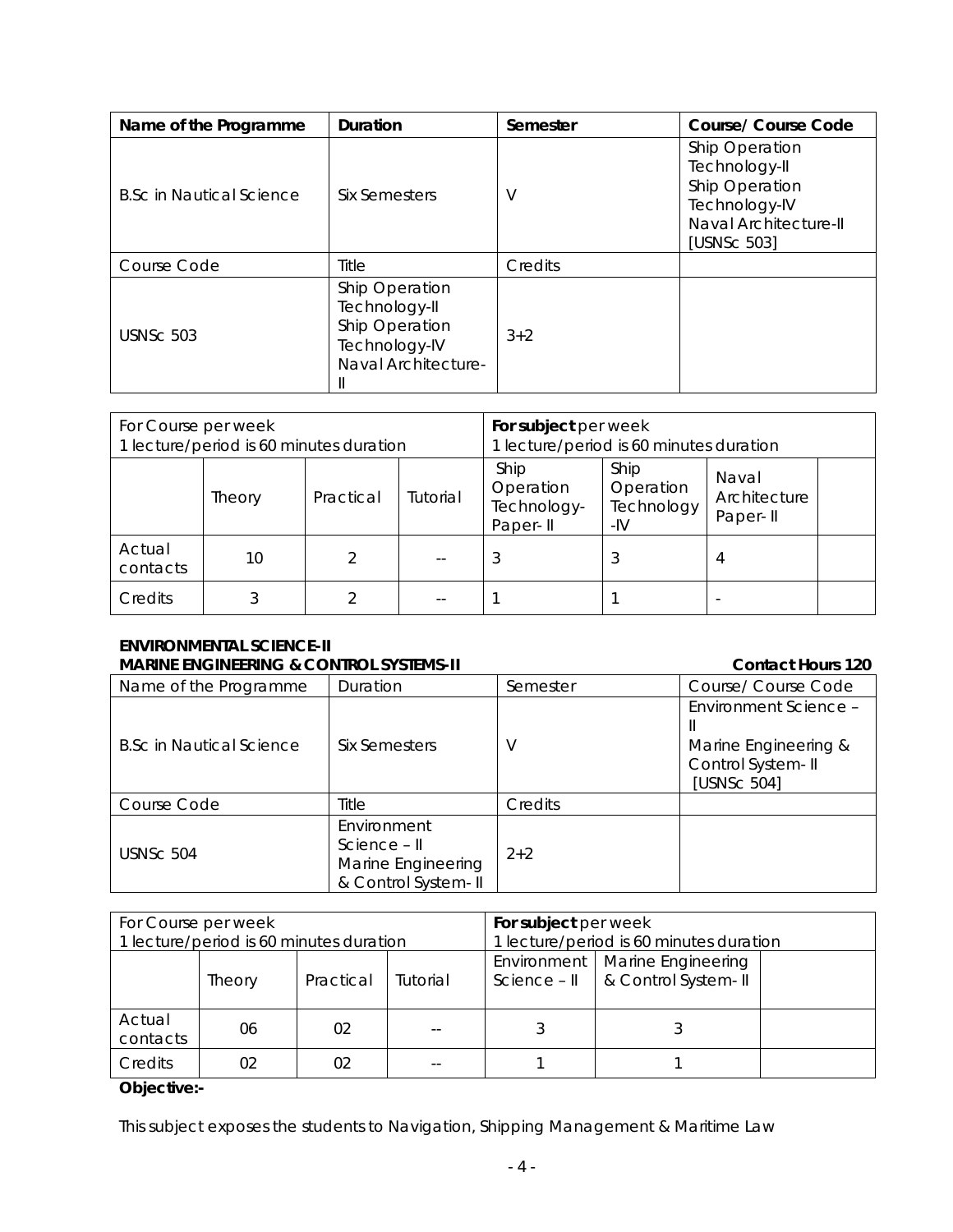# **Contents of syllabus for USNSC 501**

**Navigation - IV** 

|                   |                                                                                                                                                                                                                                                                                                                                                                                                                                                                                                        | <b>Theory</b> | Practical |
|-------------------|--------------------------------------------------------------------------------------------------------------------------------------------------------------------------------------------------------------------------------------------------------------------------------------------------------------------------------------------------------------------------------------------------------------------------------------------------------------------------------------------------------|---------------|-----------|
| UNIT <sub>1</sub> | <b>SEMESTER - V</b>                                                                                                                                                                                                                                                                                                                                                                                                                                                                                    | 15 Hours      |           |
|                   | The construction of the magnetic compass and<br>binnacle. The method of determination<br>and<br>compensation by means of components of the<br>effects of a ship's magnetic field on the magnetic<br>compass. The approximate coefficients A,B,C,D, and<br>E. conditions which might produce coefficient A and<br>E. Analysis of a table of deviation to obtain<br>appropriate coefficients. Methods of obtaining a<br>table of deviation. Calculations on the above.                                   |               |           |
| UNIT <sub>2</sub> | General principles of compass corrections and the                                                                                                                                                                                                                                                                                                                                                                                                                                                      | 22 Hours      |           |
|                   | method of correction for coefficient B,C, and D.<br>Heeling error and its cause, effect and method of<br>correction. Siting of compasses with reference to the<br>proximity of magnetic material and electrical<br>appliances. Care and maintenance<br>of<br>liquid<br>compasses. Calculation on the above.                                                                                                                                                                                            |               |           |
|                   |                                                                                                                                                                                                                                                                                                                                                                                                                                                                                                        |               |           |
| UNIT <sub>3</sub> | The properties of the free gyroscope. The relationship<br>between applied force and precession. The effect of<br>earth's rotation on a free gyroscope. Drift, tilt and<br>damping. Errors associated with gyro compasses<br>including latitude, course and speed error, ballistic<br>deflection and its relation to change of speed error.<br>Latitude, course and speed correction, rolling error<br>and how it is minimized. The principal parts of gyro<br>compass, follow up and repeater systems. | 8 Hours       |           |
|                   | <b>PRACTICAL</b><br>Gyro-compass: Familiarisation with various types of<br>Gyro-compasses used on Merchant Navy ships.<br>Explain procedure starting and stopping and routine<br>maintenance.                                                                                                                                                                                                                                                                                                          |               | 15 Hours  |

**\*There will be continuous assessment of skills being acquired through class work, practical and periodic assignments / project works / tests/ orals etc.** 

**\*Journal to be submitted at the end of each term for assessment**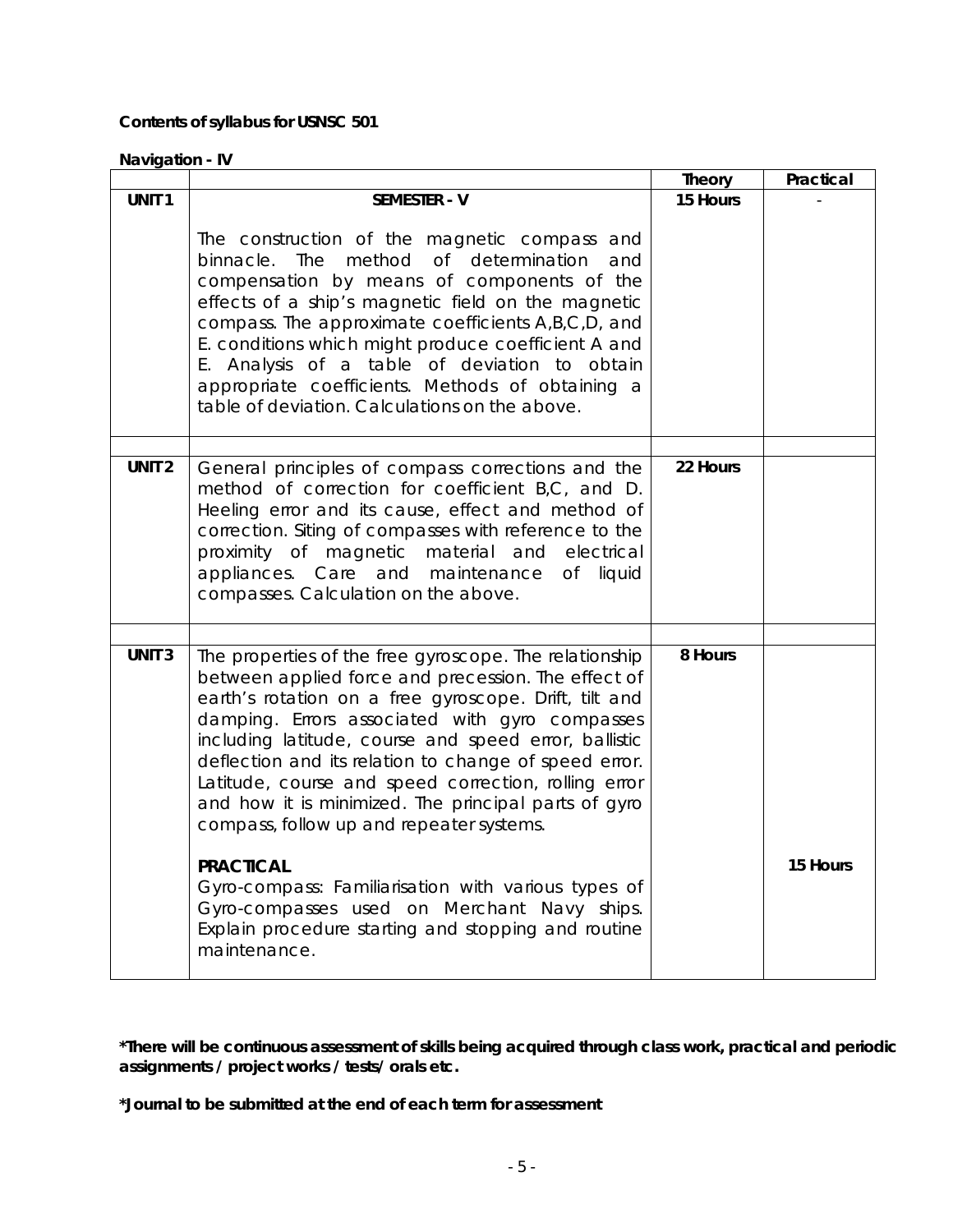# **NOTE : A candidate has to secure minimum percentage /grade : 60% / A as per Training Circular No 4 of 2005 by DG Shipping , Govt Of India .**

### **Reference Books:-**

- 1. Ships Magnetism & Magnetic Compass F.G. Merrifield
- 2. Compass Work **Kemp & Young** 2. Compass Work
- 
- 
- 5. Radar and ARPA Manual **A.G. Bole & W.O. Dineley**
- 6. Ships Compass **Klinkert & Grant**
- 7. Magnetic Compass Deviation & Correction W. Denne
- 8. Gyro Compass for Ships Officers **A.** Frost
- 9. Radar Observer's Handbook W.Burger
- 10. Marine Electronic Navigation S.F. Appleyard
- 11. Electronic Aids to Navigation; Position Fixing L. Tetley & D. Calcutt

3. Radar at Sea G.I. Sonnenberg 4. Shipborne Radar **Capt. H. Subramaniam** 

#### **SHIPPING MANAGEMENT**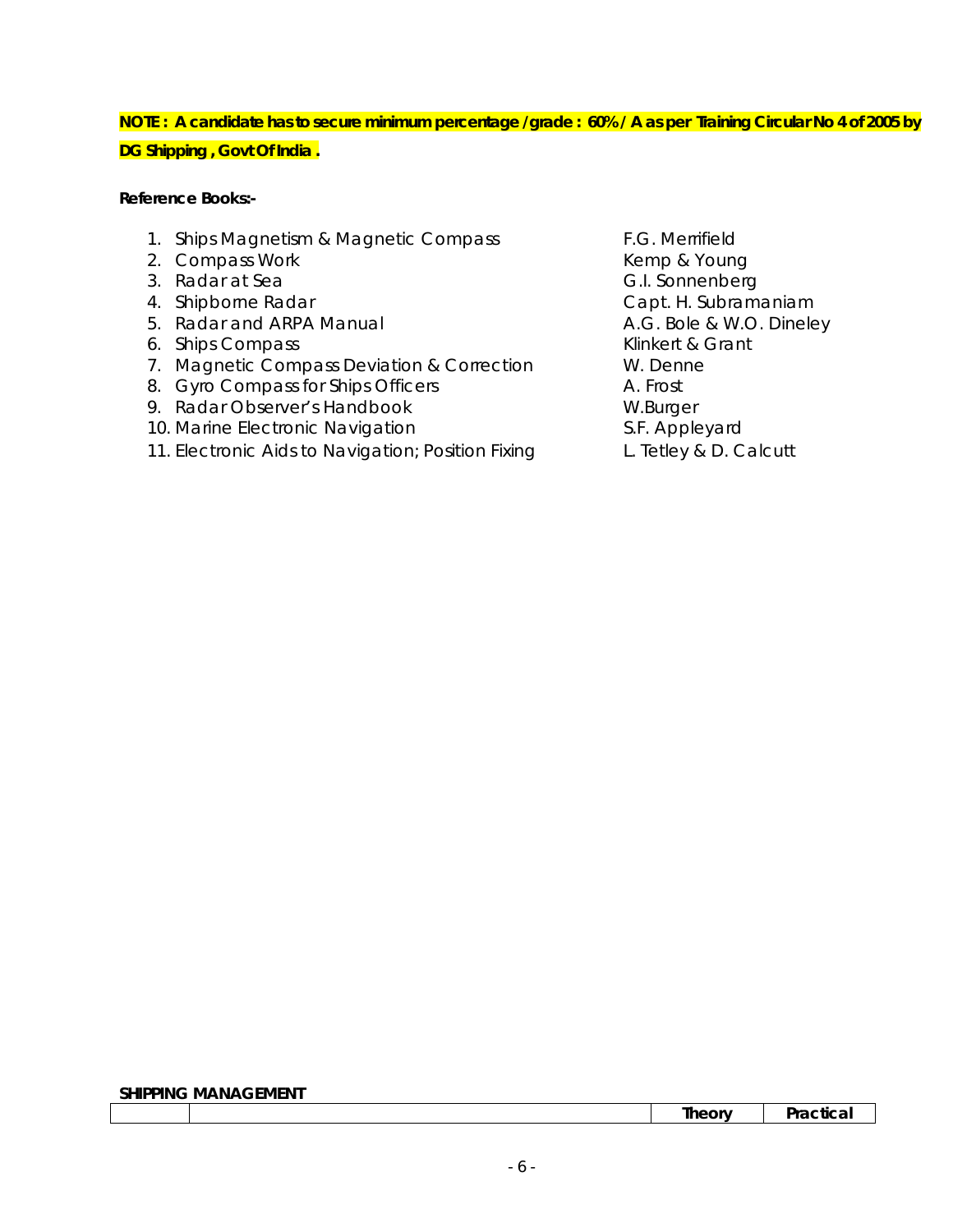| UNIT <sub>1</sub> | <b>SEMESTER - V</b>                                                                                                                                                                                                                                                                                                                                                                                                                                                                                                                                                                                                                                                                                                                                                                                                                                                                                                                              | 20 Hours |  |
|-------------------|--------------------------------------------------------------------------------------------------------------------------------------------------------------------------------------------------------------------------------------------------------------------------------------------------------------------------------------------------------------------------------------------------------------------------------------------------------------------------------------------------------------------------------------------------------------------------------------------------------------------------------------------------------------------------------------------------------------------------------------------------------------------------------------------------------------------------------------------------------------------------------------------------------------------------------------------------|----------|--|
|                   | <b>SECTION-A</b><br>Managing & Managers: Organisation and the need<br>for management; the management process; types of<br>managers; management level and skills; managerial<br>roles; the challenge of management.<br>The evolution of management theory: Why study<br>management theory? The classical<br>Management theories; the behavioural school; the<br>quantitative school - operations research and<br>management<br>science; the<br>evolution<br>Οf<br>management theory<br>The external environment of organisations: the<br>external environment and its importance;<br>Elements of the direct-action environment; elements<br>of the indirect-action environment; theories of total<br>organisation environments, managing the total<br>environment.                                                                                                                                                                                |          |  |
|                   |                                                                                                                                                                                                                                                                                                                                                                                                                                                                                                                                                                                                                                                                                                                                                                                                                                                                                                                                                  |          |  |
| UNIT <sub>2</sub> | Planning and strategic management: Planning - an<br>overview; the formal planning process; the evolution<br>of the concept of strategy.<br>Social responsibility and ethics: the changing<br>concept of social responsibilities; the shift to ethics;<br>the tools of ethics; the challenge of relativism.<br>implementation: Matching<br>Strategy<br>strategy<br>implementation to strategy; matching structure and<br>strategy; institutionalizing strategy.<br>Decision making: problem and opportunity finding;<br>the nature of managerial decision making; the<br>rational model of decision making and problem<br>solving.<br>Planning and decision - making tools & techniques:<br>science<br>the<br>management<br>approach;<br>the<br>management science process; planning for the<br>future - forecasting; planning for the future -<br>scheduling; planning to meet goals with certainty;<br>planning to meet goals with uncertainty. | 20 Hours |  |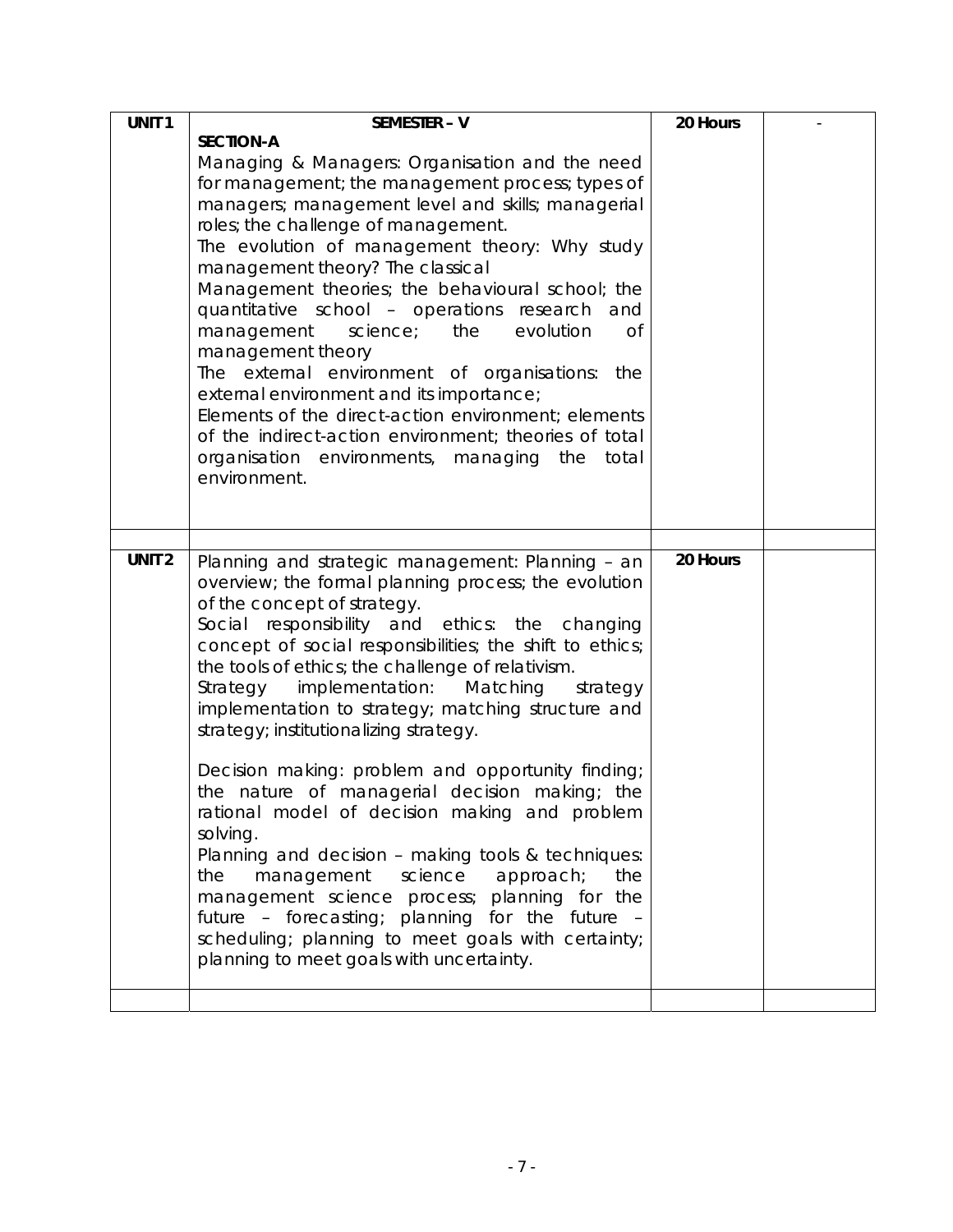| UNIT <sub>3</sub> | <b>SECTION-B</b>                                             | 20 Hours |  |
|-------------------|--------------------------------------------------------------|----------|--|
|                   | International Trade and Shipping: Seaborne trade of          |          |  |
|                   | the world composition and direction of cargoes -             |          |  |
|                   | different types of ships which carry them -                  |          |  |
|                   | Technological development - Role of Shipping on              |          |  |
|                   | national economic development.                               |          |  |
|                   | Basic Structure of Shipping Industry: Types of Shipping      |          |  |
|                   | services - Liner and Tramp - Role of Intermediaries in       |          |  |
|                   | shipping business: Freight brokers, clearing and             |          |  |
|                   | Forwarding Agents Stevedores - Shipbrokers, Bunker           |          |  |
|                   | and Stores suppliers etc. Shipping Agencies.                 |          |  |
|                   | Liner Trades - characteristics - Liner Conferences -         |          |  |
|                   | How Freight rates are fixed Components of Liner              |          |  |
|                   | Freight - Non - Conference lines - competition.              |          |  |
|                   | Procedures of Shipping cargoes and related                   |          |  |
|                   | documentation; Mate's Receipt, Bill of Lading. Unit          |          |  |
|                   | load systems - containerisation and multimodal<br>transport. |          |  |
|                   | Tramp Trades - Chartering - different types of               |          |  |
|                   | chartering ships - their relevance to trades -               |          |  |
|                   | Procedures and documentation relating chartering -           |          |  |
|                   | Charter markets of the world - How freight /                 |          |  |
|                   | charterhire is fixed.                                        |          |  |
|                   |                                                              |          |  |
|                   | Organisation of shipping company - Manpower                  |          |  |
|                   | planning - Business and cargo management -                   |          |  |
|                   | Statutory regulations to be complied with like Foreign       |          |  |
|                   | Exchange Regulation.                                         |          |  |
|                   | Role of ports: Port locations - Functions and range of       |          |  |
|                   | services - Financial aspects of utilisation and cargo        |          |  |
|                   | handling.                                                    |          |  |
|                   | India's ports, their organisation and administration         |          |  |
|                   | Modernisation and development of ports                       |          |  |
|                   |                                                              |          |  |

**NOTE : A candidate has to secure minimum percentage /grade : 40 % / E as per Training Circular No 4 of 2005 by DG Shipping , Govt Of India** 

**Reference Books:-** 

- 
- 2. Basic Marine Management Dr. A.V. Athalye
- 3. The Practice of Management Drucker P.
- 4. People in Organisation, an introduction Mitchell, Terence P.

1. Management Stoner & Freeman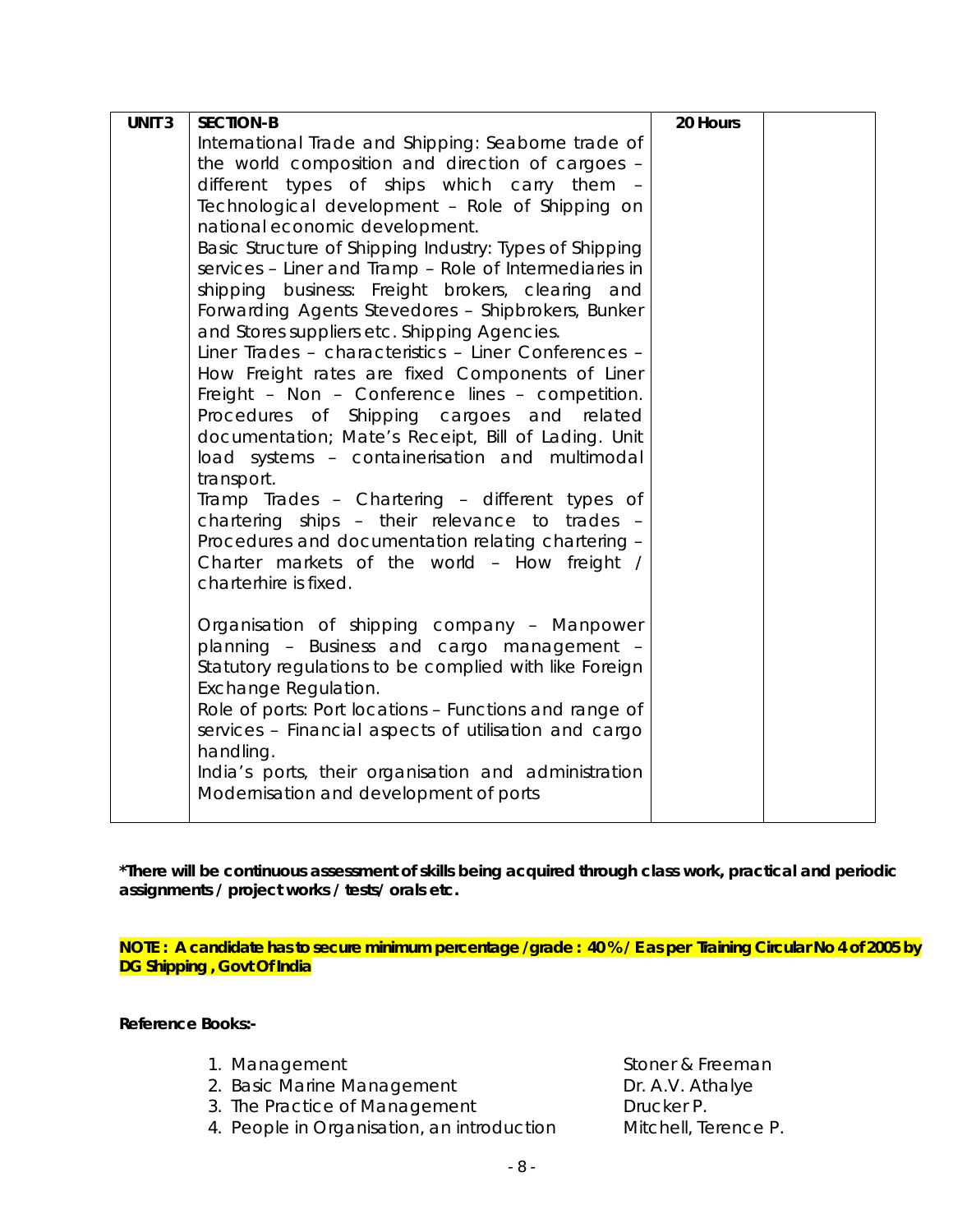to organisation behaviour

| 5. Consumer Behaviour. Basic Findings &<br>Manegerial implegations | Zaltman G. & Wallendrof A. |
|--------------------------------------------------------------------|----------------------------|
| 6. Mathematics of Investment                                       | Hart W.L.                  |
| 7. Theory and Practice of Management<br>Information System         | Burch, Strater & Grudneski |
| 8. A Concept of Corporate planning                                 | Russel L. & Ackoff         |
| 9. IACOCCA: An autobiography                                       | Lee lacocca                |
| 10. An introduction to Financial Management                        | Solomon & Pringle          |
| 11. Manpower Management                                            | Dwivedi R.S.               |
| 12. Industrial Relations in India's<br>Developing Economy          | N.N. Chaterjee             |
| 13. An introduction Database System                                | Dale C.J.                  |
| 14. Monetary Planning for India                                    | Gupta Suraj B.             |
| 15. Economics of Shipping & other papers                           | Dr. S.N. Sanklecha         |
| 16. International Maritime Fraud                                   | Ellen & Campbell           |
| 17. Elements of Shipping                                           | Alan Branch                |
| 18. Containerisation era in India                                  | Dr. K.V. Hariharan         |

# **MARITIME LAW**

|                   |                                                                                                                                                                                                                                                                                                                                                                                 | Theory   | Practical |
|-------------------|---------------------------------------------------------------------------------------------------------------------------------------------------------------------------------------------------------------------------------------------------------------------------------------------------------------------------------------------------------------------------------|----------|-----------|
| UNIT <sub>1</sub> | SEMESTER - V<br>Concept of Law-Civil, Criminal Law, Public Law,<br>Private Law, Public and Private International Law.                                                                                                                                                                                                                                                           | 15 Hours |           |
| UNIT <sub>2</sub> | Indian contract Act with reference to following:<br>Agreement, Offer and Acceptance, consideration,<br>consent, capacity to contract, valid void and<br>voidable contracts, quasi contract, breach<br>Of<br>contract, remedies for breach, discharge<br>Οf<br>contract, agency bailment.                                                                                        | 25 Hours |           |
| <b>UNIT 3</b>     | Scope of Maritime Law - Sources, Subjects and<br>objects. Continental Shelf, Exclusive Economic Zone,<br>Sea Bed, Admiralty Jurisdiction International aspects<br>of Registration Ship building contracts and mortgage.<br>Nationality of ships, flags of convenience & flag<br>discrimination.<br>International Maritime Organisation - its Structure,<br>Objects & Functions. | 20 Hours |           |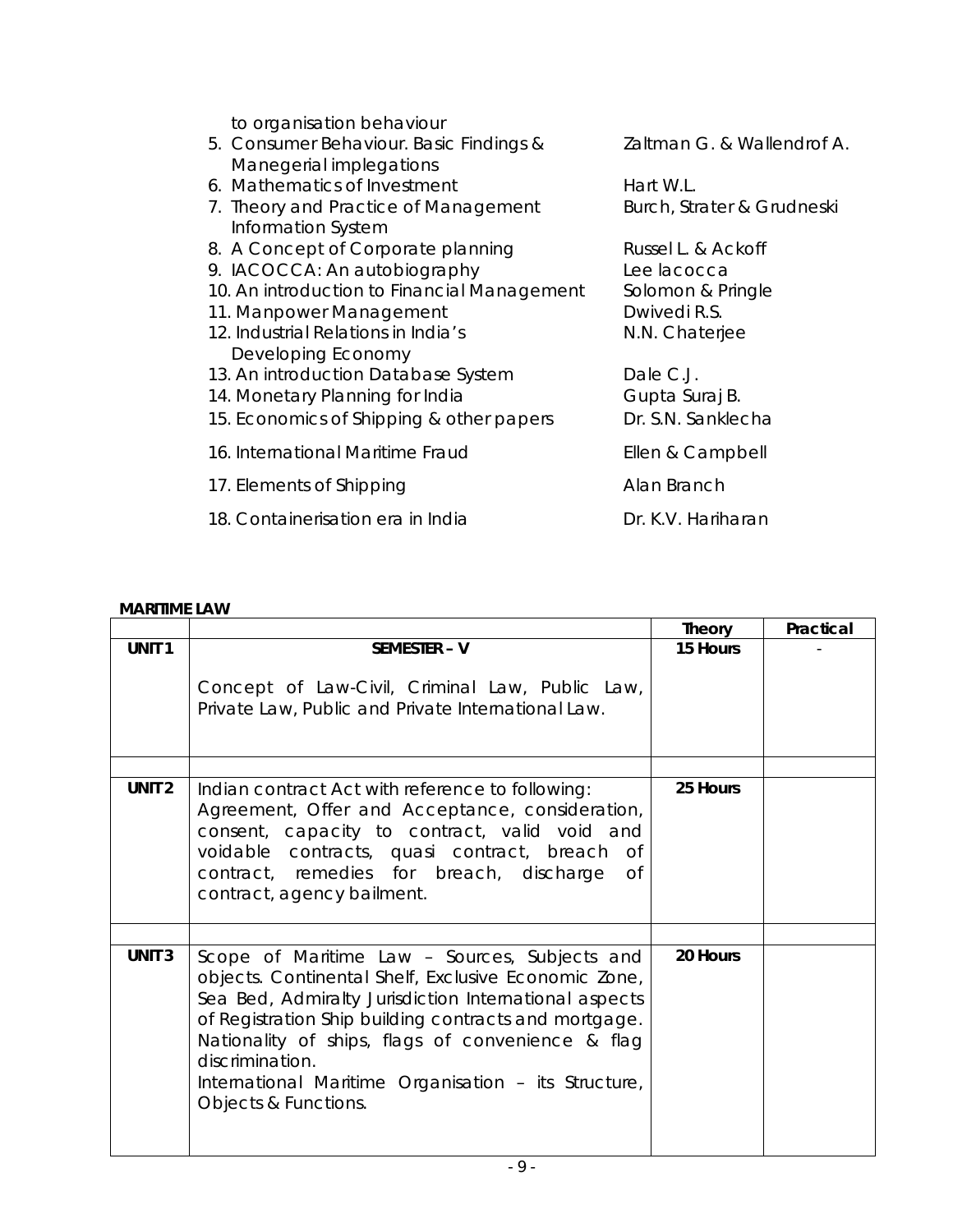**\*Journal to be submitted at the end of each term for assessment** 

#### **NOTE : A candidate has to secure minimum percentage /grade : 40 % / E as per Training Circular No 4 of 2005 by DG Shipping , Govt Of India.**

Books for references

|                                | Govt. of India                                                                                                                                                                                                                                                                                                                                                                                                                                                                                                                                                                                                                                                                                                                     |
|--------------------------------|------------------------------------------------------------------------------------------------------------------------------------------------------------------------------------------------------------------------------------------------------------------------------------------------------------------------------------------------------------------------------------------------------------------------------------------------------------------------------------------------------------------------------------------------------------------------------------------------------------------------------------------------------------------------------------------------------------------------------------|
|                                | Govt. of India                                                                                                                                                                                                                                                                                                                                                                                                                                                                                                                                                                                                                                                                                                                     |
|                                | Govt. of India                                                                                                                                                                                                                                                                                                                                                                                                                                                                                                                                                                                                                                                                                                                     |
|                                | Govt. of India                                                                                                                                                                                                                                                                                                                                                                                                                                                                                                                                                                                                                                                                                                                     |
|                                | Govt. of India                                                                                                                                                                                                                                                                                                                                                                                                                                                                                                                                                                                                                                                                                                                     |
|                                | I.M.O                                                                                                                                                                                                                                                                                                                                                                                                                                                                                                                                                                                                                                                                                                                              |
|                                | LM.O                                                                                                                                                                                                                                                                                                                                                                                                                                                                                                                                                                                                                                                                                                                               |
|                                |                                                                                                                                                                                                                                                                                                                                                                                                                                                                                                                                                                                                                                                                                                                                    |
| <b>Conventions &amp; Rules</b> |                                                                                                                                                                                                                                                                                                                                                                                                                                                                                                                                                                                                                                                                                                                                    |
|                                |                                                                                                                                                                                                                                                                                                                                                                                                                                                                                                                                                                                                                                                                                                                                    |
|                                | Scrutton                                                                                                                                                                                                                                                                                                                                                                                                                                                                                                                                                                                                                                                                                                                           |
|                                | <b>Actar Singh</b>                                                                                                                                                                                                                                                                                                                                                                                                                                                                                                                                                                                                                                                                                                                 |
|                                | Gopalan Nair, Editor                                                                                                                                                                                                                                                                                                                                                                                                                                                                                                                                                                                                                                                                                                               |
|                                | Charley & Giles                                                                                                                                                                                                                                                                                                                                                                                                                                                                                                                                                                                                                                                                                                                    |
|                                | Dr. Nagendra Singh                                                                                                                                                                                                                                                                                                                                                                                                                                                                                                                                                                                                                                                                                                                 |
|                                | Khodie Narmada                                                                                                                                                                                                                                                                                                                                                                                                                                                                                                                                                                                                                                                                                                                     |
|                                | Dr. Thomas                                                                                                                                                                                                                                                                                                                                                                                                                                                                                                                                                                                                                                                                                                                         |
|                                | Mitra                                                                                                                                                                                                                                                                                                                                                                                                                                                                                                                                                                                                                                                                                                                              |
|                                | F.N. Hopkins                                                                                                                                                                                                                                                                                                                                                                                                                                                                                                                                                                                                                                                                                                                       |
|                                | Grime R.                                                                                                                                                                                                                                                                                                                                                                                                                                                                                                                                                                                                                                                                                                                           |
|                                | Avatar Singh                                                                                                                                                                                                                                                                                                                                                                                                                                                                                                                                                                                                                                                                                                                       |
|                                | Avatar Singh                                                                                                                                                                                                                                                                                                                                                                                                                                                                                                                                                                                                                                                                                                                       |
|                                | 1. Merchant Shipping Act, 1958<br>2. The Indian Multimodal Transport of Goods Act, 1993<br>3. Carriage of Goods by Sea Act, 1925<br>4. Marine Insurance Act, 1963<br>5. The Arbitration and Conciliation Act, 1996<br>6. S.T.C.W Convention, 1978<br>7. The Indian Contract Act, 1879<br>8. Relevant Shipping Manual,<br>9. Hague/Visby Rules. Hamburg Rules<br>10. Charter Parties<br>11. Indian Contract Act<br>12. Maritime Law of India<br>13. Shipping Law<br>14. Legal Regime of Merchant Shipping<br>15. Limitation of Liability of Shipowners<br>16. Maritime Liens<br>17. Carriage of Goods by Sea<br>18. Business & law for the Shipmaster<br>19. Shipping law<br>20. Law of Carriage of Goods<br>21. Law of Arbitration |

(Note: Reference to the Acts include all amendments made from time to time) **Objectives:-** 

The subject will develop basics of Principles of Navigation / Practical Navigation and Voyage Planning & Collision Prevention .

#### **Contents of syllabus for USNSC 502**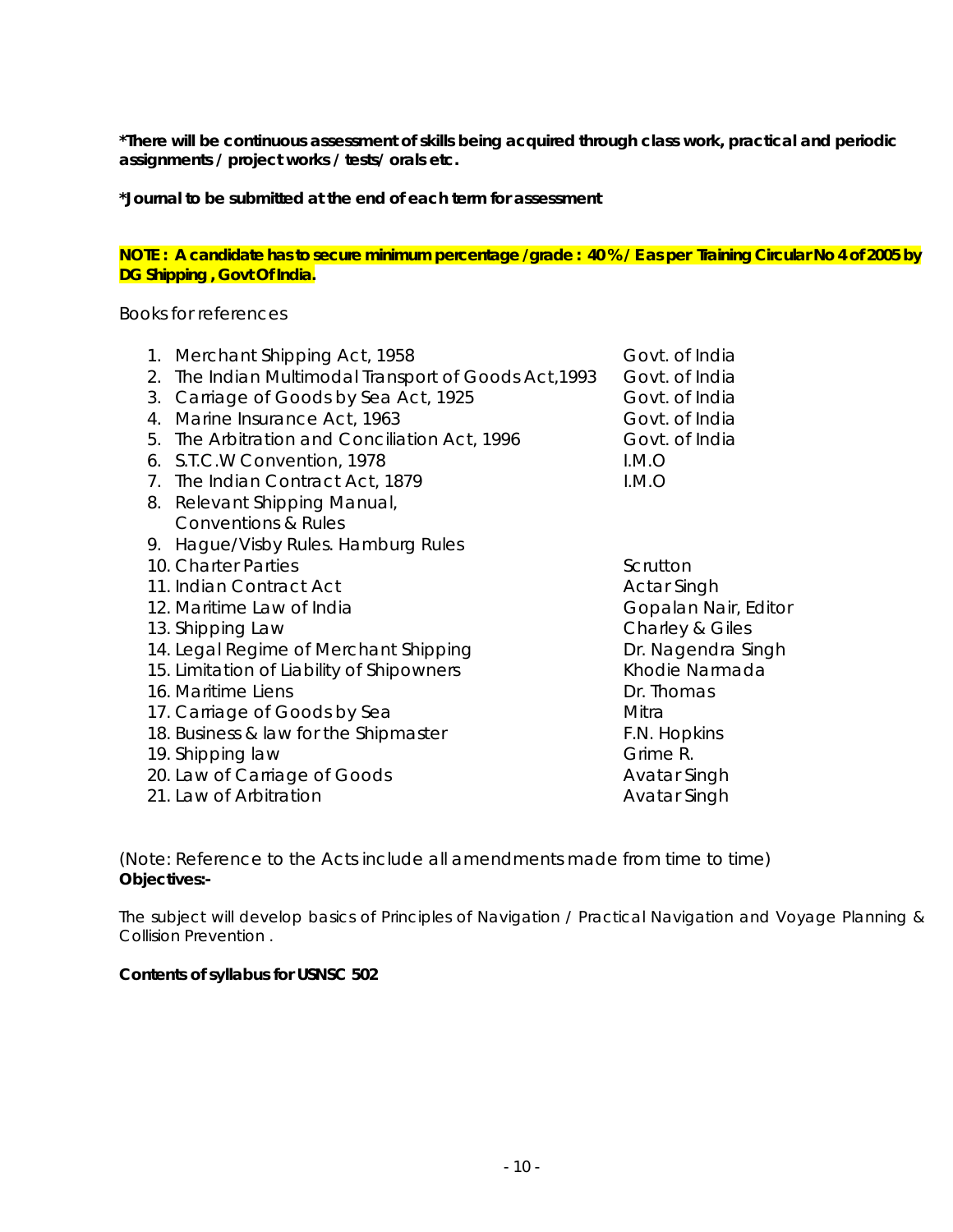### **NAVIGATION-III**

|                   |                                                                                                                                                                                                                                                                                                                                                                                                                                                                                                                                                                                                                                                                             | <b>Theory</b> | Practical |
|-------------------|-----------------------------------------------------------------------------------------------------------------------------------------------------------------------------------------------------------------------------------------------------------------------------------------------------------------------------------------------------------------------------------------------------------------------------------------------------------------------------------------------------------------------------------------------------------------------------------------------------------------------------------------------------------------------------|---------------|-----------|
| UNIT <sub>1</sub> | SEMESTER - V<br>SECTION-A PRINCIPLES OF NAVIGATION<br>Birth of universe, stars, planets and their satellites.<br>Signs of the Zodiac. Recognition of principal stars with<br>reference to their constellations. Stellar magnitudes.<br><b>SECTION-B PRACTICAL NAVIGATION</b><br>Solution of Spherical triangle by Haversine formula,<br>Sine formula, Cosine formula, four part formula &<br>Napier's Analogies.Application of right angled &<br>quadrantal spherical triangles.                                                                                                                                                                                            | 15 Hours      |           |
| UNIT <sub>2</sub> | SECTION-A PRINCIPLES OF NAVIGATION<br>Kepler's Law. Distance of planets from the sun. Bodes<br>law. Inferior and superior planets. Axial revolution of<br>planets. Relative motion of planets in their orbits.<br>Elongation; Morning and evening star; Reasons for<br>change of SHA/RA of Sun, Moon and planets. Solar<br>prominences, solar spot cycle and its effect on<br>terrestrial magnetism.<br><b>SECTION-B PRACTICAL NAVIGATION</b><br>To obtain a position by use of position lines obtained<br>from two more observations with or without run<br>(Simultaneous or staggered). The cocked hat and its<br>interpretations.                                        | 15 Hours      |           |
| <b>UNIT3</b>      | <b>SECTION-B PRACTICAL NAVIGATION</b><br>Earth-moon system, moon's orbital and axial rotation,<br>phases of the moon, liberation. Lunar month.<br>Eclipses - solar & lunar; Conditions necessary for<br>occurrence of a planet or star. Precession of<br>equinoxes.<br>Familiarity with all the contents of nautical almanac<br>and its usage.<br><b>SECTION-B PRACTICAL NAVIGATION</b><br>Calculations based on sem I,II,III& IV<br>portion of<br>practical navigation,<br><b>PRACTICALS</b><br><b>SEXTANT:</b><br>Sextant for the<br>To<br>use<br>accurate<br>measurement of vertical & horizontal sextant angles.<br>To identify adjustable errors of the sextant and to | 15 Hours      | 15 Hours  |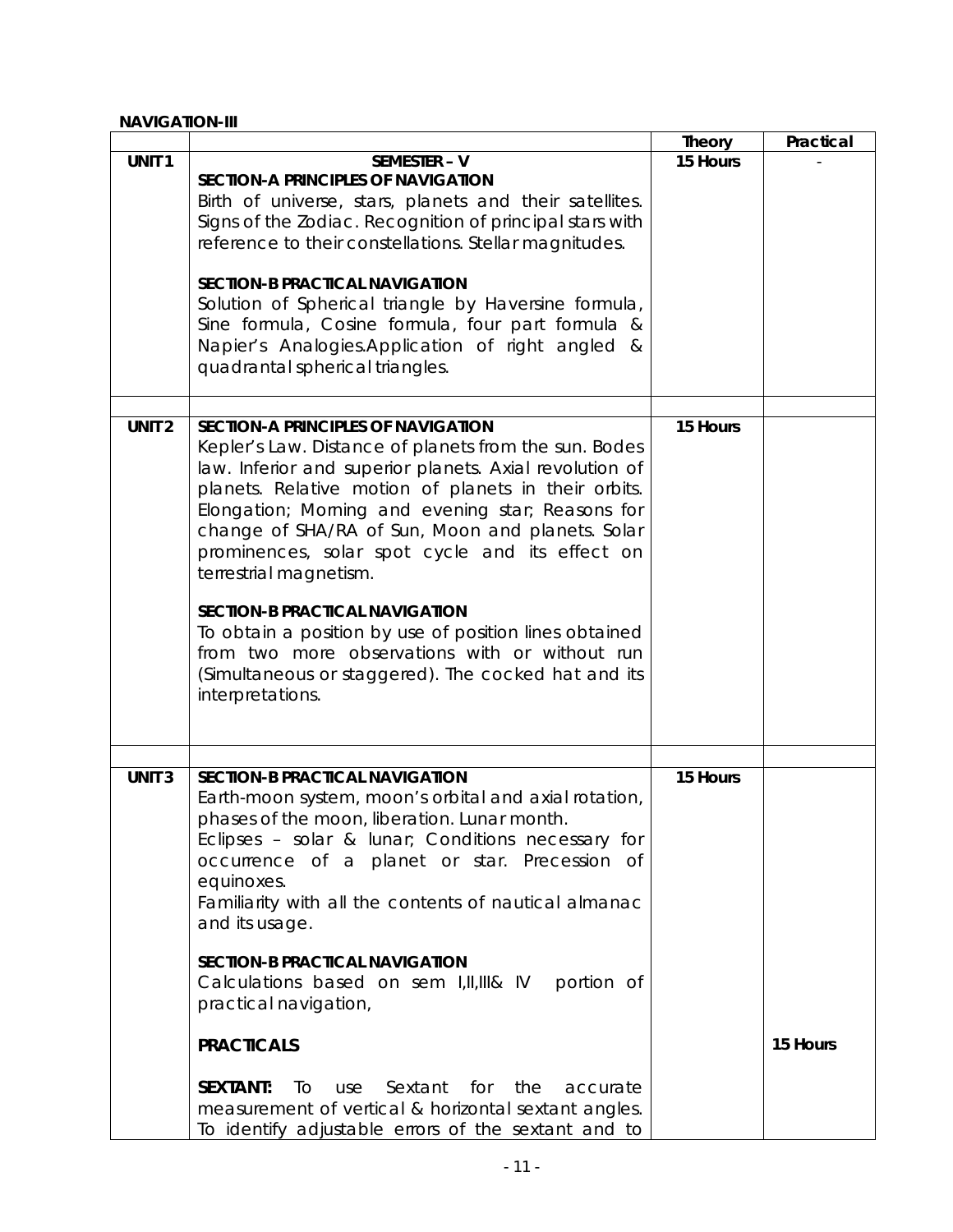| correct such errors. To measure altitudes of heavenly<br>bodies when possible and do sight calculation.                                                                                     |  |
|---------------------------------------------------------------------------------------------------------------------------------------------------------------------------------------------|--|
| <b>GYRO COMPASS:</b> To know procedure of starting &<br>stopping of Gyro Compass. Routine maintenance.<br>Use of Azimuth ring to take bearing of both celestial<br>and terrestrial objects. |  |

**\*Journal to be submitted at the end of each term for assessment** 

**NOTE : A candidate has to secure minimum percentage /grade : 70 % / O as per Training Circular No 4 of 2005 by DG Shipping , Govt Of India.** 

### **Reference Books:-**

- 1. Principles of Navigation Capt. P.M. Sarma
- 2. Practical Navigation Capt. H. Subramaniam
- 
- 4. Principles and Practice of Navigation A. Frost
- 5. Admiralty Manual of Navigation volume | & || HMSO<br>6. Nicholls Concise Guide Vol. | & || Brown & Ferguson
- 6. Nicholls Concise Guide Vol.  $\overline{R}$  II

3. Principles of Navigation Capt. T.K. Joseph & Capt. S.S.S.Rewari

# **VOYAGE PLANNING & COLLISION PREVENTION-III**

|                   |                                                                                                                                                                                                            | Theory   | Practical |
|-------------------|------------------------------------------------------------------------------------------------------------------------------------------------------------------------------------------------------------|----------|-----------|
| UNIT <sub>1</sub> | SEMESTER - V                                                                                                                                                                                               | 15 Hours | 05 Hours  |
|                   | <b>VOYAGE PLANNING</b>                                                                                                                                                                                     |          |           |
|                   | To find the time and height of HW and LW at<br>standard ports and at secondary ports by Tidal<br>differences.                                                                                              |          |           |
|                   | To find the time at which the tide reaches a specified<br>height or the heights of the tide at a given time and<br>hence the correction to be applies to soundings or<br>charted heights of shore objects. |          |           |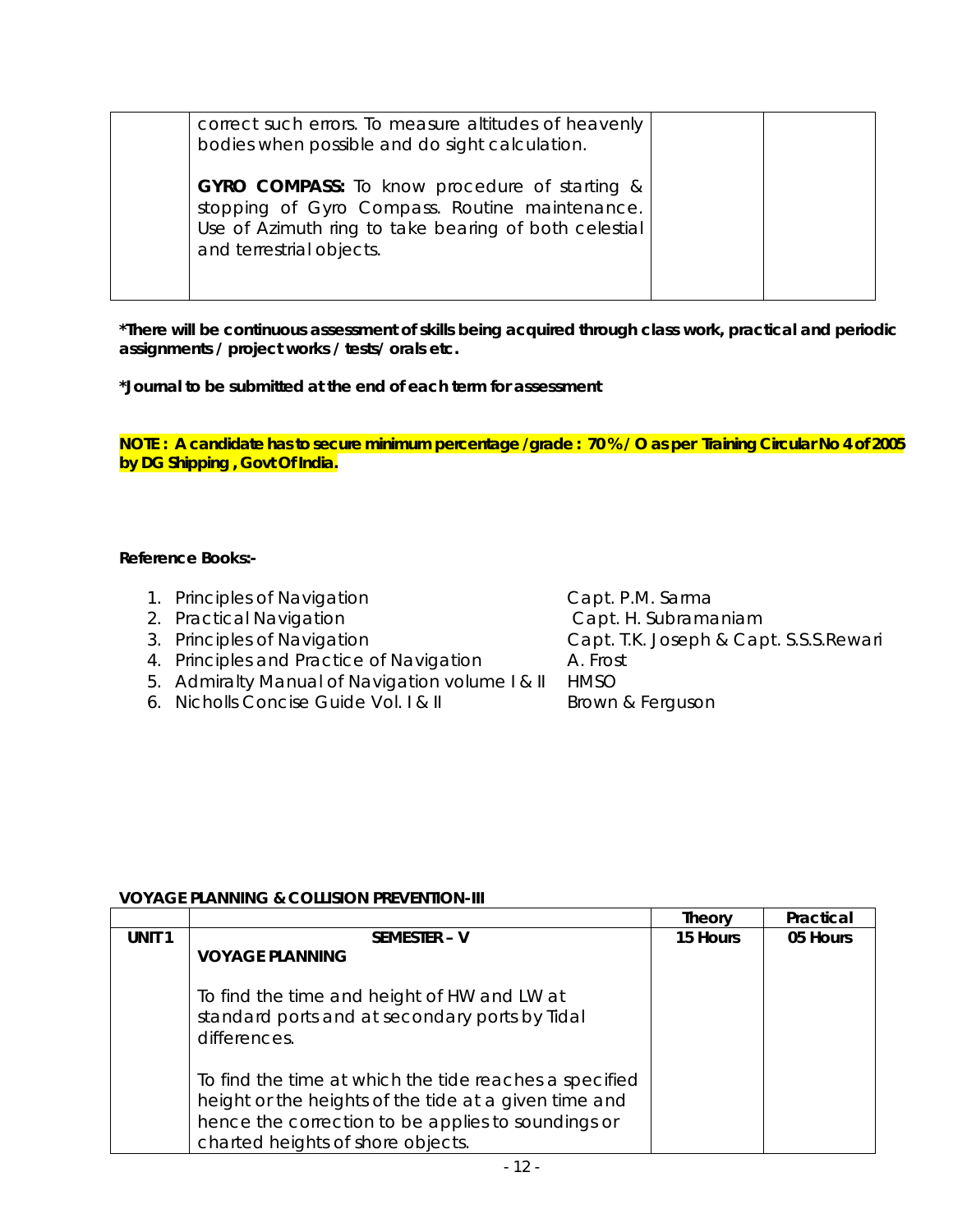| UNIT <sub>2</sub> | <b>VOYAGE PLANNING</b>                                                                                                                                                                                                                                                                                                                                                                                                                                                                                                                                                                                                                                                                                                                                                                                                                                                                   | 10 Hours | 05 Hours        |
|-------------------|------------------------------------------------------------------------------------------------------------------------------------------------------------------------------------------------------------------------------------------------------------------------------------------------------------------------------------------------------------------------------------------------------------------------------------------------------------------------------------------------------------------------------------------------------------------------------------------------------------------------------------------------------------------------------------------------------------------------------------------------------------------------------------------------------------------------------------------------------------------------------------------|----------|-----------------|
|                   | A systematic knowledge and use of the contents of<br>the following documents in relation to<br>Safety of Navigation Sailing Directions<br>List of Light & Fog Signals<br>List of Radio Signals                                                                                                                                                                                                                                                                                                                                                                                                                                                                                                                                                                                                                                                                                           |          |                 |
| <b>UNIT 3</b>     | <b>COLLISION PREVENTION</b>                                                                                                                                                                                                                                                                                                                                                                                                                                                                                                                                                                                                                                                                                                                                                                                                                                                              | 20 Hours | 05 Hours        |
|                   | Thorough Knowledge of all the Rules, Annexes of<br>International Regulations for prevention of collision<br>and IALA buoyage systems.<br><b>PRACTICALS</b><br><b>VOYAGE PLANNING</b><br>Practicals of first year and second year pertaining to<br>Position fixing by various methods, current & leeway,<br>running fix and three point bearing and the use of<br>hyperbolic charts, to a higher degree.<br><b>COLLISION PREVENTION</b><br>The students will be required to identify various<br>collision situations by day and by night. Practicals to<br>be held using a Magnetic Board, Wooden models, or<br>any other aid to simulate such conditions.<br>Candidates will be required to deal with each<br>situations<br>broadly under the<br>collision<br>heading<br>'recognition', 'responsibility', 'action', 'appropriate<br>sound signal' and 'any ordinary practice of seaman'. |          | <b>15 HOURS</b> |

**\*Journal to be submitted at the end of each term for assessment** 

**NOTE : A candidate has to secure minimum percentage /grade : 70 % / O as per Training Circular No 4 of 2005 by DG Shipping , Govt Of India**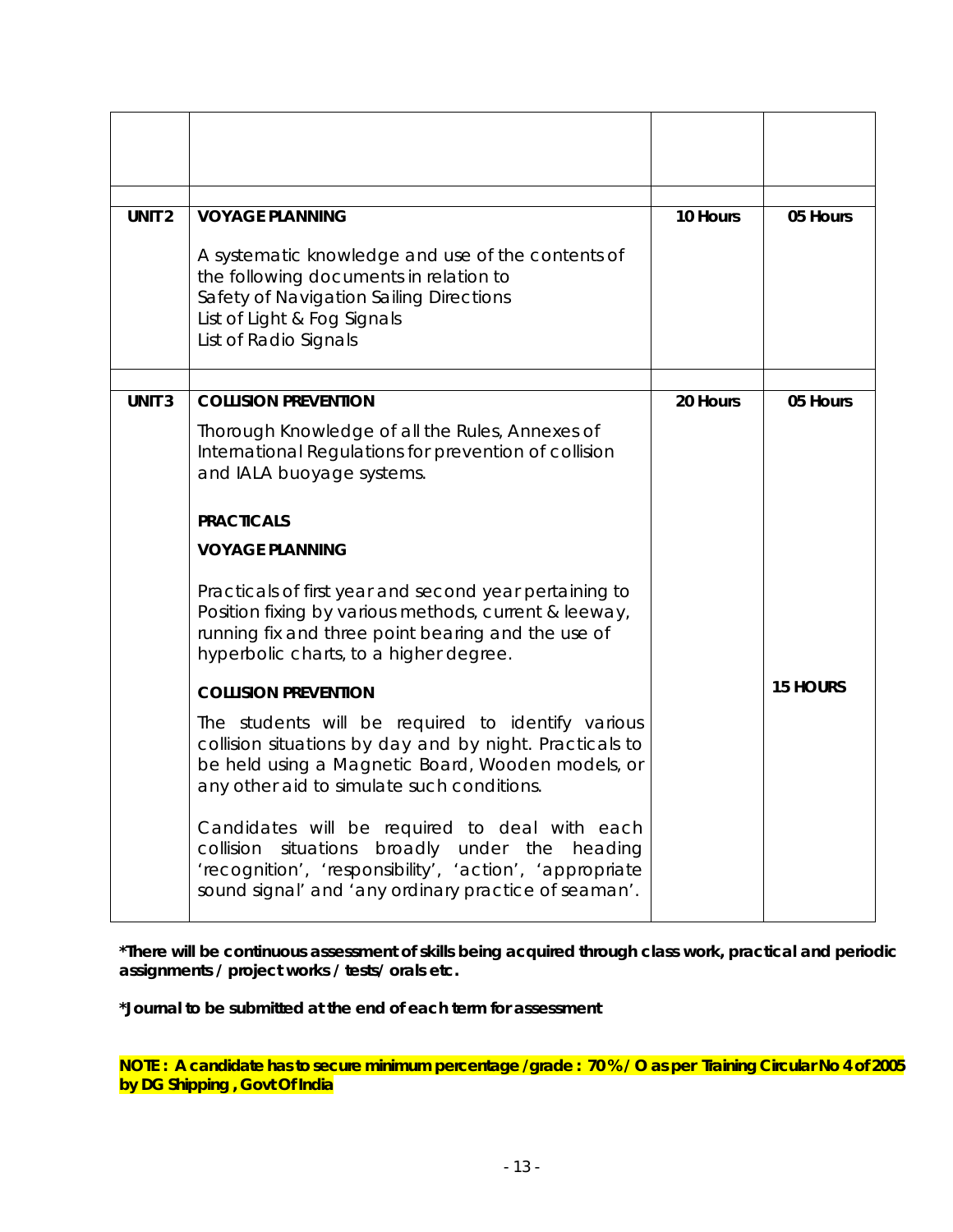# **Reference Books:-**

- 1. Chart work Capt. S.K.Puri
- 
- 3. BA Chart 5011 HMSO
- 4. Shipborne Radar, Chapters on plotting Capt. H.Subramanian
- 5. Voyage Planning & Chartwork Capt. M.V. Naik & Capt. Varty
- 6. International Light, Shape & Sound signals Moore D.A
- 7. A Guide to Collision Avoidance A.N. Cockroft
- 
- 

2. Rule of the road **Bhandarkar publications** 

- 
- 
- 
- 9. Modern Chartwork Capt. W.H. Squair

8. Chartwork Capt. S.S. Chaudhari

### **Objective:-**

This subject exposes the students to Ship Operation Technology Paper-III , Ship Operation Technology Paper-IV & Naval Architecture

### **Contents of syllabus for USNSC 503**

### **SHIP OPERATION TECHNOLOGY PAPER- III**

|                   |                                                       | <b>Theory</b> | Practical |
|-------------------|-------------------------------------------------------|---------------|-----------|
| UNIT <sub>1</sub> | SEMESTER - V                                          | 15 Hours      |           |
|                   | Section - A                                           |               |           |
|                   | Study of IMO codes and guidelines for the carriage of |               |           |
|                   | dangerous goods, timber, chemicals in<br>bulks,       |               |           |
|                   | liquefied gases in bulk, grain and bulk cargoes.      |               |           |
|                   |                                                       |               |           |
| UNIT <sub>2</sub> | Section - A                                           | 18 Hours      |           |
|                   | Detailed study of stowage and securing of various     |               |           |
|                   | types of cargoes taking into account safety of ships  |               |           |
|                   | and cargoes.                                          |               |           |
|                   | Cargo handling gear, designs and strength             |               |           |
|                   | parameter, special requirements for handling of bulk  |               |           |
|                   | cargoes and containers.                               |               |           |
|                   |                                                       |               |           |
|                   |                                                       |               |           |
|                   |                                                       |               |           |
| <b>UNIT3</b>      | Section -B                                            | 12 Hours      |           |
|                   | Basic knowledge of the various components of a        |               |           |
|                   | shipboard GMDSS station.                              |               |           |
|                   |                                                       |               |           |
|                   | <b>PRACTICALS</b>                                     |               |           |
|                   |                                                       |               |           |
|                   | <b>MARINE COMMUNICATION</b>                           |               |           |
|                   |                                                       |               |           |
|                   |                                                       |               |           |
|                   | 1. To send and receive Morse code by flash lamp       |               | 15 Hours  |
|                   | up to six words per minute.                           |               |           |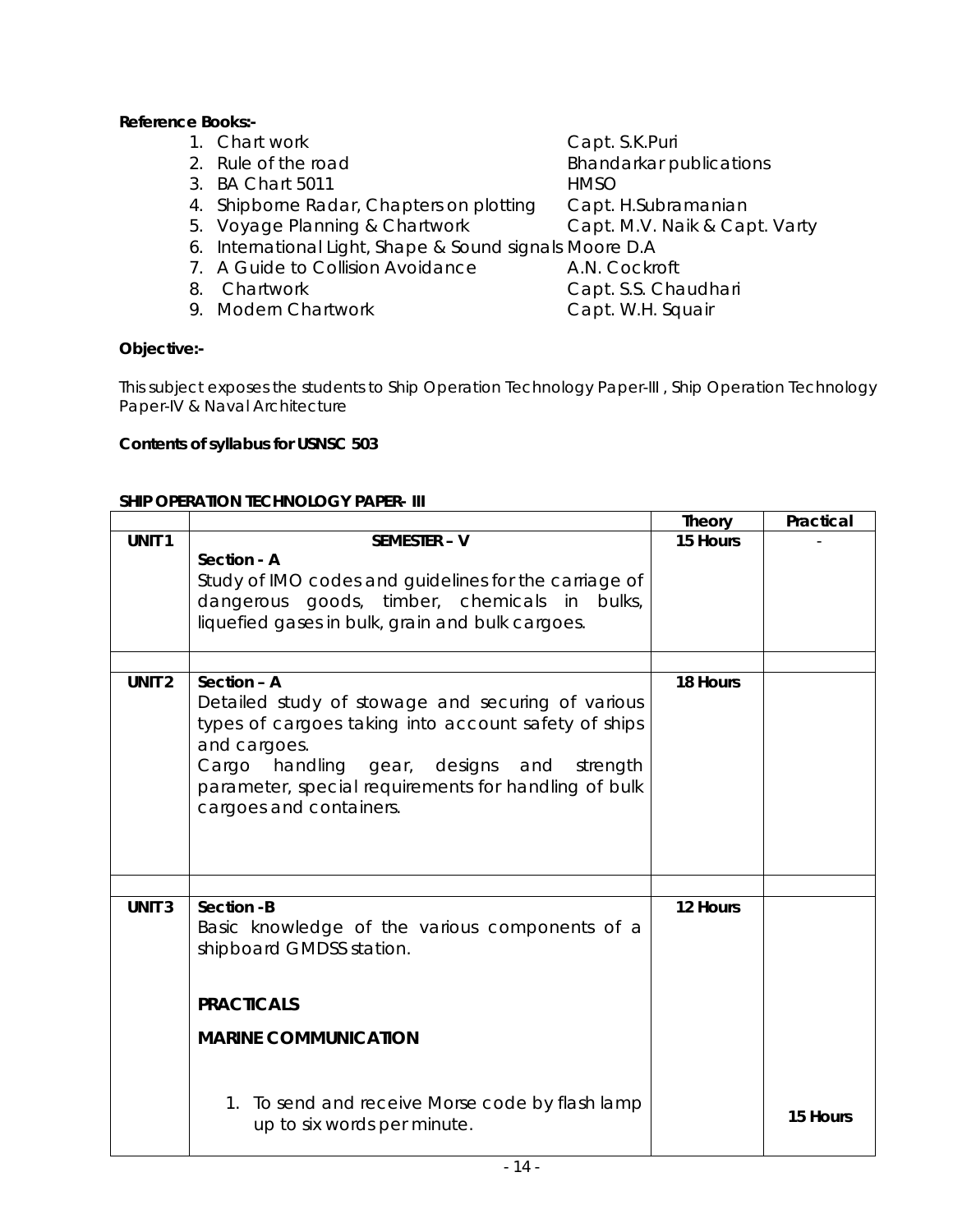| 2. Knowledge of operation of GMDSS Radio<br>Station equipment. |  |
|----------------------------------------------------------------|--|
|                                                                |  |

**\*Journal to be submitted at the end of each term for assessment** 

**NOTE : A candidate has to secure minimum percentage /grade : 60 % / A as per Training Circular No 4 of 2005 by DG Shipping , Govt Of India** 

#### **Reference Books:-**

- 
- 2. Seamanship and Cargo Work Capt. J. Dinger
- 
- 4. Stowage of Cargo **Cargo Cargo Community** O.O. Thomas
- 5. Grain Rules I.M.O
- 6. Code of Safe Practice for Bulk Cargo I.M.O
- 7. International Bulk Chemicals code 1986 I.M.O
- 8. I.M.D.G. Code Consolidated edition 1988 I.M.O
- 9. Marpol 73/78 Consolidated Edition I.M.O
- 10. Load Line convention 1966 **I.M.O**
- 11. Guidelines for Tank washing with Institute of Chamber of Shipping Crude Oil
- 12. The Chemistry of Oil Tankers Fires and Capt. G.S. Heredia the Inert Gas System
- 13. Tankers Handbook for Officers **Capt. C. Baptist**
- 14. Tankers Practice G.A.B. King
- 15. Tankers Practice **Rutherford**
- 16. International Safety Guide for Oil **International Chamber of Shipping**, Tankers & Terminals (ISGOTT) COME, IAPH
- 17. Amendments to SOLAS Convention I.T.U Manual for Maritime mobile Communication and Maritime Mobile Satellite Communication
- 18. International Volume of Radio Signals HMSO
- 19. International Code of Signals **I.M.O**
- 20. GMDSS for GOC Clifford Merchant

1. Cargo Work **Kemp and Young** Kemp and Young 3. Cargo work Capt. L.G. Taylor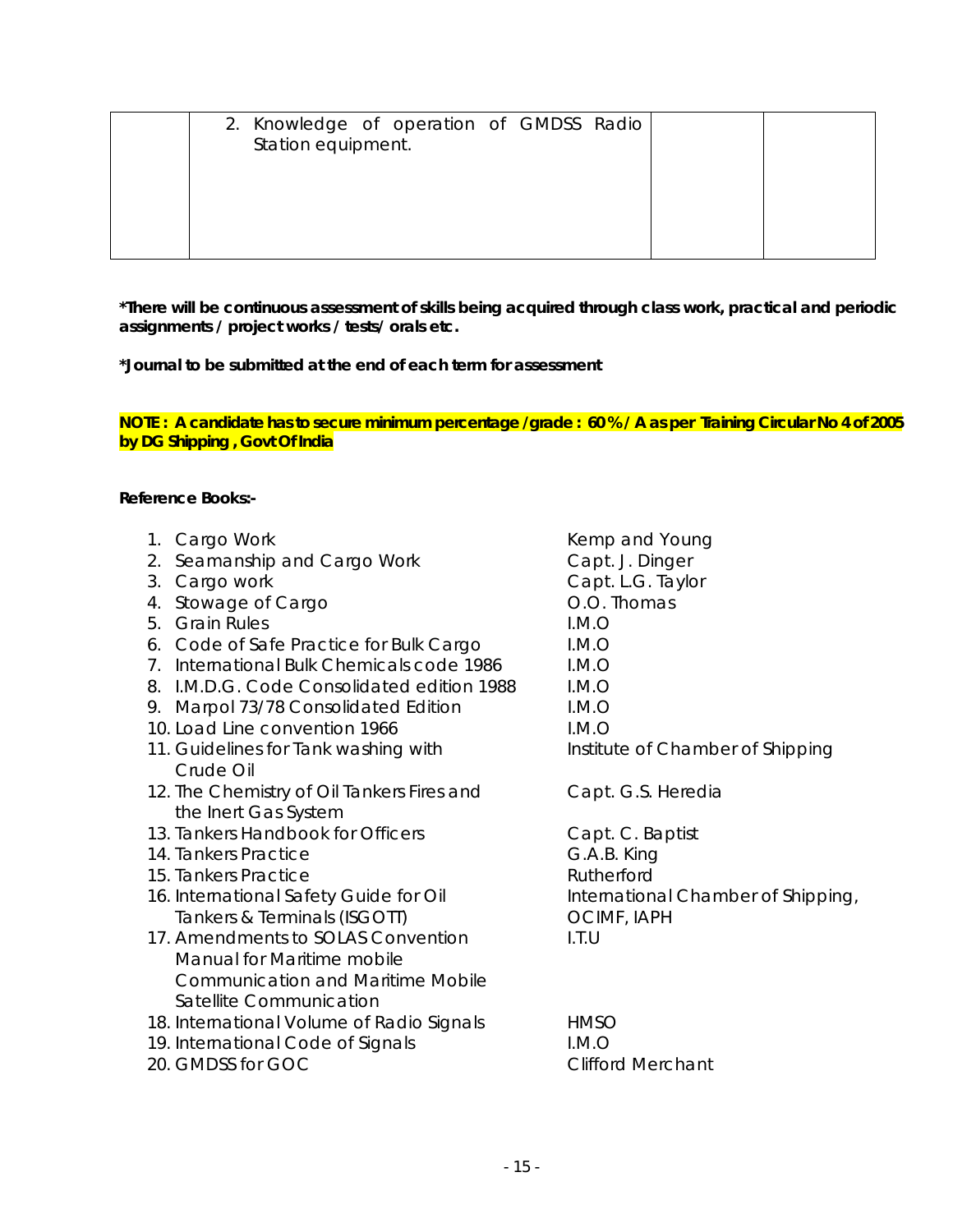# **SHIP OPERATION TECHNOLOGY -IV**

|                   |                                                                                                                     | Theory   | Practical |
|-------------------|---------------------------------------------------------------------------------------------------------------------|----------|-----------|
| UNIT <sub>1</sub> | <b>SEMESTER - V</b>                                                                                                 | 15 Hours |           |
|                   | <b>SECTION A - SEAMANSHIP &amp; WATCHKEEPING</b>                                                                    |          |           |
|                   | Watch keeping at sea, at anchor & in port. Taking                                                                   |          |           |
|                   | over, keeping and handing over of a watch                                                                           |          |           |
|                   | Preparation for proceeding to sea, making port and                                                                  |          |           |
|                   | entering harbours.                                                                                                  |          |           |
|                   | Berthing alongside and leaving quays under various                                                                  |          |           |
|                   | conditions of wind & tide.                                                                                          |          |           |
|                   | Knowledge of manoeuvring trials, measured mile,                                                                     |          |           |
|                   | angle of heel when turning, stopping distance,                                                                      |          |           |
|                   | turning circles, advance, etc. Shallow water effect,                                                                |          |           |
|                   | Interaction. Turning ship short round, emergency                                                                    |          |           |
|                   | maneuvers, Man overboard.                                                                                           |          |           |
|                   | Anchor work - different types of anchors, their                                                                     |          |           |
|                   | advantages/disadvantages, cables & there care,<br>anchoring to single anchor. Use of 2 <sup>nd</sup> anchor - when, |          |           |
|                   | why, & how. Mooring - Standing Moor -                                                                               |          |           |
|                   | Running Moor.                                                                                                       |          |           |
|                   |                                                                                                                     |          |           |
|                   |                                                                                                                     |          |           |
| UNIT <sub>2</sub> | <b>SEMESTER - V</b>                                                                                                 | 15 Hours |           |
|                   | <b>SECTION A - SEAMANSHIP &amp; WATCHKEEPING</b>                                                                    |          |           |
|                   |                                                                                                                     |          |           |
|                   | Thorough knowledge of ropes and wires. Their SWL,                                                                   |          |           |
|                   | Proof Load & Breaking strengths. Knots, bends, hitch                                                                |          |           |
|                   | and splice in common use. Purchase & tackle -                                                                       |          |           |
|                   | power gained.                                                                                                       |          |           |
|                   | Muster lists and all duties connected with the same.<br>Use & care of Life Saving and Fire Fighting                 |          |           |
|                   | Appliances.                                                                                                         |          |           |
|                   | Life Boat/Life raft - Statutory requirements, handling                                                              |          |           |
|                   | them in an emergency. Precautions in manoeuvring                                                                    |          |           |
|                   | for launching of boats or life rafts in bad weather.                                                                |          |           |
|                   | Methods of taking on board survivors from lifeboats &                                                               |          |           |
|                   | liferafts.                                                                                                          |          |           |
|                   | Prevention of fire at sea & in port. Oxidation,                                                                     |          |           |
|                   | flashpoint<br>ignition<br>temperature,<br>auto<br>and                                                               |          |           |
|                   | spontaneous combustion. Methods used to prevent                                                                     |          |           |
|                   | the spread of fire. Action to be taken.                                                                             |          |           |
|                   |                                                                                                                     |          |           |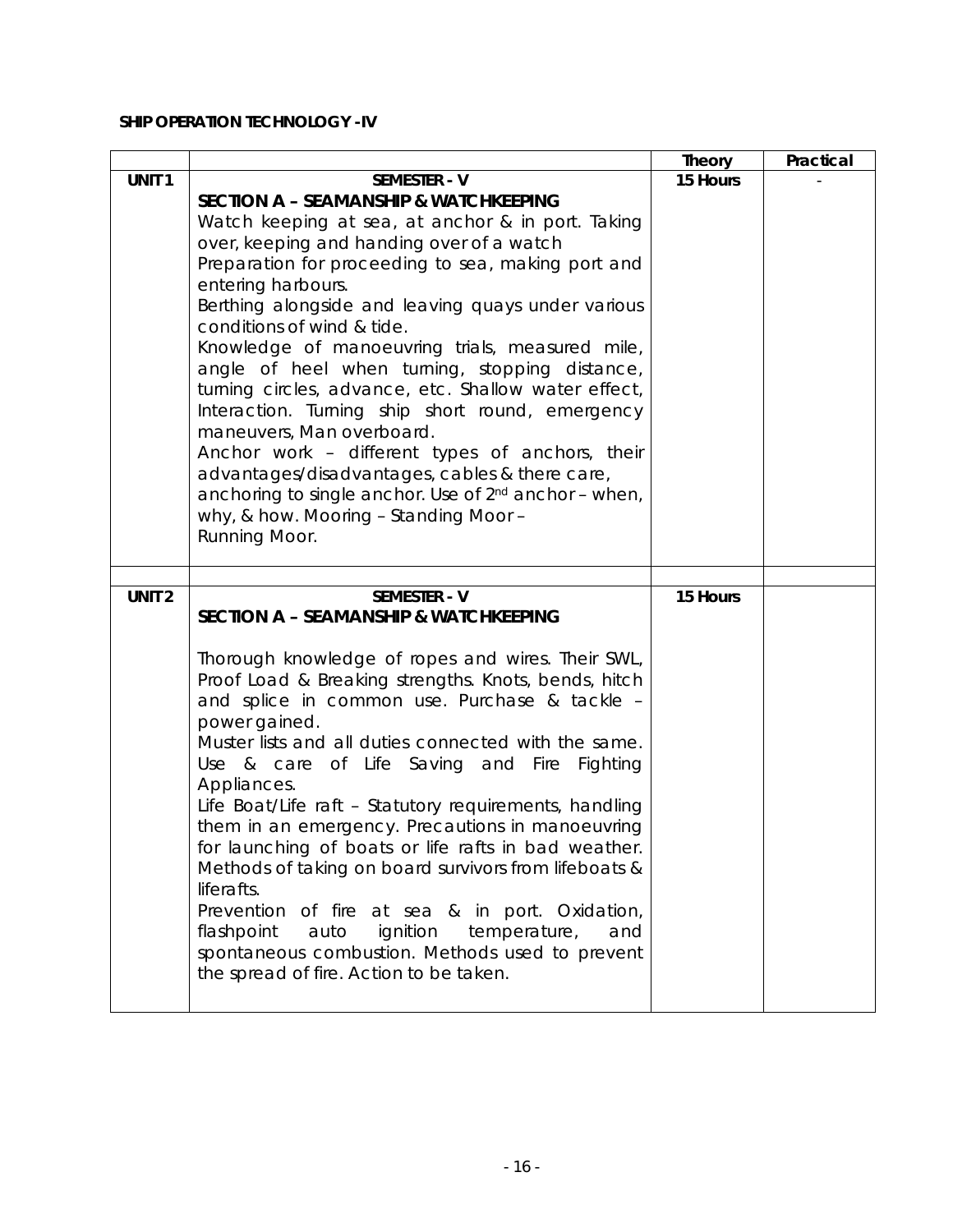| <b>UNIT 3</b> | <b>SECTION B - MAINTENANCE</b>                                                                                 | 15 Hours |          |
|---------------|----------------------------------------------------------------------------------------------------------------|----------|----------|
|               | Inspection and maintenance of ship and equipment,                                                              |          |          |
|               | items to be covered include Hull, Bulkheads, DBs,                                                              |          |          |
|               | Deep and Peek tanks, bilges, pipe lines, rudders,                                                              |          |          |
|               | anchor and cables. Davits, safety equipment,                                                                   |          |          |
|               | derricks and other cargo gear, navigation lights. a                                                            |          |          |
|               | practical knowledge of siting and screenary of ships                                                           |          |          |
|               | navigational flights.                                                                                          |          |          |
|               | Surveys and classification of ships with reference to<br>safety equipment and safety construction certificates |          |          |
|               | with particular attention to maintenance aspect.                                                               |          |          |
|               |                                                                                                                |          |          |
|               |                                                                                                                |          |          |
|               | <b>PRACTICALS</b>                                                                                              |          |          |
|               | <b>SEAMANSHIP AND WATCHKEEING</b>                                                                              |          |          |
|               | Use of various types of fire extinguishers in the event                                                        |          |          |
|               | of fire. To recharge various types of fire extinguisher.                                                       |          | 15 Hours |
|               | Use of smoke helmet, and breathing apparatus.                                                                  |          |          |
|               | Identification and familiarisation with the documents                                                          |          |          |
|               | and certificates carried on board – Brief contents                                                             |          |          |
|               | and their validity.                                                                                            |          |          |
|               |                                                                                                                |          |          |

**\*Journal to be submitted at the end of each term for assessment** 

**NOTE : A candidate has to secure minimum percentage /grade : 60 % / A as per Training Circular No 4 of 2005 by DG Shipping , Govt Of India** 

#### **Reference Books:-**

- 1. Theory and Practice of Seamanship G. Danton
- 2. Seamanship Notes **Kemp and Young** 2. Seamanship Notes
- 3. Seamanship and Cargo work Capt. J. Dinger
- 4. Nicholls's Seamanship and Nautical Knowledge A.N. Cockcroft
- 5. Shipboard Operations **H.I.** Laurey
-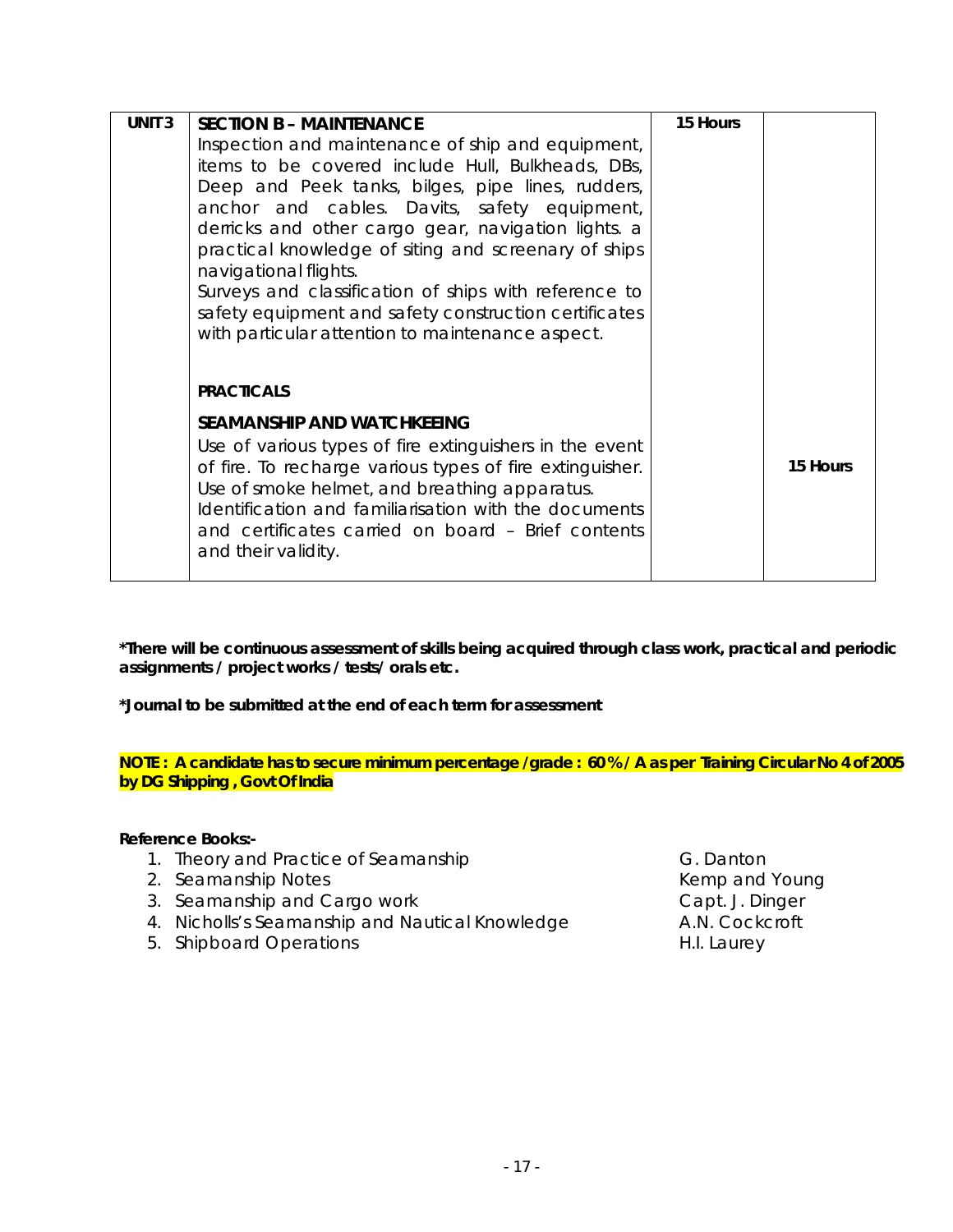# **NAVAL ARCHITECTURE-III**

|                   |                                                                                                                                                                                                                                                                                                                                                                                                                                                                                                                                                                                                                                                                                                                                                                                                                | <b>Theory</b> | Practical |
|-------------------|----------------------------------------------------------------------------------------------------------------------------------------------------------------------------------------------------------------------------------------------------------------------------------------------------------------------------------------------------------------------------------------------------------------------------------------------------------------------------------------------------------------------------------------------------------------------------------------------------------------------------------------------------------------------------------------------------------------------------------------------------------------------------------------------------------------|---------------|-----------|
| UNIT <sub>1</sub> | SEMESTER - V                                                                                                                                                                                                                                                                                                                                                                                                                                                                                                                                                                                                                                                                                                                                                                                                   | 20 Hours      |           |
|                   | <b>SHIP STABILITY</b><br>Use of Simpson's rules for the computation of areas,<br>second moment of areas, volumes, moments of<br>volumes and centroids. Centre of pressure for regular<br>shapes and parabolic shapes, when given horizontal<br>or vertical ordinates.<br>Derivation of the formulae for TPC, FWA, BM<br>(Transverse), MCTC, Angle of Loll, Virtual loss of GM<br>due to free surface, Virtual loss of GM on dry docking,<br>List with Zero GM, Wall sided formula and Attwood<br>formula.                                                                                                                                                                                                                                                                                                      |               |           |
| UNIT <sub>2</sub> | <b>SHIP STABILITY</b><br>Stability at moderate and large angles of heel. Use of<br>the wall - sided formula.<br>Effect of beam and freeboard on stability.<br>Dynamical Stability - calculation of same by the GZ<br>curve.<br>Stability and trim when dry - docking or grounding.<br>Theory of rolling. Synchronism.<br>The danger to a ship at the angle of Ioll. Ballasting<br>sequence to rectify same.<br>Dangers to a ship with a heavy list. Dangers<br>associated with deck cargoes including<br>timber.<br>Preventive and corrective actions to take.                                                                                                                                                                                                                                                 | 20 Hours      |           |
| UNIT <sub>3</sub> | <b>SHIP CONSTRUCTION</b><br>Properties of steel, aluminium and other construction<br>materials used for shipbuilding. Effect of fire, heat,<br>shock etc. on these materials.<br>Types of ships. General ideas on strength and<br>construction. Midship section of specialized carriers -<br>Passenger ship, RoLASH, Refrigerated cargo, LNG,<br>LPG, Chemicals etc.<br>An out-line knowledge of shipyard practice and<br>procedure including drawing office methods, place<br>marking;<br>control<br>section<br>process<br>and<br>and<br>prefabrication.<br>Methods used in welding of steel ships. Welding of<br>ferrous and non-ferrous metals as practiced in<br>Shipyards. Testing and inspection of welds. Types of<br>joint and edge preparations. Stresses set up due to<br>welding. Stress relieving. | 20 Hours      |           |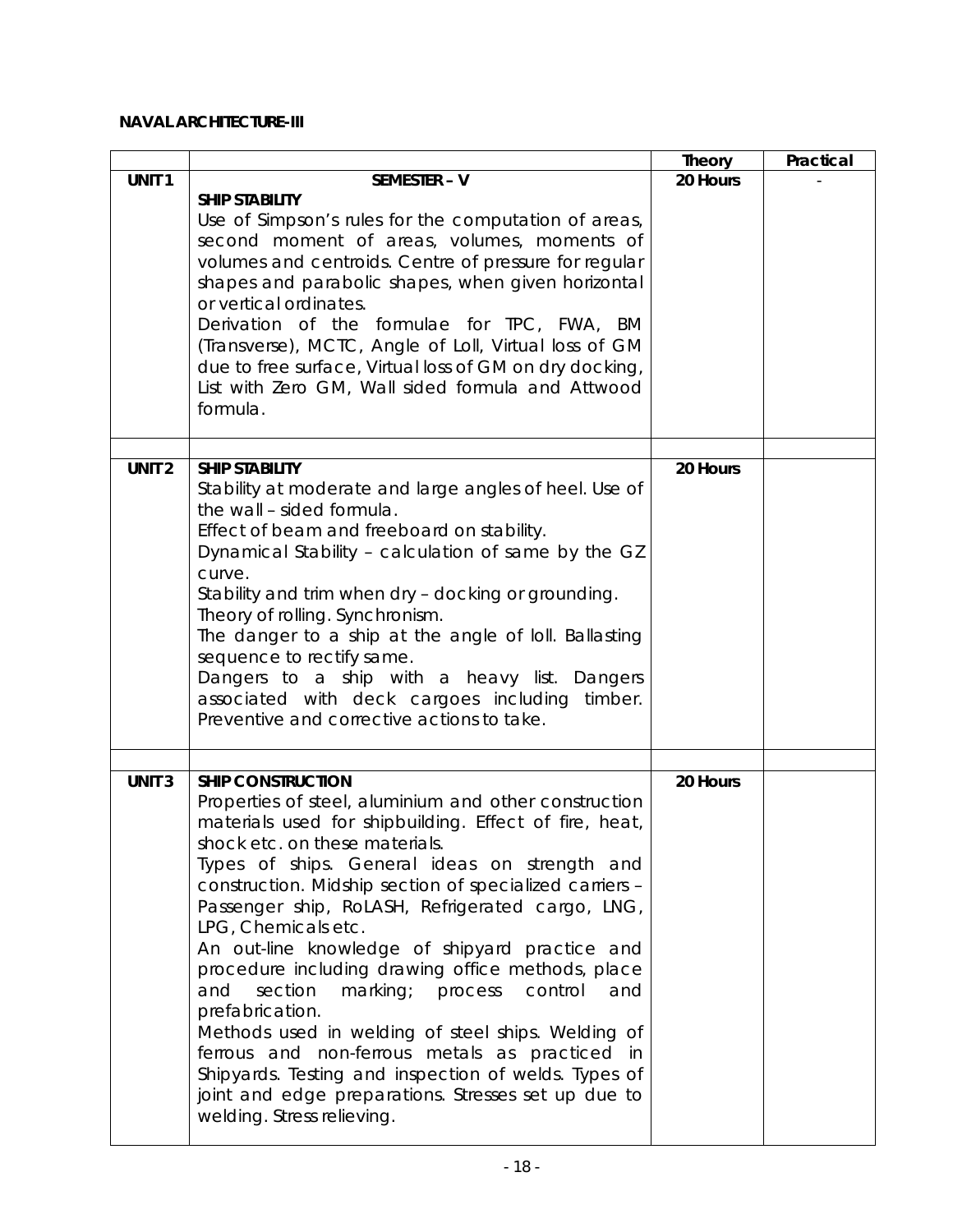**NOTE : A candidate has to secure minimum percentage /grade : 60 % / A as per Training Circular No 4 of 2005 by DG Shipping , Govt Of India** 

#### **Reference Books:-**

- 1. Merchant Ship Construction T.A. Taylor (1985 edition)
- 
- 3. Ship Construction **Kemp & Young**
- 4. i) Load Line, ii) Tonnage, iii)Cargo Ship Statutory Regulations Construction, iv) Passengers Ship Construction (Selected parts referring to Sub-division & Fire Protection)
- 2. Ship Construction **D.J. Eyres (1988 edition)**
- 5. Ship Stability (volumes I, II & III) Capt. H. Subramaniam
- 
- 7. Notes of Stability **Kemp & Young** 7.
- 8. Ship Stability for Masters and Mates **D.R. Derret**
- 9. Reed's Ship Construction for Marine Students E.A. Stokoe

6. Problems on M.V. Hindship Capt. Joseph & Capt. Rewari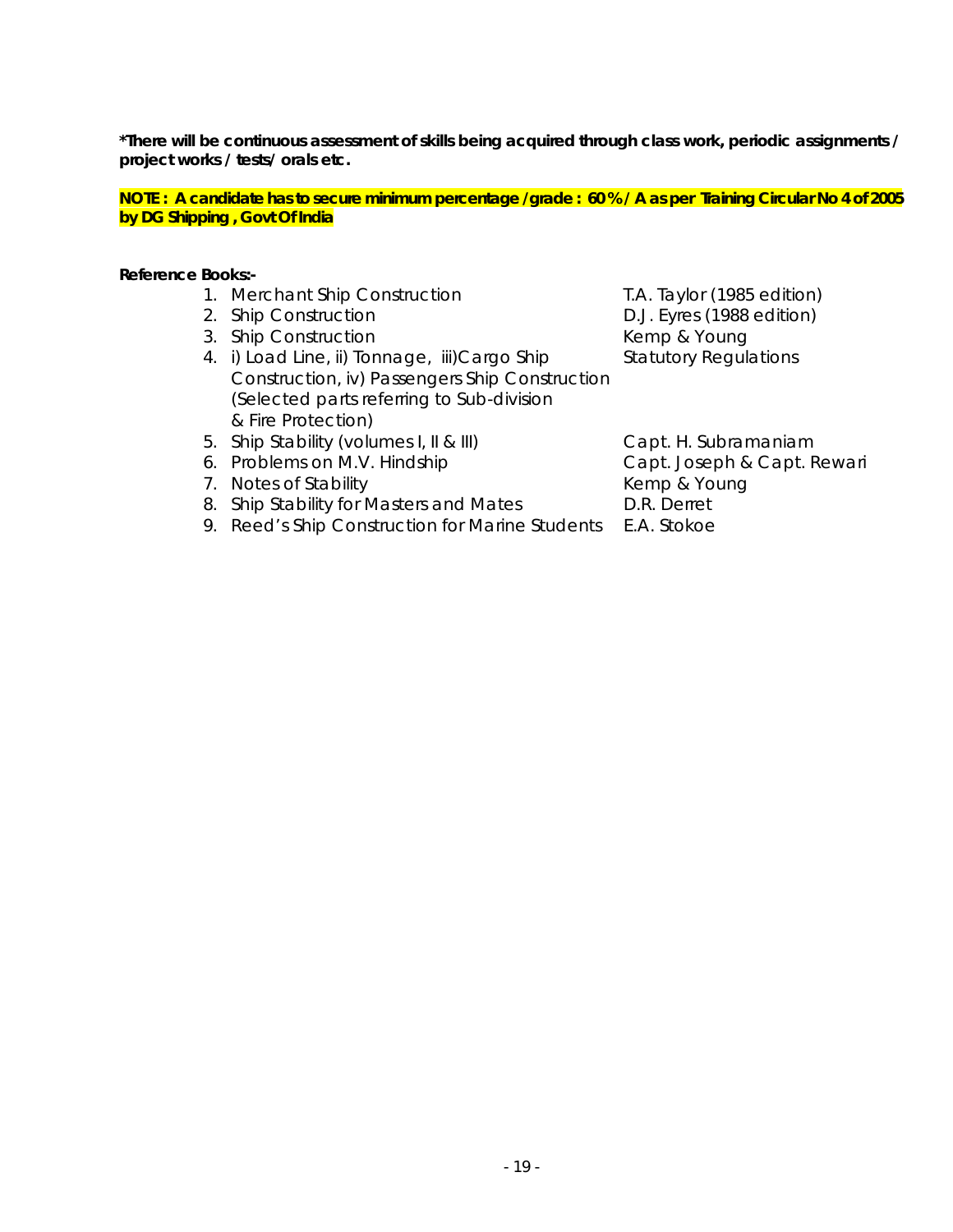# **Objective:-**

This subject exposes the students to Environment Science - III, Marine Engineering & Control System- III

# **Contents of syllabus for USNSC 504**

# **Environmental Science-III**

| <b>Environmental Science-III</b> |                                                                                                                                                                                                                                                                                                                                                                                                                                                                                                                                                                                                                                                                                               |               |           |  |  |  |  |
|----------------------------------|-----------------------------------------------------------------------------------------------------------------------------------------------------------------------------------------------------------------------------------------------------------------------------------------------------------------------------------------------------------------------------------------------------------------------------------------------------------------------------------------------------------------------------------------------------------------------------------------------------------------------------------------------------------------------------------------------|---------------|-----------|--|--|--|--|
|                                  |                                                                                                                                                                                                                                                                                                                                                                                                                                                                                                                                                                                                                                                                                               | <b>Theory</b> | Practical |  |  |  |  |
| UNIT <sub>1</sub>                | <b>SEMESTER - V</b><br>Air Masses and Fronts:<br>masses: Basic concepts; Factors governing<br>Air<br>development & properties;<br>Classification;<br>Convergence & Divergence.<br>Fronts:<br>Types;<br>Associated<br>weather;<br>Frontal<br>Depressions - Origin, life and movement; Forecasting<br>Techniques. Non - Frontal Depressions<br>Tropical Revolving Storms: Characteristic areas &<br>Nomenclature; Origin, Structure & movements;<br>associated weather; Forecasting Techniques - Past &<br>Present; Cyclone Tracking & warning bulletins for<br>merchant ships under international conventions;<br>Practical rules of navigation for manoeuvring in the<br>vicinity of a T.R.S. | 20 Hours      |           |  |  |  |  |
| UNIT <sub>2</sub>                | Meteorological Analysis & Weather Forecasting:<br>Sources of Meteorological data; principles<br>of<br>weather analysis; Weather forecasting; Principles &<br>Practices: Macro, Meso & Micro level forecasting.                                                                                                                                                                                                                                                                                                                                                                                                                                                                                | 10 Hours      |           |  |  |  |  |
| <b>UNIT 3</b>                    | Environment Pollution; Basic causes;<br>Common<br>pollutants.<br>International convention on prevention of pollution<br>by Marine Environment 1973 / 78 (MARPOL); Pollution<br>by oil, chemicals, hazardous substances<br><b>PRACTICALS</b><br>1. Application of rules of Navigation when near<br>or facing tropical storms - few exercises.<br>2. Principles of working and use of<br>meteorological instruments.                                                                                                                                                                                                                                                                            | 15 Hours      | 15 Hours  |  |  |  |  |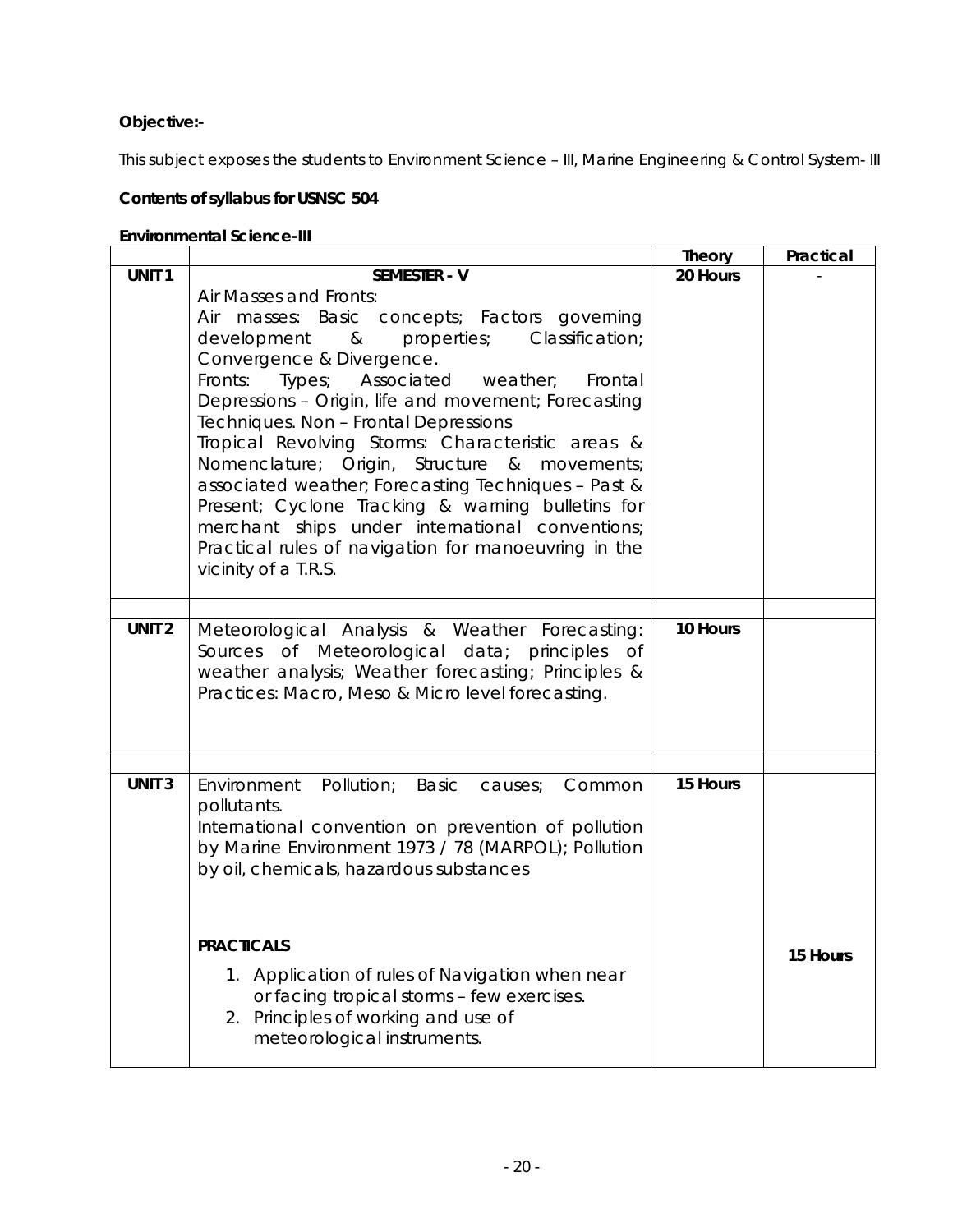**\*Journal to be submitted at the end of each term for assessment** 

### **NOTE : A candidate has to secure minimum percentage /grade : 50 % / C as per Training Circular No 4 of 2005 by DG Shipping , Govt Of India**

### **Reference Books:-**

|             | Sr. TITLE                                                | <b>AUTHOR</b>                | <b>PUBLISHER</b>     |
|-------------|----------------------------------------------------------|------------------------------|----------------------|
| No.         |                                                          |                              |                      |
| 1.          | Weather analysis & forecasting vol. I                    | S. Petterson                 | M/c Graw Hill        |
| 2.          | Weather analysis & forecasting vol. II                   | S. Peterson                  | M/c Graw Hill        |
| 3.          | <b>Tropical Meteorology</b>                              | H. Reehi                     | M/c Graw Hill        |
| 4.          | Principles of meteorological analysis                    | W.J. Saucier                 | University of        |
|             |                                                          |                              | <b>Chicago Press</b> |
| 5.          | Marine Meteorology                                       | Capt. H. Subramanian         | Vijaya               |
|             | Publications                                             |                              |                      |
| 6.          | <b>Meteorology for Mariners</b>                          | <b>HMSO</b>                  | <b>HMSO</b>          |
| $7_{\cdot}$ | Marine Observer's Hand book                              | <b>HMSO</b>                  | <b>HMSO</b>          |
|             | 8. Atmosphere, weather & climate                         | R.g. Barry, R.J. Chorley     | Metheun, London      |
|             | 9. Ship's code                                           | I.M.D. 1982                  |                      |
|             | 10. Dynamic and physical meteorology                     | <b>Haltiner &amp; Martin</b> | M/c Graw Hill        |
|             | 11. General Meteorology                                  | H.R. Byers                   | M/c Graw Hill        |
|             | 12. Numerical Weather Analysis & predication             | P.D. Thompson                | Mc. Millan Co.       |
|             | 13. Atlantic Hurricanes                                  | Gord E Dunn                  | Louisiana state      |
|             |                                                          |                              | University           |
|             | 14. An introduction to Dynamic Meteorology               | J.R. Holten                  | M/c Graw Hill        |
|             | 15. Atmosphere science an Introduction survey P.E. Hobbs |                              | M/c Graw Hill        |
|             |                                                          | J.M. Wallace &               |                      |
|             | 16. Forecasting Manuals                                  | I.M.D.                       |                      |
|             | 17. Numerical Predication                                | Haltiner J.H. &              | John Wiley & Sons    |
|             |                                                          | Williams R.T                 | <b>New York</b>      |
|             | 18. Marpol 73/78 with all amendments                     | I.M.O                        | I.M.O                |
|             | 19. Regulations for the prevention of                    | I.M.O                        | I.M.O                |
|             | Pollution by oil                                         |                              |                      |
|             | 20. Regulations for control of pollution by              | I.M.O                        | I.M.O                |
|             | Noxious substances in bulk                               |                              |                      |
|             | 21. Shipboard oil pollution emergency plan               | I.M.O                        | I.M.O                |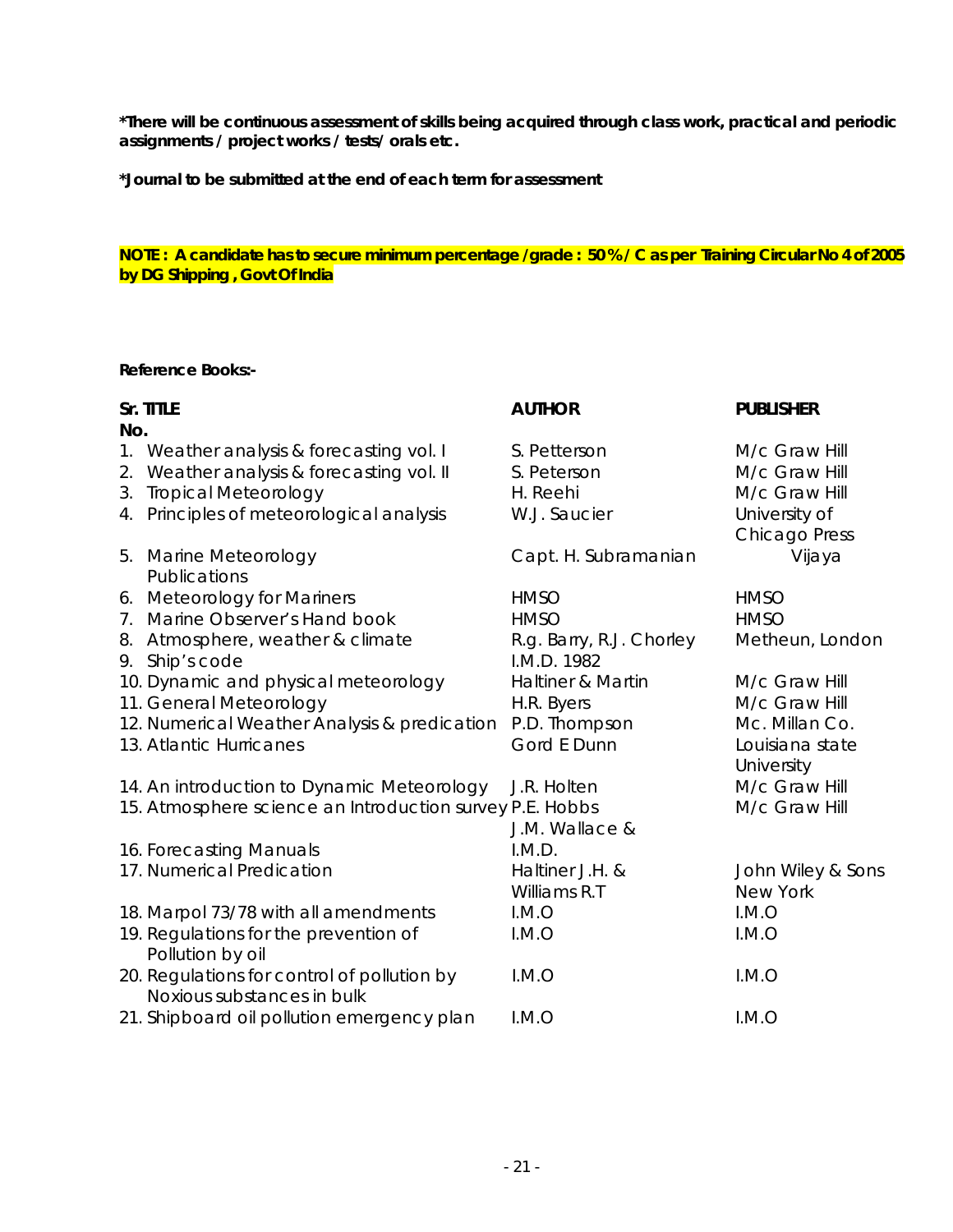# **MARINE ENGINEERING & CONTROL SYSTEM- III**

|                   |                                                                                                                                                                                                                                                                                                                                                                                                                                                                                                                                                                                                                                                                         | <b>Theory</b> | Practical |
|-------------------|-------------------------------------------------------------------------------------------------------------------------------------------------------------------------------------------------------------------------------------------------------------------------------------------------------------------------------------------------------------------------------------------------------------------------------------------------------------------------------------------------------------------------------------------------------------------------------------------------------------------------------------------------------------------------|---------------|-----------|
| UNIT <sub>1</sub> | <b>SEMESTER - V</b>                                                                                                                                                                                                                                                                                                                                                                                                                                                                                                                                                                                                                                                     | 18 Hours      |           |
|                   | <b>SECTION - A</b><br>Introduction, growth in shipboard automation,<br>terminology. Sensors<br>understanding<br>measuring<br>elements for temperature, pressure, level, flow, etc.<br>Transmitter and actuators.<br>Automatic control systems, open loop, closed loop<br>control system, general principles.<br>Controllers and proportional controller.<br>Pneumatic, hydraulic, electric, electronic control<br>systems. Applications in various shipboard operations.<br>Bridge control on main propulsion. Manoeuvring aids<br>- CP. Propeller, bow thrusters. Care and precautions.<br>Trim indicator, heel indicator, draft gauge, load and<br>stress indicators. |               |           |
| UNIT <sub>2</sub> | <b>SECTION -B</b>                                                                                                                                                                                                                                                                                                                                                                                                                                                                                                                                                                                                                                                       | 14 Hours      |           |
|                   | cargo loading, storage and discharge<br>Liquid<br>operations. Monitoring. Remote level gauges.<br>Types of remote control valves used on board ships.<br>Remote control operation of hatch covers. Remote<br>operation for loading, discharging and ballasting<br>operations.<br>Information display, data logging, alarm systems.<br>Testing and maintenance.<br>Role of classification society in quality of construction,<br>machinery and operations. Surveys and importance<br>of same.<br>Lifeboat engine, emergency fire pump engine,<br>lifeboat winch, operation and care.                                                                                     |               |           |
|                   |                                                                                                                                                                                                                                                                                                                                                                                                                                                                                                                                                                                                                                                                         |               |           |
| <b>UNIT 3</b>     | <b>SECTION -C</b><br>Fire detectors, smoke, heat, flame etc. Fire alarm<br>circuits.<br>Fire fighting systems: Fixed fire fighting installations for<br>engine room, accommodation and cargo holds. CO <sub>2</sub><br>flooding, high pressure water system, water sprinkler<br>system, bulk dry powder and foam systems.<br>Inert gas for cargo. Inert gas production, generation<br>from boiler fuel gas etc. inert gas system plant. Use of<br>O <sub>2</sub> analyzer, explosive meter, dragger pump and<br>other portable measuring instruments.<br>Smoke helmets, breathing apparatus, fire suits and<br>other safety equipments.                                 | 13 Hours      |           |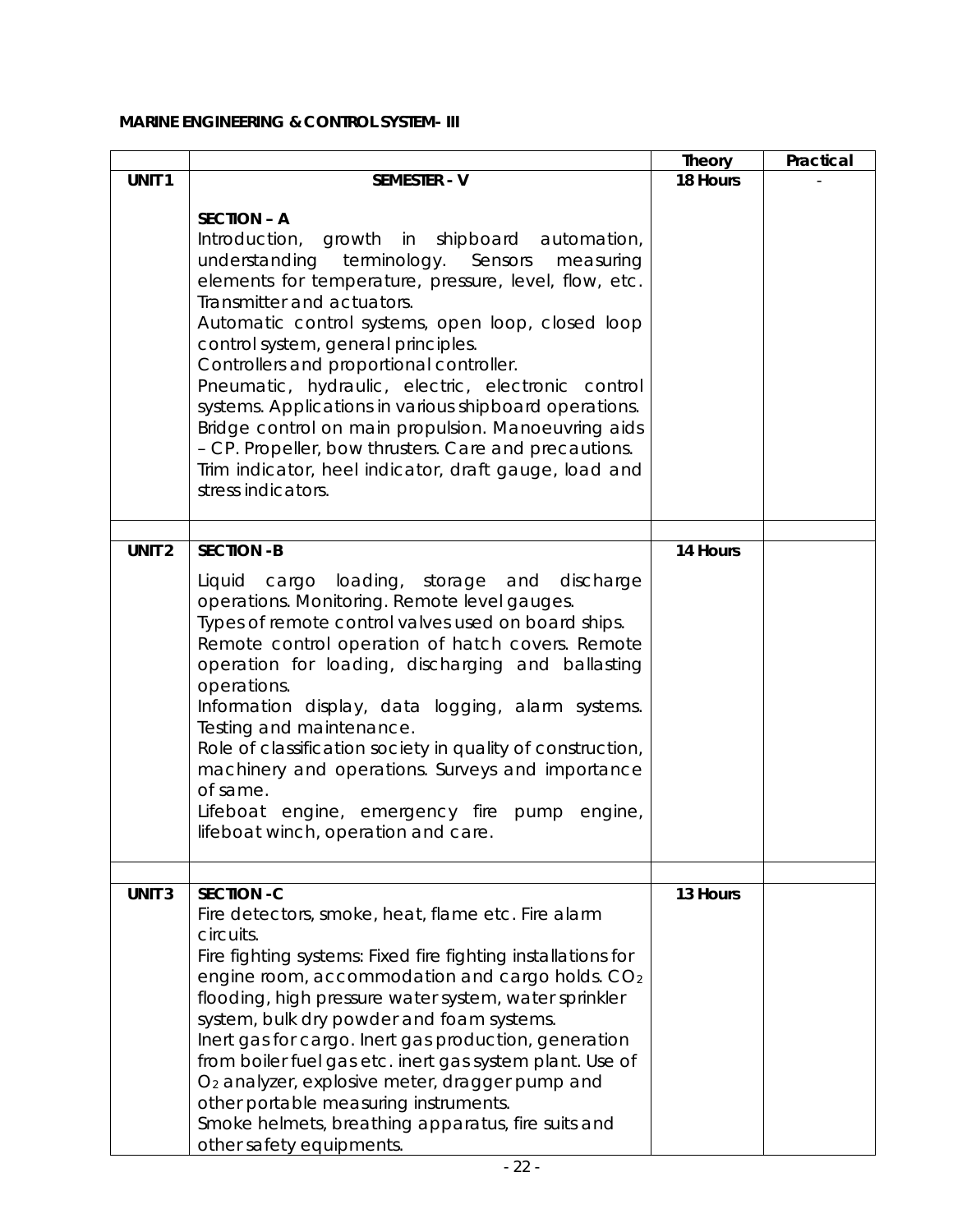| <b>PRACTICALS</b>                                                                                                                                                                                                                                                                                                 |          |
|-------------------------------------------------------------------------------------------------------------------------------------------------------------------------------------------------------------------------------------------------------------------------------------------------------------------|----------|
| Starting and running operations of motor boat<br>engines, emergency fire pump engine.<br>Starting, running and care of centrifugal pumps<br>2.<br>and air compressors.<br>Simple turning operations on lathe machine.<br>3.<br>Use of instruments like portable O2 analyser,<br>4.<br>explosimeter, dragger pump. | 15 Hours |
|                                                                                                                                                                                                                                                                                                                   |          |

### **\*Journal to be submitted at the end of each term for assessment**

**NOTE : A candidate has to secure minimum percentage /grade : 50 % / C as per Training Circular No 4 of 2005 by DG Shipping , Govt Of India**

#### **Reference Books:-**

|                | <b>Books for reference</b>                                                    |                              |                                               |
|----------------|-------------------------------------------------------------------------------|------------------------------|-----------------------------------------------|
|                | Sr. TITLE                                                                     | <b>AUTHOR</b>                | <b>PUBLISHER</b>                              |
| No.            |                                                                               |                              |                                               |
|                | 1. Basic Marine Engineering                                                   | J.K. Dhar                    | G. Maritime<br>Publications                   |
|                | 2. General Engineering knowledge for<br>Marine Engineers                      | L. Jackson & T. Morton       | <b>Thomas Reed</b><br><b>Publications Ltd</b> |
| 3.             | Reeds Engineering knowledge for<br>Deck officers                              | W. Embleton and<br>T. Morton | <b>Thomas Reed</b><br><b>Publications Ltd</b> |
| 4.             | <b>Basic Electro Technology for</b><br>Engineers                              |                              | <b>Thomas Reed</b><br><b>Publications Ltd</b> |
| 5.             | Marine Engineering series - Marine<br>Professional                            | GTH Flanogan                 | Heinemann                                     |
|                | <b>Boilers</b>                                                                |                              | <b>Publications Ltd</b>                       |
|                | 6. Marine Engineering series - Diesel<br>Professional                         | <b>Wharton A.S</b>           | Heinemann                                     |
|                | Engines                                                                       |                              | <b>Publications Ltd</b>                       |
| 1 <sub>1</sub> | Marine Auxiliary Machinery                                                    | D.W. Smith                   | <b>Thomas Reed</b><br><b>Publications Ltd</b> |
| 2.             | <b>Marine Electrical Practice</b>                                             | G.O. Watson                  | <b>Thomas Reed</b><br><b>Publications Ltd</b> |
| 3.             | Instrumentation & control for engineers                                       |                              | <b>Thomas Reed</b><br><b>Publications Ltd</b> |
| 4.             | Fire fighting equipment and its uses on ship<br>Marine engineering volume - I |                              | <b>Thomas Reed</b><br><b>Publications Ltd</b> |
| 5.<br>6.       | Principles and practice of marine<br>Diesel engines                           | D.K. Sanyal                  | Thomas Ree<br><b>Publications Ltd</b>         |
|                |                                                                               |                              |                                               |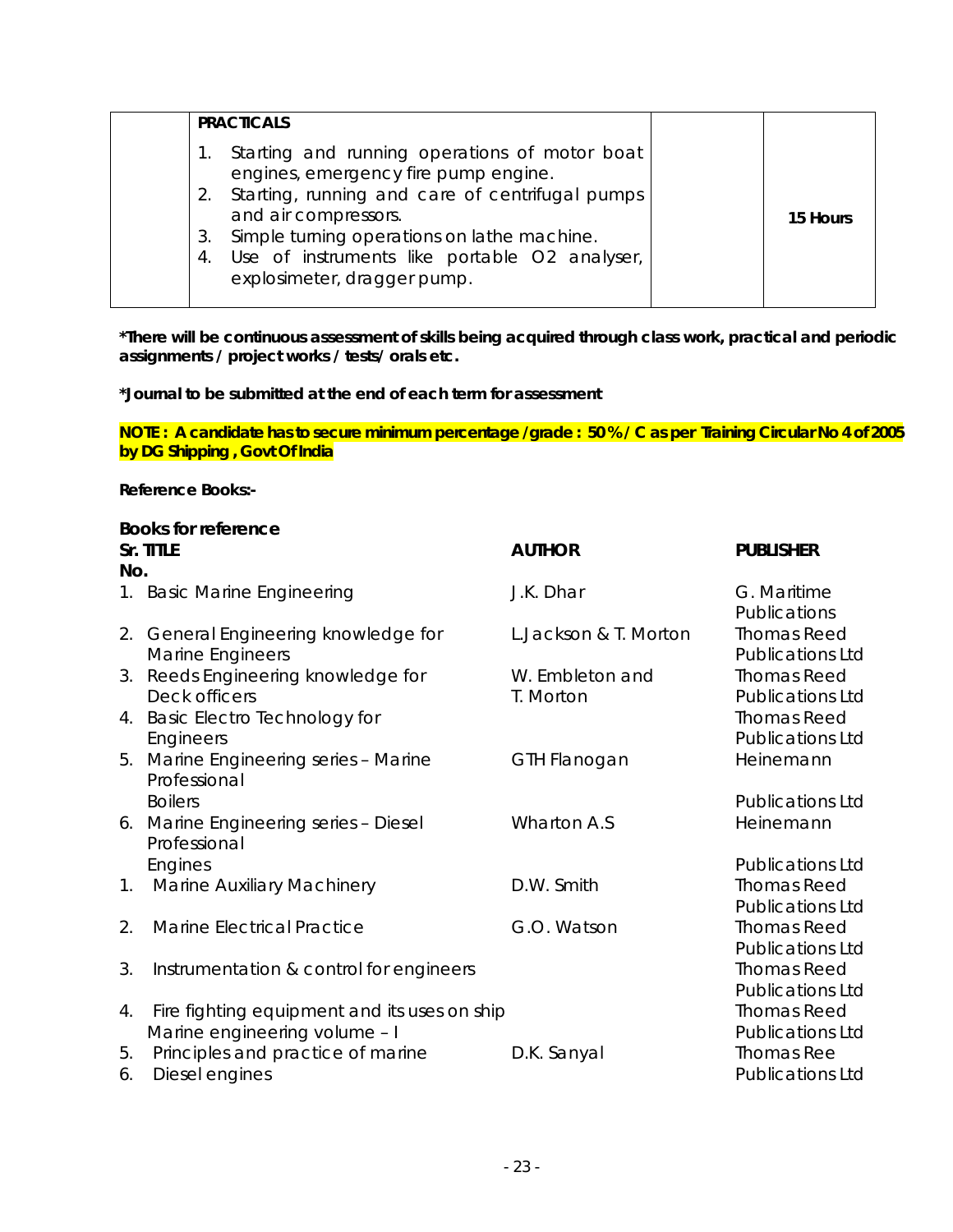# **B.Sc. in Nautical Science**

Theory/Practical : 16 Weeks (15 weeks for lectures/practical & one week for semester end examination )

| <b>Course Code</b> | <b>Title of the Course</b>                                       | Per Week |                | Per<br>Semester |    | <b>Credits</b> |                | <b>TOTAL</b> |
|--------------------|------------------------------------------------------------------|----------|----------------|-----------------|----|----------------|----------------|--------------|
|                    |                                                                  |          | P              |                 | P  |                | P              |              |
|                    | <b>NAVIGATION-IV</b>                                             | 3        |                | 45              | 15 |                |                |              |
| USNSC501           | <b>SHIPPING MANAGEMENT</b>                                       | 4        |                | 60              |    |                |                |              |
|                    | <b>MARITIME LAW</b>                                              | 4        |                | 60              |    | 4              | $\overline{2}$ | 6            |
|                    | <b>NAVIGATION-II</b>                                             | 3        | 1              | 45              | 15 |                |                |              |
| USNSC502           | <b>VOYAGE PLANNING &amp; COLLISION</b><br><b>PREVENTION - II</b> | 3        | $\overline{2}$ | 45              | 30 | 3              | $\overline{2}$ | 5            |
|                    | SHIP OPERATION TECHNOLOGY-III                                    | 3        |                | 45              | 15 |                |                |              |
| USNSC503           | SHIP OPERATION TECHNOLOGY-IV                                     | 3        |                | 45              | 15 | 3              | $\overline{2}$ | 5            |
|                    | <b>NAVAL ARCHITECTURE-II</b>                                     | 4        |                | 60              |    |                |                |              |
|                    | <b>ENVIRONMENTAL SCIENCE-III</b>                                 | 3        |                | 45              | 15 |                |                |              |
| USNSC504           | <b>MARINE ENGINEERING &amp; CONTROL</b><br>SYSTEMS-II            | 3        | 1              | 45              | 15 | $\overline{2}$ | $\overline{2}$ | 4            |
|                    |                                                                  | 33       | 08             | 49              | 12 | 12             | 8              | 20           |

# **Semester –V**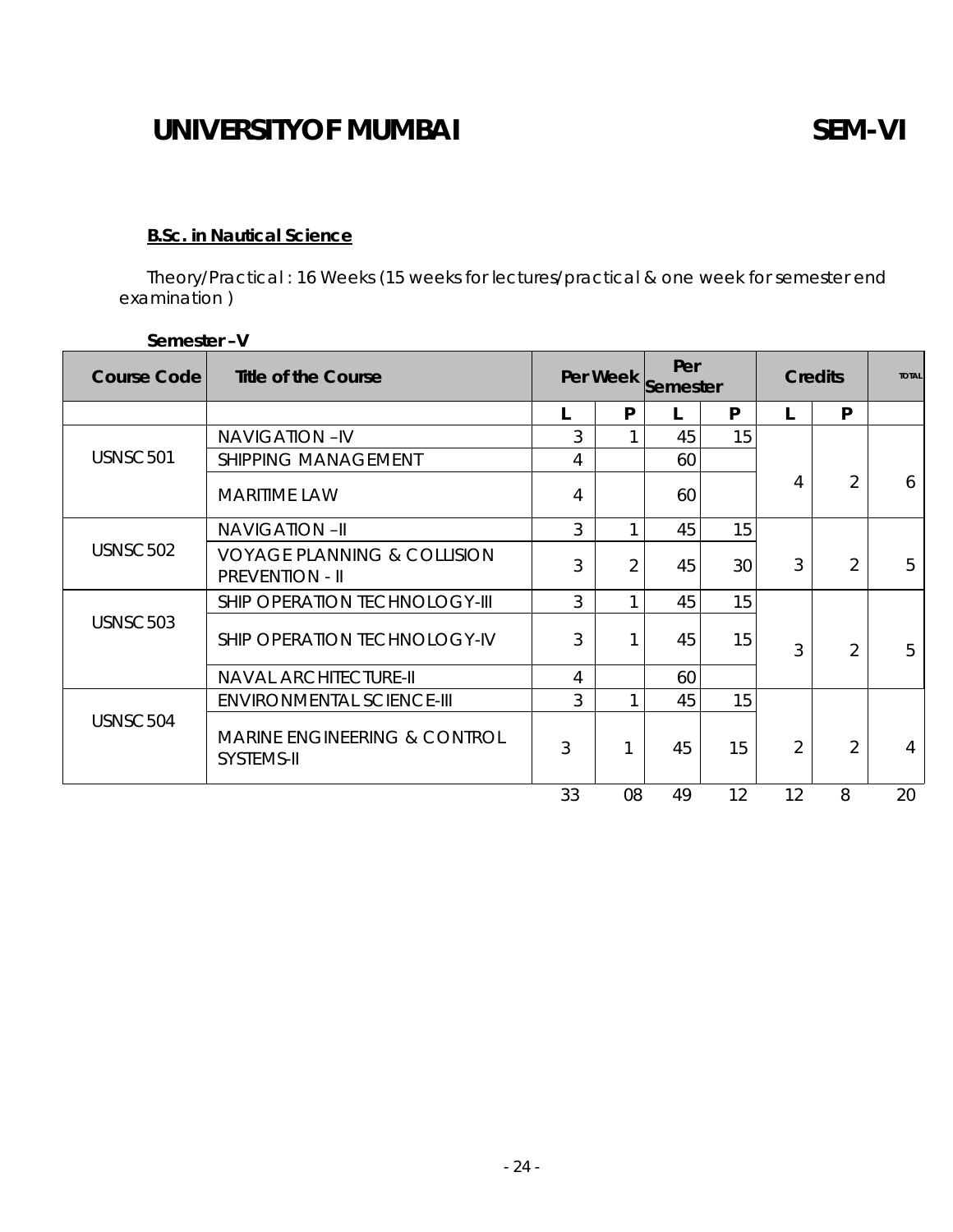# Theory / Practical : **Semester –VI**

| Course<br>Code | Title of the Course                                              | Per Week |   | Per<br>Semester |    | <b>Credits</b> |                | <b>TOTAL</b> |
|----------------|------------------------------------------------------------------|----------|---|-----------------|----|----------------|----------------|--------------|
|                |                                                                  |          | P |                 | P  |                | P              |              |
|                | <b>NAVIGATION -IV</b>                                            | 3        |   | 45              | 15 |                |                |              |
| USNSC601       | <b>SHIPPING MANAGEMENT</b>                                       | 4        |   | 60              |    |                |                |              |
|                | <b>MARITIME LAW</b>                                              | 4        |   | 60              |    | 4              | 2              | 6            |
|                | <b>NAVIGATION -II</b>                                            | 3        |   | 45              | 15 |                |                |              |
| USNSC602       | <b>VOYAGE PLANNING &amp; COLLISION</b><br><b>PREVENTION - II</b> | 3        | 2 | 45              | 30 | 3              | $\overline{2}$ | 5            |
|                | SHIP OPERATION TECHNOLOGY-II                                     | 3        |   | 45              | 15 |                |                |              |
| USNSC603       | SHIP OPERATION TECHNOLOGY-IV                                     | 3        |   | 45              | 15 | 3              | $\overline{2}$ | 5            |
|                | <b>NAVAL ARCHITECTURE-II</b>                                     | 4        |   | 60              |    |                |                |              |
|                | <b>ENVIRONMENTAL SCIENCE-III</b>                                 | 3        |   | 45              | 15 |                |                |              |
| USNSC604       | <b>MARINE ENGINEERING &amp; CONTROL</b><br>SYSTEMS-II            | 3        |   | 45              | 15 | $\overline{2}$ | 2              | 4            |

# NAVIGATION -IV **/** SHIPPING MANAGEMENT **/** MARITIME LAW

| <b>Contact Hours 180</b> |  |
|--------------------------|--|
|                          |  |

| Name of the<br>Programme        | Duration                                                                          | Semester | Course/Course<br>Code                                                                            |
|---------------------------------|-----------------------------------------------------------------------------------|----------|--------------------------------------------------------------------------------------------------|
| <b>B.Sc in Nautical Science</b> | Six Semesters                                                                     | V        | NAVIGATION -IV /<br><b>SHIPPING</b><br><b>MANAGEMENT /</b><br><b>MARITIME LAW</b><br>[USNSc 601] |
| Course Code                     | Title                                                                             | Credits  |                                                                                                  |
| USNSc 601                       | NAVIGATION -IV /<br><b>SHIPPING</b><br><b>MANAGEMENT /</b><br><b>MARITIME LAW</b> | $4 + 2$  |                                                                                                  |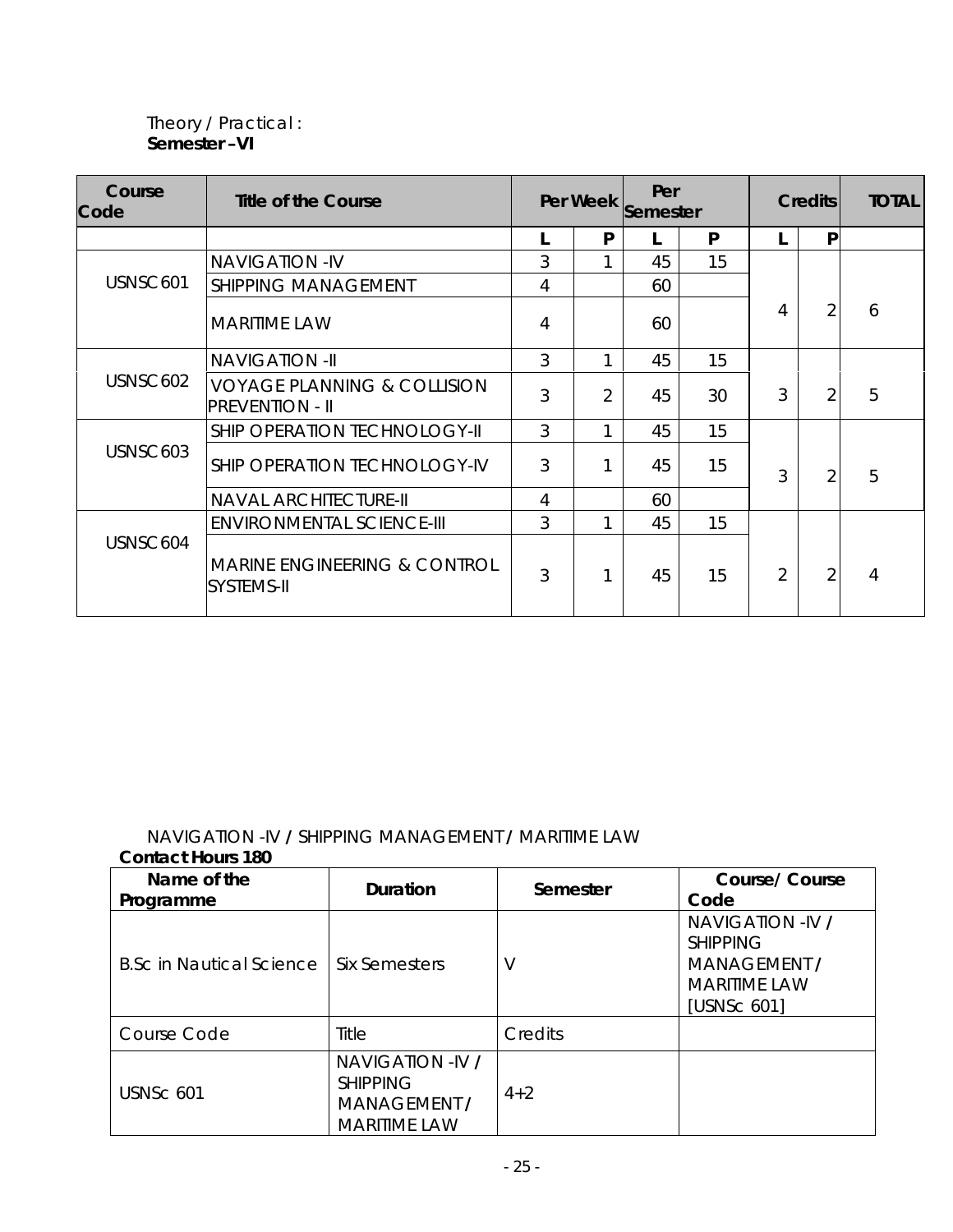| For Course per week                     |        |           |                                         | For subject per week                                                                |   |  |  |
|-----------------------------------------|--------|-----------|-----------------------------------------|-------------------------------------------------------------------------------------|---|--|--|
| 1 lecture/period is 60 minutes duration |        |           | 1 lecture/period is 60 minutes duration |                                                                                     |   |  |  |
|                                         | Theory | Practical | Tutorial                                | <b>MARITIME</b><br><b>SHIPPING</b><br><b>NAVIGATION</b><br><b>MANAGEMENT</b><br>LAW |   |  |  |
| Actual<br>contacts                      | 11     |           |                                         |                                                                                     | 4 |  |  |
| Credits                                 | 4      |           |                                         |                                                                                     |   |  |  |

# **NAVIGATION –III VOYAGE PLANNING & COLLISION PREVENTION - II** CONTACT HOURS

| 135                             |                                                                  |          |                                                                                   |
|---------------------------------|------------------------------------------------------------------|----------|-----------------------------------------------------------------------------------|
| Name of the<br>Programme        | Duration                                                         | Semester | Course/ Course<br>Code                                                            |
| <b>B.Sc in Nautical Science</b> | <b>Six Semesters</b>                                             | V        | Navigation-III<br>Voyage Planning &<br>Collision Prevention -<br>$II$ [USNSc 602] |
| Course Code                     | Title                                                            | Credits  |                                                                                   |
| <b>USNSc 602</b>                | Navigation-II<br>Voyage Planning<br>& Collision<br>Prevention-II | $3 + 2$  |                                                                                   |

| For Course per week<br>1 lecture/period is 60 minutes duration |        |           |          | For subject per week<br>1 lecture/period is 60 minutes duration |                                                     |  |
|----------------------------------------------------------------|--------|-----------|----------|-----------------------------------------------------------------|-----------------------------------------------------|--|
|                                                                | Theory | Practical | Tutorial | Navigation-III                                                  | Voyage Planning &<br><b>Collision Prevention-II</b> |  |
| Actual<br>contacts                                             | b      |           |          |                                                                 |                                                     |  |
| Credits                                                        | 3      |           |          |                                                                 |                                                     |  |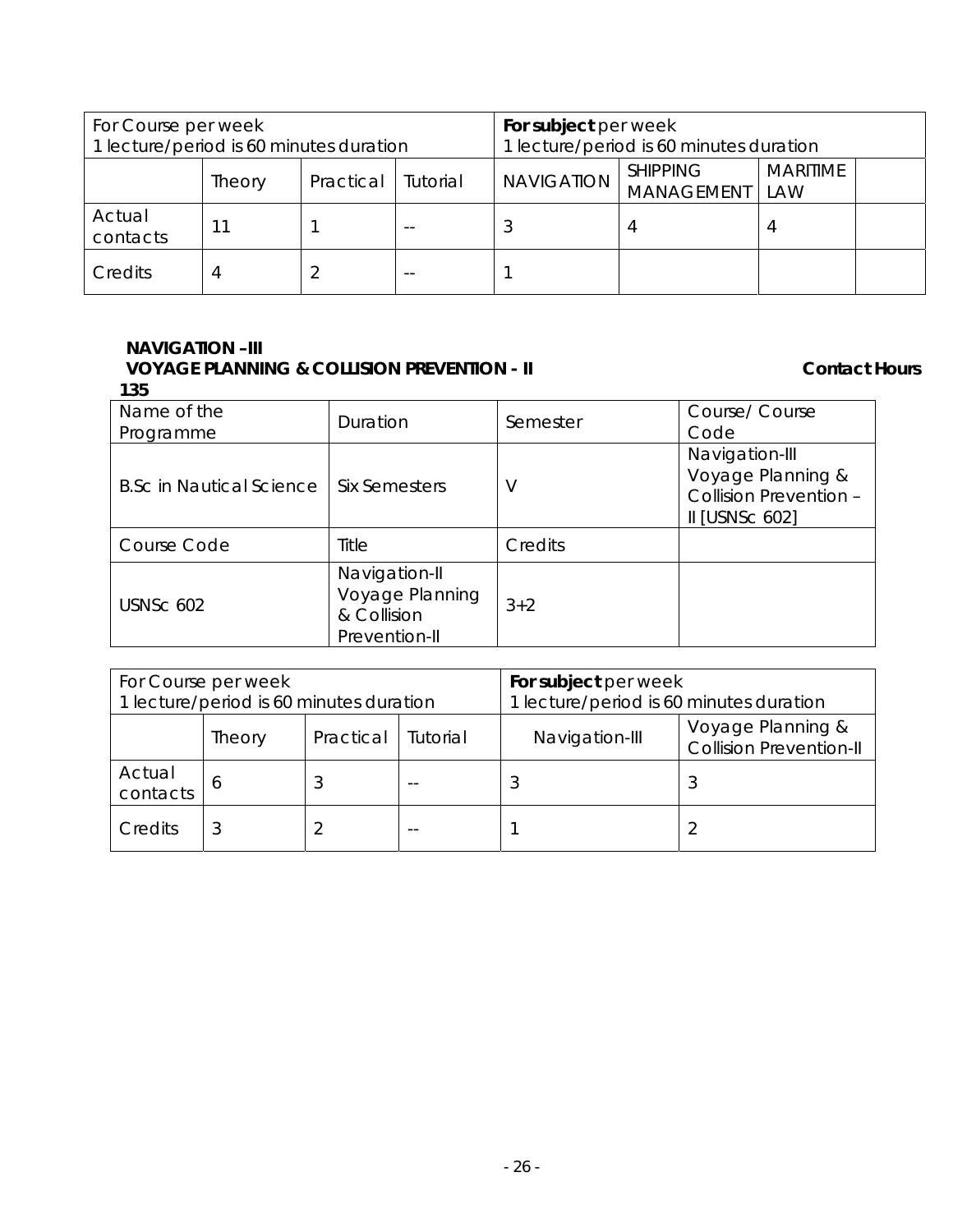# **SHIP OPERATION TECHNOLOGY PAPER- II SHIP OPERATION TECHNOLOGY PAPER- IV**

| <b>NAVAL ARCHITECTURE-II</b>    | <b>Contact Hours 180</b>                                                                       |          |                                                                                                            |
|---------------------------------|------------------------------------------------------------------------------------------------|----------|------------------------------------------------------------------------------------------------------------|
| Name of the<br>Programme        | <b>Duration</b>                                                                                | Semester | <b>Course/ Course</b><br>Code                                                                              |
| <b>B.Sc in Nautical Science</b> | <b>Six Semesters</b>                                                                           | V        | Ship Operation<br>Technology-II<br>Ship Operation<br>Technology-IV<br>Naval Architecture-II<br>[USNSc 603] |
| Course Code                     | Title                                                                                          | Credits  |                                                                                                            |
| <b>USNSc 603</b>                | Ship Operation<br>Technology-II<br>Ship Operation<br>Technology-IV<br>Naval<br>Architecture-II | $3 + 2$  |                                                                                                            |

| For Course per week<br>1 lecture/period is 60 minutes duration |        |           | For subject per week<br>1 lecture/period is 60 minutes duration |                                              |                                           |                                       |  |
|----------------------------------------------------------------|--------|-----------|-----------------------------------------------------------------|----------------------------------------------|-------------------------------------------|---------------------------------------|--|
|                                                                | Theory | Practical | Tutorial                                                        | Ship<br>Operation<br>Technology<br>-Paper-II | Ship<br>Operation<br>Technolog<br>$V$ -IV | Naval<br>Architectur<br>e<br>Paper-II |  |
| Actual<br>contacts                                             | 10     |           |                                                                 |                                              |                                           | 4                                     |  |
| Credits                                                        | 3      |           |                                                                 |                                              |                                           |                                       |  |

#### **ENVIRONMENTAL SCIENCE-II MARINE ENGINEERING & CONTROL SYSTEMS-I I I** Contact Hours **120**

| Name of the<br>Programme        | Duration                                                                    | Semester | Course/ Course<br>Code                                                                            |
|---------------------------------|-----------------------------------------------------------------------------|----------|---------------------------------------------------------------------------------------------------|
| <b>B.Sc in Nautical Science</b> | <b>Six Semesters</b>                                                        | V        | <b>Environment Science</b><br>$-$ II<br>Marine Engineering &<br>Control System- II<br>[USNSc 604] |
| Course Code                     | Title                                                                       | Credits  |                                                                                                   |
| USNSc 604                       | Environment<br>Science - II<br>Marine<br>Engineering &<br>Control System-II | $2 + 2$  |                                                                                                   |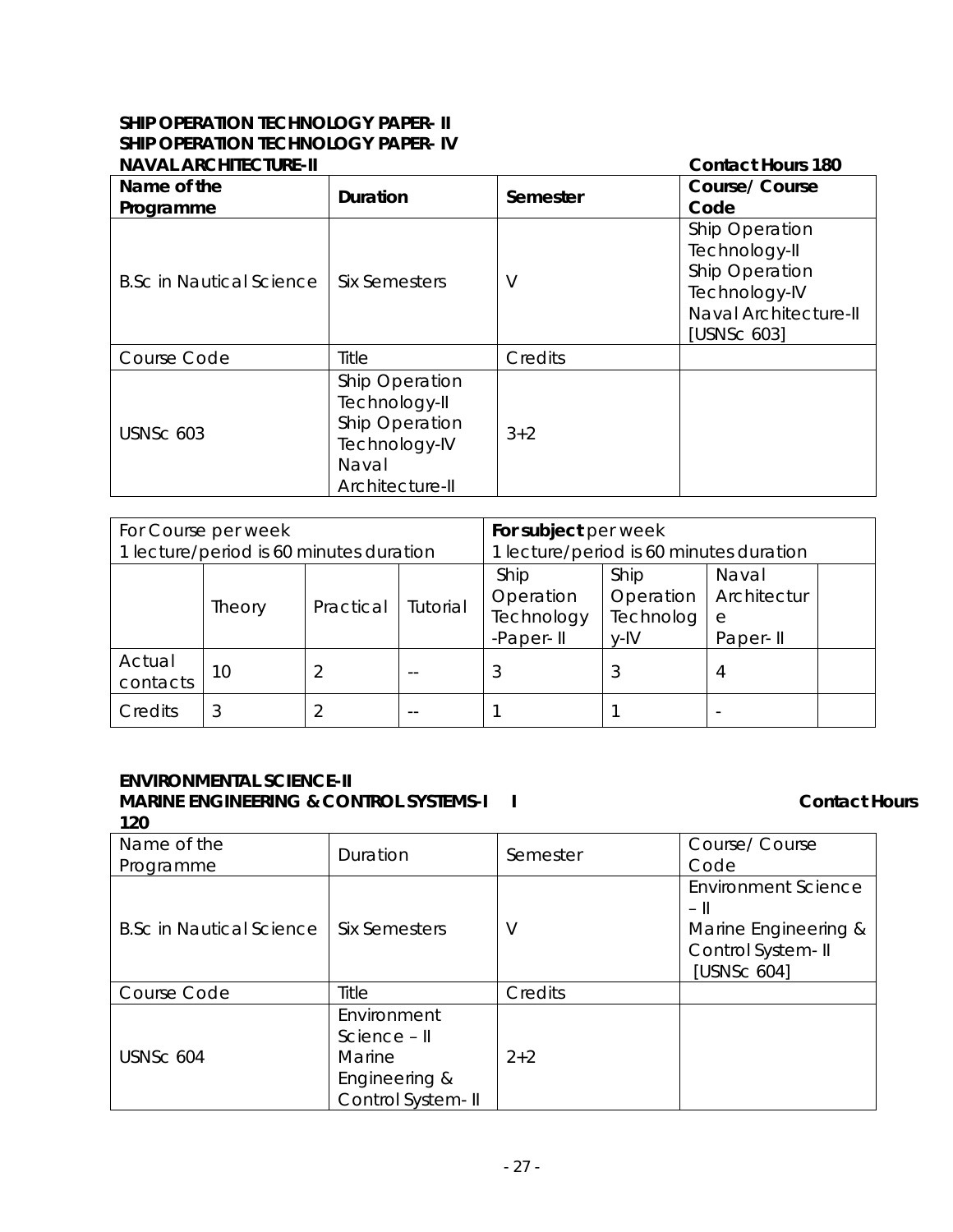| For Course per week                     | For subject per week |                      |  |                             |                                              |  |
|-----------------------------------------|----------------------|----------------------|--|-----------------------------|----------------------------------------------|--|
| 1 lecture/period is 60 minutes duration |                      |                      |  |                             | 1 lecture/period is 60 minutes duration      |  |
|                                         | Theory               | Practical   Tutorial |  | Environment<br>Science - II | Marine<br>Engineering &<br>Control System-II |  |
| Actual<br>contacts                      | 06                   | 02                   |  |                             |                                              |  |
| Credits                                 | 02                   | 02                   |  |                             |                                              |  |

# **Objective:-**

This subject exposes the students to Navigation, Shipping Management & Maritime Law

# **Contents of syllabus for USNSc 601**

# **Navigation- IV**

|                   |                                                                                                                                                                                                                                                                                                                                                                                                                                    | <b>Theory</b> | Practical |
|-------------------|------------------------------------------------------------------------------------------------------------------------------------------------------------------------------------------------------------------------------------------------------------------------------------------------------------------------------------------------------------------------------------------------------------------------------------|---------------|-----------|
| UNIT <sub>1</sub> | <b>SEMESTER - VI</b><br>Hyperbolic position fixing systems:<br>Decca Navigator: Description of the system. Errors,<br>reliability, limitations & accuracy of the system.<br>Loran: Description of the system. Errors accuracy and<br>reliability of the system.<br>Satellite navigation: general features of Navigational<br>satellite. Orbits of Satellites. Full description of the<br>Global Positioning System, (GPS and DGPS) | 15 Hours      |           |
|                   |                                                                                                                                                                                                                                                                                                                                                                                                                                    |               |           |
| UNIT <sub>2</sub> | Sonar aids:<br>Echo Sounder: Principle and working. Operational<br>controls. Choice of site for echo sounder transducers.<br>Errors causing display of faulty or unreliable<br>soundings.<br>Doppler Log: Description of the system. Errors and<br>their remedies.<br>Berthing aids: Brief description of systems using sound<br>propagation and systems using radio waves<br>propagation.                                         | 22 Hours      |           |
|                   |                                                                                                                                                                                                                                                                                                                                                                                                                                    |               |           |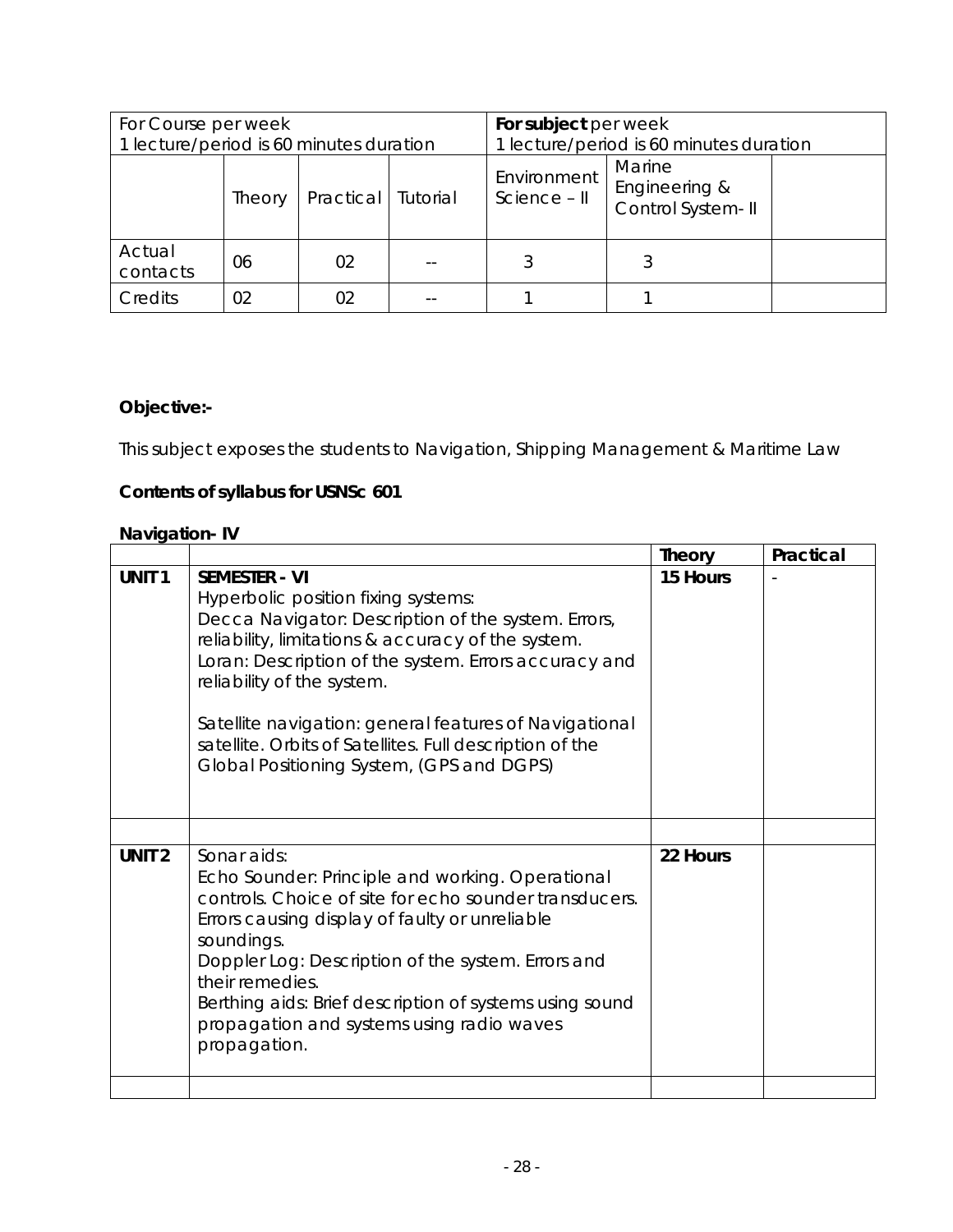| <b>UNIT 3</b> | Radar: Characteristics of Radar set – its limitations.<br>Errors and accuracy. Anamolous propagation.<br>Spurious echoes. Influence of weather. Various types<br>of displays. Radar logbook. Use of radar for<br>navigation and collision avoidance, knowledge of<br>ARPA Radar. Racon, Ramark Beacons.                                                          | 8 Hours |          |
|---------------|------------------------------------------------------------------------------------------------------------------------------------------------------------------------------------------------------------------------------------------------------------------------------------------------------------------------------------------------------------------|---------|----------|
|               | <b>PRACTICAL</b>                                                                                                                                                                                                                                                                                                                                                 |         |          |
|               | Echo Sounder: To take sounding using both visual and<br>graphic types. (Actual instrument or simulator).                                                                                                                                                                                                                                                         |         | 15 Hours |
|               | Radar: Practical adjustment of operational controls.<br>To carry out performance check. Use of performance<br>monitor. To take range and bearing of targets. To<br>identify land objects on the Navigation Chart using<br>radar observations. Reflection Plotter evaluation of<br>risk of collision using relative & true plotting<br>techniques and ARPA Radar. |         |          |
|               | Decca Navigator: To take readings on the Decca<br>Navigator, receiver/simulator and determination of<br>the ship's position. Use of Decca Chart.<br>GPS: Familiarity with usage of a GPS set.                                                                                                                                                                    |         |          |

**\*Journal to be submitted at the end of each term for assessment** 

**NOTE : A candidate has to secure minimum percentage /grade : 60 % / A as per Training Circular No 4 of 2005 by DG Shipping , Govt Of India**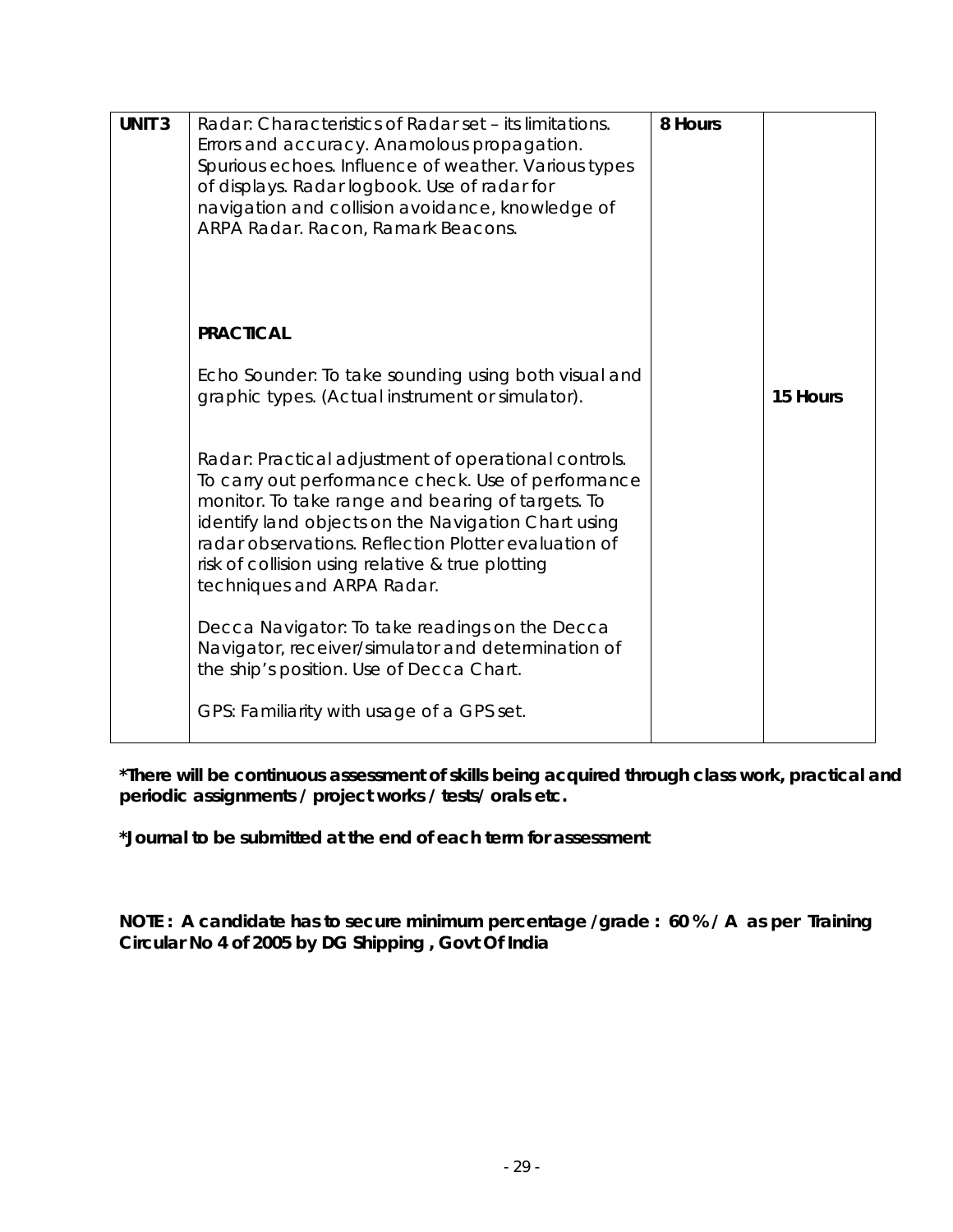# **Reference Books:-**

- 12. Ships Magnetism & Magnetic Compass F.G. Merrifield
- 13. Compass Work **Kemp & Young** Compass Work **Kemp & Young**
- 14. Radar at Sea G.I. Sonnenberg
- 15. Shipborne Radar **Capt. H. Subramaniam**
- 16. Radar and ARPA Manual **A.G. Bole & W.O. Dineley**
- 17. Ships Compass **Klinkert & Grant**
- 18. Magnetic Compass Deviation & Correction W. Denne
- 19. Gyro Compass for Ships Officers **A. Frost**
- 20. Radar Observer's Handbook W.Burger
- 
- 21. Marine Electronic Navigation<br>22. Electronic Aids to Navigation; Position Fixing L. Tetley & D. Calcutt 22. Electronic Aids to Navigation; Position Fixing

### **SHIPPING MANAGEMENT**

|                   |                                                                                                                                                                                                                                                                                                                                                                                                                                                                                                                                                                                                                                                                                                                             | <b>Theory</b> | Practical |
|-------------------|-----------------------------------------------------------------------------------------------------------------------------------------------------------------------------------------------------------------------------------------------------------------------------------------------------------------------------------------------------------------------------------------------------------------------------------------------------------------------------------------------------------------------------------------------------------------------------------------------------------------------------------------------------------------------------------------------------------------------------|---------------|-----------|
| <b>UNIT1</b>      | <b>SEMESTER - VI</b><br>Organisational structure, co-ordination, and design:<br>organisational structure; types of organisational<br>structures; co-ordination; organisational design.<br>Authority, delegation, and decentralisation:<br>Authority, power, and influence; line and staff<br>authority; delegation; job design; decentralisation.                                                                                                                                                                                                                                                                                                                                                                           | 15 Hours      |           |
| UNIT <sub>2</sub> | Human resource management: the HRM process - a<br>traditional view; human resource planning;<br>recruitment; selection, orientation or socialisation,<br>training and development; performance appraisal;<br>promotions, transfer, demotions, and separations;<br>HRM and strategy.<br>Managing organisational change and innovation.<br>Why planned change is needed? A model of the<br>change process; type of planned change;<br>organisational development; managing creativity<br>and innovation.<br>Motivation, performance and job satisfaction.<br>Theories of motivation - an overview; content<br>theories of motivation; process theories of motivation;<br>reinforcement theory, a system view of motivation in | 25 Hours      |           |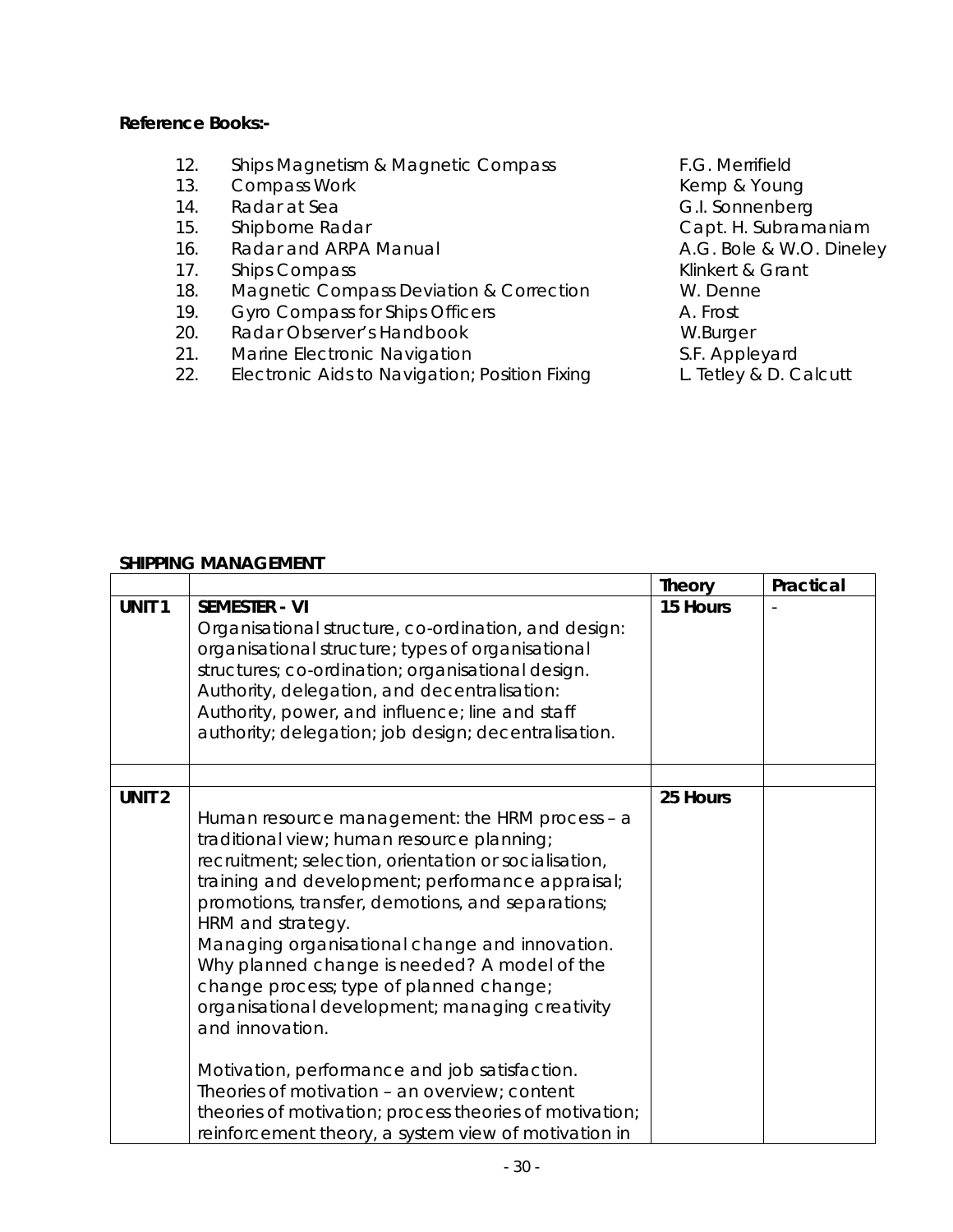|               | organisations.<br>Leadership: Defining leadership; the trait approach of<br>leadership; the behavioural approach to leadership;<br>contingency approaches to leadership; the future of<br>leadership theory.<br>Groups and committees: types of groups;<br>characteristics of groups; problem solving in groups;<br>making formal group effective.<br>Communication and negotiation: the importance of<br>communication; interpersonal communication;<br>barriers to effective interpersonal communication;<br>communication in organisations, using<br>communication skills - negotiating to manage<br>conflicts.<br>Effective control: the meaning of control; types of<br>control methods; designing control systems; financial<br>controls; budgetary control methods.<br>operational management: the nature of operations;<br>the importance of operational management;<br>designing operations systems; operational planning<br>and control decisions; quality control.<br>information systems: information and control;<br>management information systems; designing a<br>computer - based MIS; implementing a computer -<br>based MIS; end-user computing; the impact of<br>computers and MIS on managers and organisations. |          |  |
|---------------|--------------------------------------------------------------------------------------------------------------------------------------------------------------------------------------------------------------------------------------------------------------------------------------------------------------------------------------------------------------------------------------------------------------------------------------------------------------------------------------------------------------------------------------------------------------------------------------------------------------------------------------------------------------------------------------------------------------------------------------------------------------------------------------------------------------------------------------------------------------------------------------------------------------------------------------------------------------------------------------------------------------------------------------------------------------------------------------------------------------------------------------------------------------------------------------------------------------------------------------|----------|--|
| <b>UNIT 3</b> | <b>SECTION-B</b>                                                                                                                                                                                                                                                                                                                                                                                                                                                                                                                                                                                                                                                                                                                                                                                                                                                                                                                                                                                                                                                                                                                                                                                                                     | 20 Hours |  |
|               | Role of Customs: Customs Act and documents<br>relating to customs relating to ship operators and<br>trade.<br>Indian Shipping Development: India's Merchant Fleet<br>- Role of Government - Maritime Administration in<br>India - India's Shipping Policy.<br>Maritime Frauds: Safeguards to be taken to prevent<br>frauds with special reference to shipping industry,<br>operators and seafaring personnel.<br>Role of International Organisation: IMF, World Bank,<br>IMO, UNCTAD, WTO.                                                                                                                                                                                                                                                                                                                                                                                                                                                                                                                                                                                                                                                                                                                                           |          |  |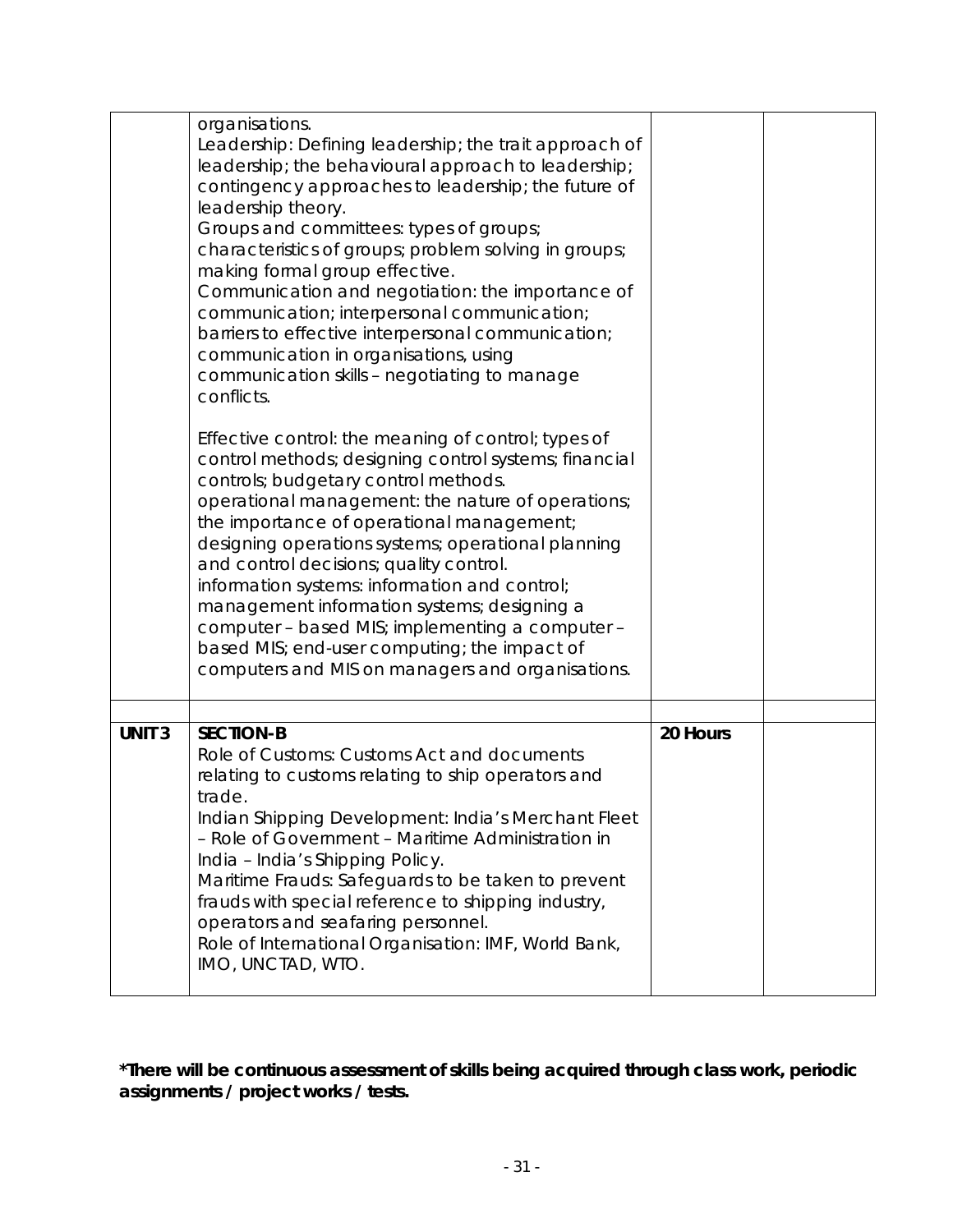# **NOTE : A candidate has to secure minimum percentage /grade : 40 % / E as per Training Circular No 4 of 2005 by DG Shipping , Govt Of India**

Reference Books:-

| 19. | Management                                                           | Stoner & Freeman           |
|-----|----------------------------------------------------------------------|----------------------------|
| 20. | <b>Basic Marine Management</b>                                       | Dr. A.V. Athalye           |
| 21. | The Practice of Management                                           | Drucker P.                 |
| 22. | People in Organisation, an introduction<br>to organisation behaviour | Mitchell, Terence P.       |
| 23. | Consumer Behaviour. Basic Findings &<br>Manegerial implegations      | Zaltman G. & Wallendrof A. |
| 24. | Mathematics of Investment                                            | Hart W.L.                  |
| 25. | Theory and Practice of Management<br>Information System              | Burch, Strater & Grudneski |
| 26. | A Concept of Corporate planning                                      | Russel L. & Ackoff         |
| 27. | IACOCCA: An autobiography                                            | Lee lacocca                |
| 28. | An introduction to Financial Management                              | Solomon & Pringle          |
| 29. | Manpower Management                                                  | Dwivedi R.S.               |
| 30. | Industrial Relations in India's<br>Developing Economy                | N.N. Chaterjee             |
| 31. | An introduction Database System                                      | Dale C.J.                  |
| 32. | Monetary Planning for India                                          | Gupta Suraj B.             |
| 33. | Economics of Shipping & other papers                                 | Dr. S.N. Sanklecha         |
| 34. | International Maritime Fraud                                         | Ellen & Campbell           |
| 35. | Elements of Shipping                                                 | Alan Branch                |
| 36. | Containerisation era in India                                        | Dr. K.V. Hariharan         |

# **MARITIME LAW**

|                   |                                                    | Theory   | Practical |
|-------------------|----------------------------------------------------|----------|-----------|
| UNIT <sub>1</sub> | <b>SEMESTER – VI</b>                               | 30 Hours |           |
|                   | Indian Merchant Shipping Act, 1958 in general with |          |           |
|                   | special reference to;                              |          |           |
|                   | Definitions. Section 3.<br>a)                      |          |           |
|                   | b)<br>Registration of Indian Ships.                |          |           |
|                   | Sections 20 to 74.                                 |          |           |
|                   | Seamen and Apprentices.<br>C)                      |          |           |
|                   | Sections 88 to 218.                                |          |           |
|                   | Limitation and Liability. Sections<br>d)           |          |           |
|                   | 352 to 352 F.                                      |          |           |
|                   | Investigation and Inquiries.<br>e)                 |          |           |
|                   | Sections 357 to 389.                               |          |           |
|                   |                                                    |          |           |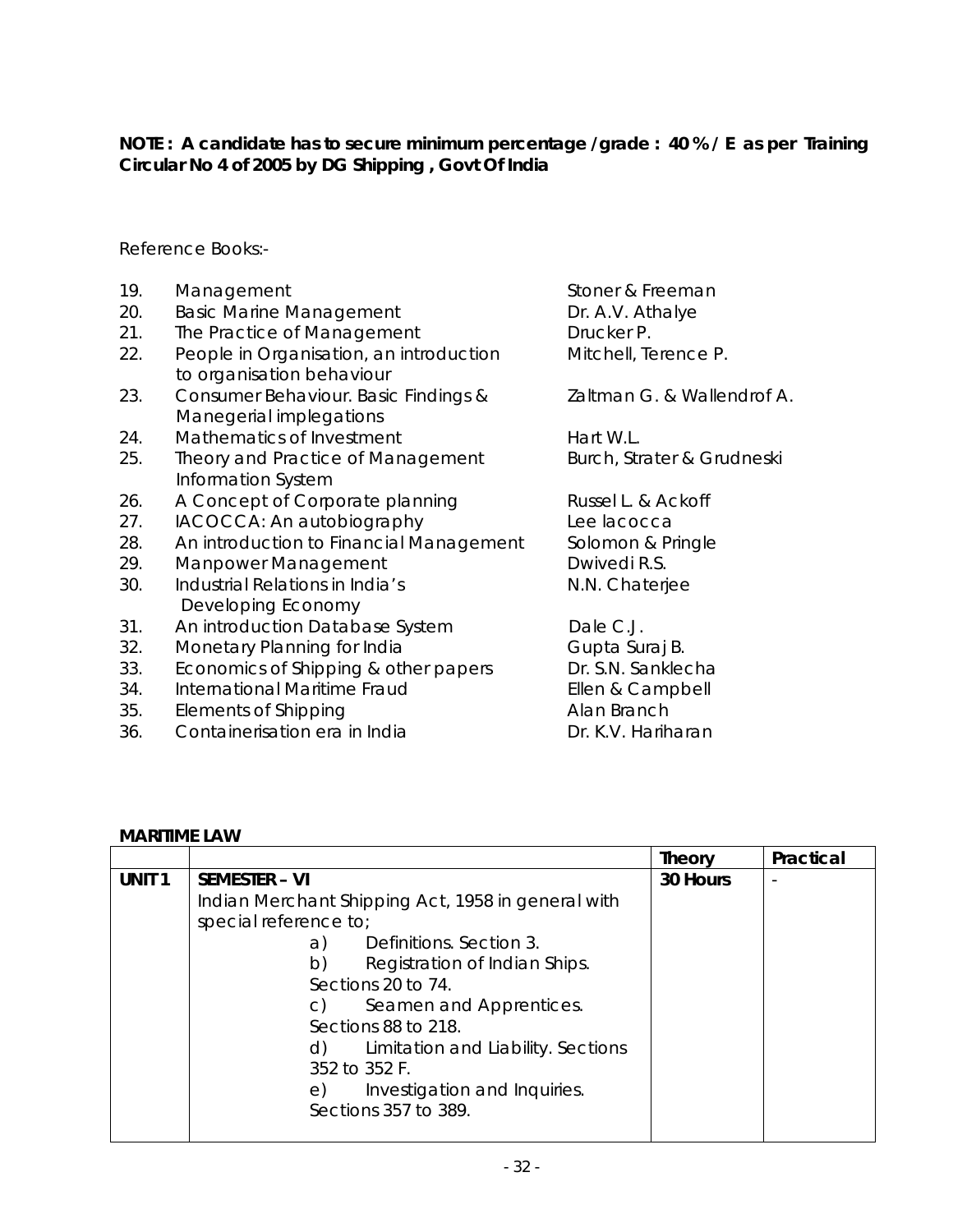| UNIT <sub>2</sub> | Contract of affreightment:<br>General aspects of Carriage of<br>a)<br>Goods by Sea Act, 1925.<br>The Indian Multimodal Transport<br>b)<br>of Goods Act, 1993.<br>Hague Visby Rules; Hamburg<br>$\mathsf{C}$<br>Rules.<br>d)<br><b>Charter Party - Various Clauses</b><br>and their Interpretations.                                                                                                          | 15 Hours |
|-------------------|--------------------------------------------------------------------------------------------------------------------------------------------------------------------------------------------------------------------------------------------------------------------------------------------------------------------------------------------------------------------------------------------------------------|----------|
|                   |                                                                                                                                                                                                                                                                                                                                                                                                              |          |
| <b>UNIT3</b>      | Marine Insurance Act - Insurable interest in a policy,<br>difference between marine insurance policies and<br>other policies, different types of marine insurance<br>policies, perils of sea, claim. Settlement of claims.<br>Legal remedies maritime liens, at common law,<br>general legal remedies as given in specific relief act.<br>Writs injunction Indian Arbitration and Conciliation<br>Act. 1996. | 15 Hours |

**\*Journal to be submitted at the end of each term for assessment** 

**NOTE : A candidate has to secure minimum percentage /grade : 40 % / E as per Training Circular No 4 of 2005 by DG Shipping , Govt Of India** 

Books for references

| 22. | Merchant Shipping Act, 1958                        | Govt. of India |
|-----|----------------------------------------------------|----------------|
| 23. | The Indian Multimodal Transport of Goods Act, 1993 | Govt. of India |
| 24. | Carriage of Goods by Sea Act, 1925                 | Govt. of India |
| 25. | Marine Insurance Act, 1963                         | Govt. of India |
| 26. | The Arbitration and Conciliation Act, 1996         | Govt. of India |
| 27. | S.T.C.W Convention, 1978                           | LM.O           |
| 28. | The Indian Contract Act, 1879                      | I.M.O          |
| 29. | Relevant Shipping Manual,                          |                |
|     | <b>Conventions &amp; Rules</b>                     |                |
| 30. | Hague/Visby Rules. Hamburg Rules                   |                |
| 31. | <b>Charter Parties</b>                             | Scrutton       |
|     |                                                    |                |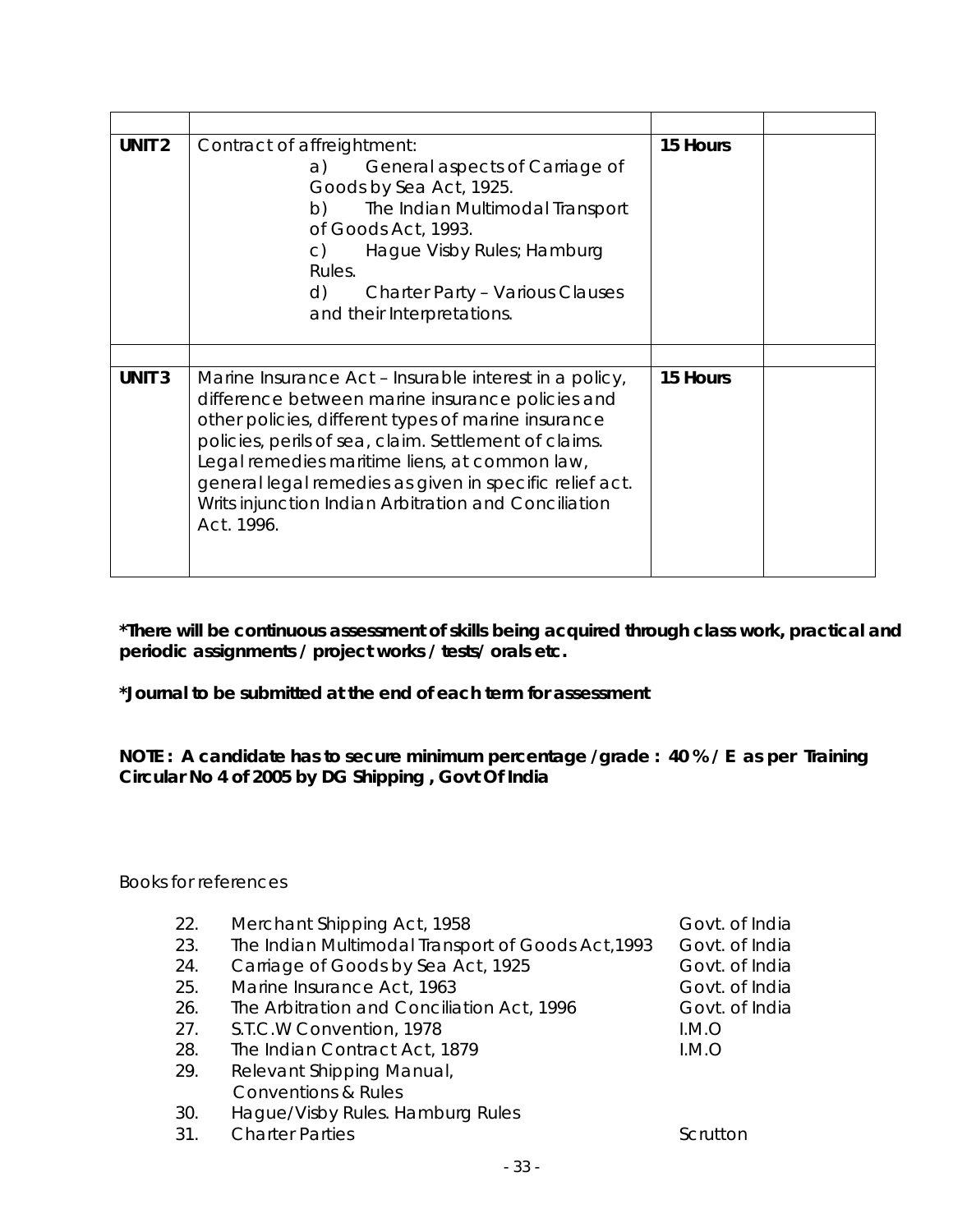32. Indian Contract Act **Actar Singh** Actar Singh 33. Maritime Law of India **Gopalan Nair, Editor** Gopalan Nair, Editor 34. Shipping Law Charley & Giles 35. Legal Regime of Merchant Shipping **Dr. Nagendra Singh** 36. Limitation of Liability of Shipowners **Khodie Narmada** 37. Maritime Liens **Dr. Thomas** 38. Carriage of Goods by Sea **Mitra** Mitra 39. Business & law for the Shipmaster The F.N. Hopkins 40. Shipping law Grime R. 41. Law of Carriage of Goods **Avatar Singh** 42. Law of Arbitration **Avatar Singh** 

(Note: Reference to the Acts include all amendments made from time to time)

# **Objectives:-**

The subject will develop basics of Principles of Navigation / Practical Navigation and Voyage Planning & Collision Prevention .

### **Contents of syllabus for USNSC 602**

#### **NAVIGATION-III**

|                   |                                                                                                                                                                                                                                                                                                                                                        | <b>Theory</b> | Practical |
|-------------------|--------------------------------------------------------------------------------------------------------------------------------------------------------------------------------------------------------------------------------------------------------------------------------------------------------------------------------------------------------|---------------|-----------|
| UNIT <sub>1</sub> | <b>SEMESTER – VI</b><br><b>SECTION-A PRINCIPLES OF NAVIGATION</b>                                                                                                                                                                                                                                                                                      | 15 Hours      |           |
|                   | Twilight - Civil, nautical and astronomical - conditions<br>necessary for twilight all night; calculation of time of<br>twilight by perusal of almanac with appropriate<br>corrections, simple calculations based on above.<br>Circumpolar bodies; conditions necessary for a body<br>to be circumpolar. Maximum azimuth. Problems on<br>these topics. |               |           |
|                   | <b>SECTION-B PRACTICAL NAVIGATION</b><br>Practical problems on Great Circle sailing. Use of ABC<br>tables to find initial course, final course, Pole and<br>Vertex of a Great Circle & great circle distance.                                                                                                                                          |               |           |
|                   |                                                                                                                                                                                                                                                                                                                                                        |               |           |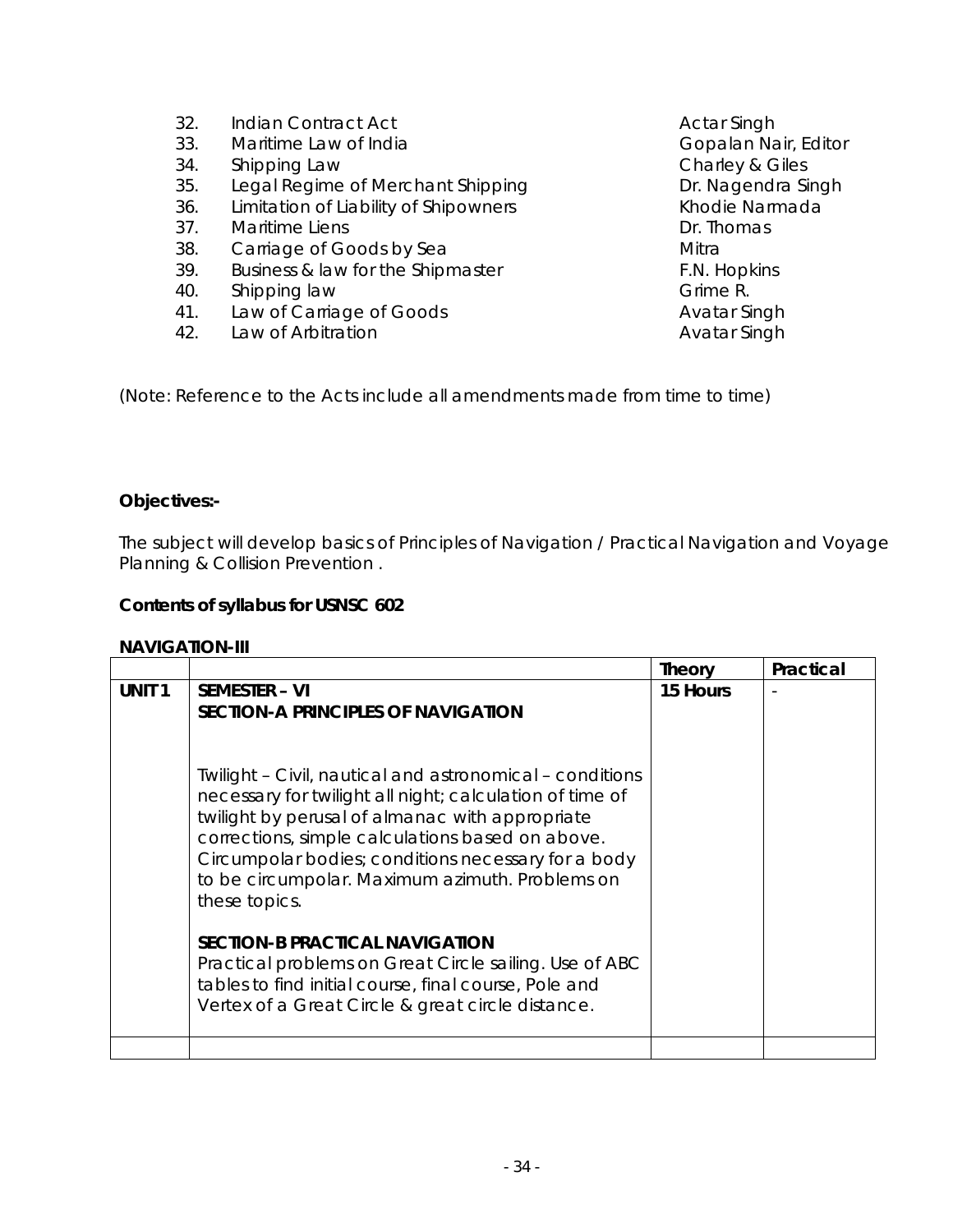| UNIT <sub>2</sub> | <b>SECTION-A PRINCIPLES OF NAVIGATION</b>                                                                                                                                                                                                                                                                                                                              | 22 Hours |          |
|-------------------|------------------------------------------------------------------------------------------------------------------------------------------------------------------------------------------------------------------------------------------------------------------------------------------------------------------------------------------------------------------------|----------|----------|
|                   | Great circle sailing - Initial & Final courses and<br>distances, Pole, vertex, course on crossing the<br>equator. Figure drawing of a GC track approximately<br>to scale. Composite great circle sailing.<br><b>SECTION-B PRACTICAL NAVIGATION</b><br>Practical problems on composite circle.                                                                          |          |          |
|                   |                                                                                                                                                                                                                                                                                                                                                                        |          |          |
| <b>UNIT3</b>      | <b>SECTION-A PRINCIPLES OF NAVIGATION</b>                                                                                                                                                                                                                                                                                                                              | 8 Hours  |          |
|                   | Relationship between tides & phases of the moon -<br>spring and neap tides; priming & lagging.<br>calculations based on 1 <sup>st</sup> & 2 <sup>nd</sup> year's portion of<br>Principles of Navigation, together with (1) to (7)<br>above.                                                                                                                            |          |          |
|                   | <b>SECTION-B PRACTICAL NAVIGATION</b><br>Calculations based on I, II, III, IV& Vth Semester portion<br>of practical navigation.                                                                                                                                                                                                                                        |          |          |
|                   | <b>PRACTICALS</b>                                                                                                                                                                                                                                                                                                                                                      |          |          |
|                   | <b>METEOROLOGICAL INSTRUMENTS:</b> To take observations<br>and apply corrections to obtain accurate barometric<br>pressure using both Mercurial & Aneroid Barometers.<br>To take readings on Barograph and measure pressure<br>tendency. To obtain Relative Humidity using dry &<br>wet bulb thermometer. The use of Psychrometer. Use<br>of anemometer and wind wane. |          | 15 Hours |

**\*Journal to be submitted at the end of each term for assessment** 

**NOTE : A candidate has to secure minimum percentage /grade : 70 % / O as per Training Circular No 4 of 2005 by DG Shipping , Govt Of India**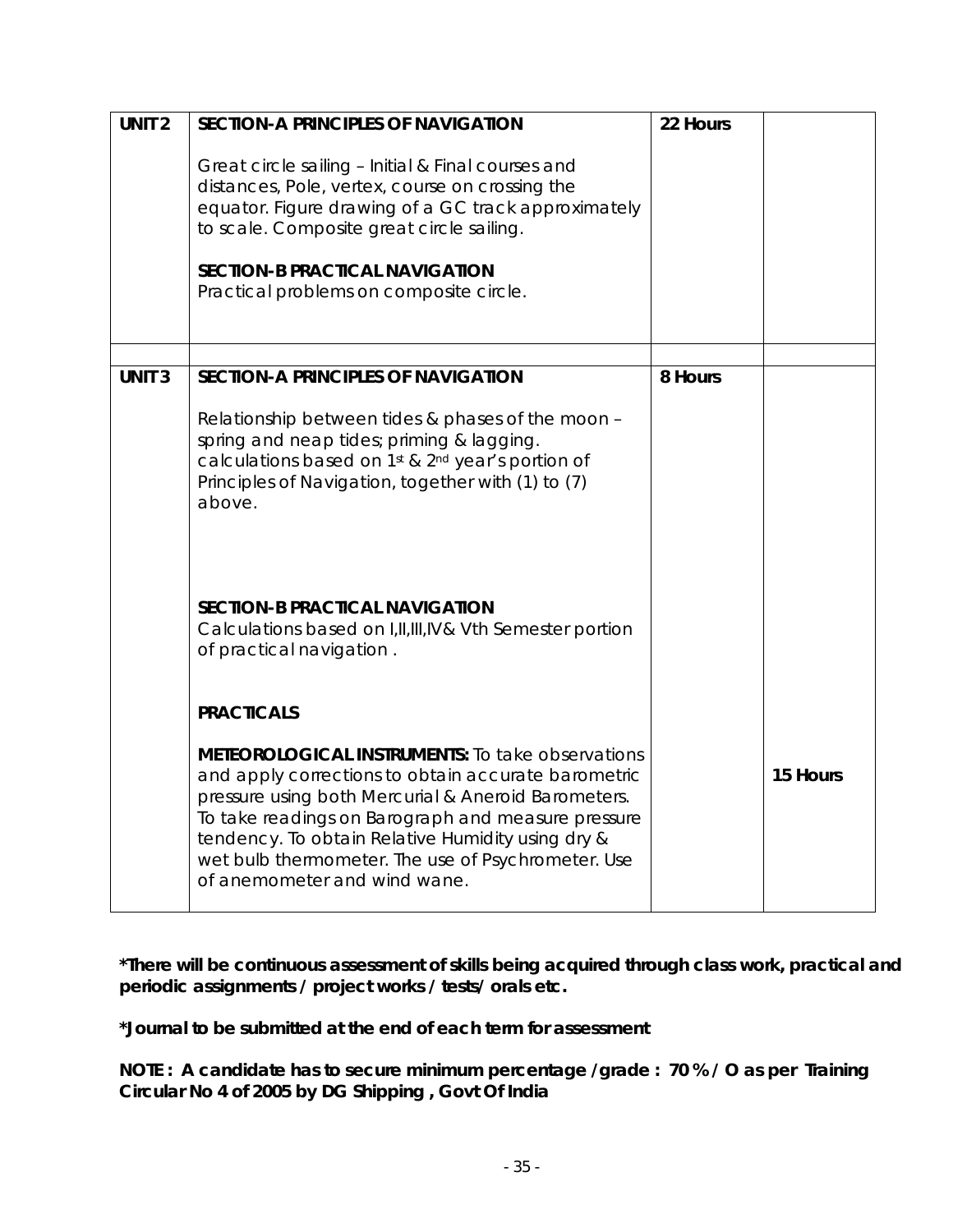# **Reference Books:-**

- 
- 8. Practical Navigation **Capt. H. Subramaniam**
- 9. Principles of Navigation **Capt. T.K. Joseph & Capt.**
- 10. Principles and Practice of Navigation A. Frost
- 11. Admiralty Manual of Navigation volume | & II HMSO<br>12. Nicholls Concise Guide Vol. | & II Brown & Ferguson
- 12. Nicholls Concise Guide Vol. I & II

7. Principles of Navigation **Capt. P.M. Sarma**<br>8. Practical Navigation Capt. H. Subrama S.S.S.Rewari

# **VOYAGE PLANNING & COLLISION PREVENTION-III**

|                   |                                                                                                                                                                                                                                                                                               | <b>Theory</b> | Practical |
|-------------------|-----------------------------------------------------------------------------------------------------------------------------------------------------------------------------------------------------------------------------------------------------------------------------------------------|---------------|-----------|
| UNIT <sub>1</sub> | <b>SEMESTER - VI</b><br><b>VOYAGE PLANNING</b><br>A systematic knowledge and use of the contents of<br>the following documents in relation to<br>Ocean Passages of the world<br><b>Notices to Mariners</b><br>M & MS Notices<br>Guide to Port Entry                                           | 15 Hours      | 05 Hours  |
| UNIT <sub>2</sub> | <b>VOYAGE PLANNING</b><br>Selection of ocean routes.<br>Shore-based Weather Routeing. Planning &<br>executing a coastal passage. Navigation in pilotage<br>waters. Approaching and passing through a Traffic<br>Separation Scheme.                                                            | 15 Hours      | 05 Hours  |
|                   |                                                                                                                                                                                                                                                                                               |               |           |
| <b>UNIT 3</b>     | <b>COLLISION PREVENTION</b><br>Radar plotting exercises.<br><b>True Plot</b><br>Relative plot<br>Determining bow pass distance<br>Revision of radar plotting syllabus done in second<br>year<br>Deciding action for collision avoidance taking into<br>consideration the 'Rules of the Road'. | 15 Hours      | 05 Hours  |
|                   | <b>PRACTICALS</b><br><b>VOYAGE PLANNING</b><br>Demonstration of the ability to plan a passage taking<br>into consideration important factors such as depth of<br>water, distance off dangers, current, traffic                                                                                |               | 15 Hours  |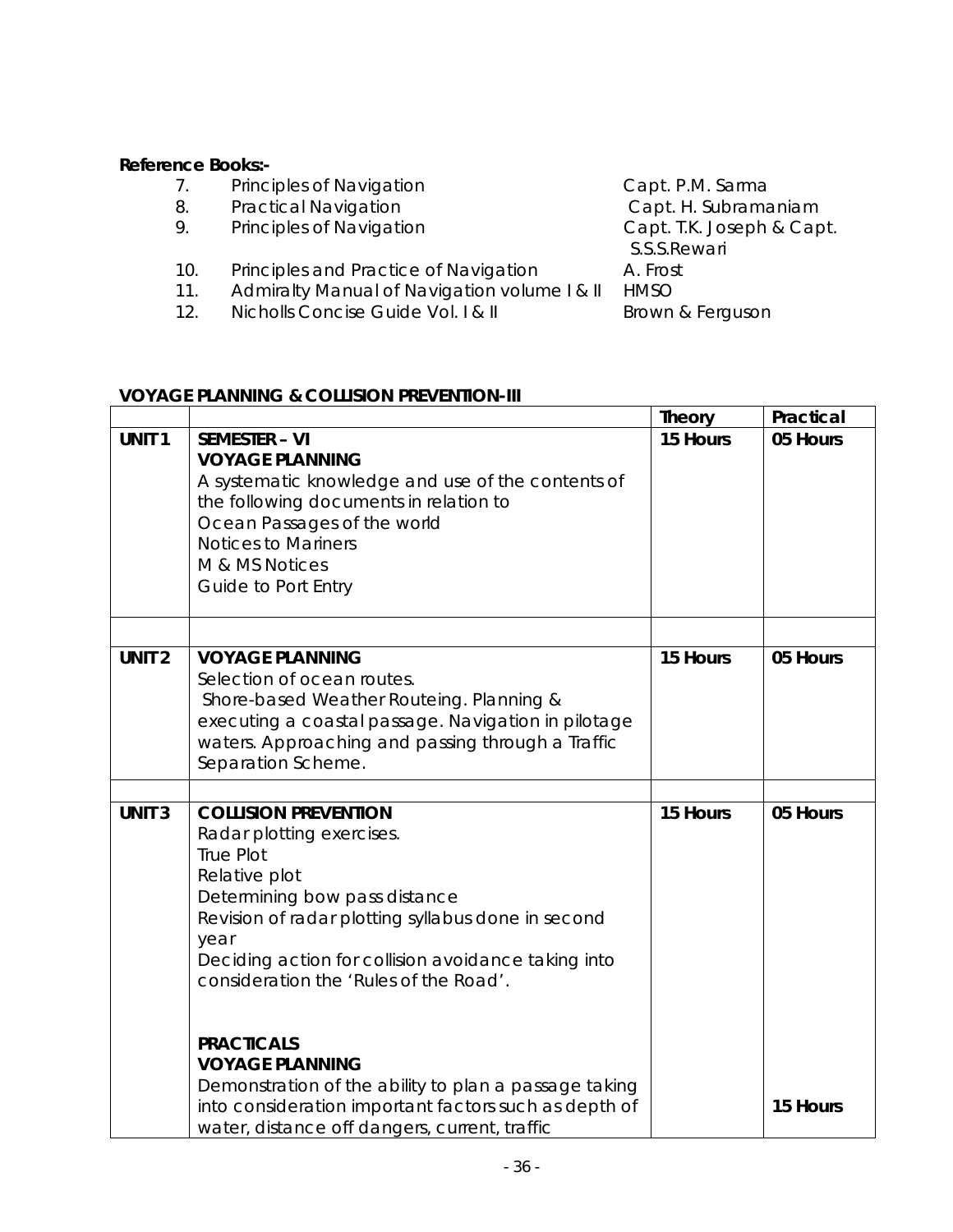| separation schemes, navigations aids available, etc.                                                                                          |  |
|-----------------------------------------------------------------------------------------------------------------------------------------------|--|
| <b>COLLISION PREVENTION</b><br>Recognition of various buoys & marks under IALA<br>system and appropriate actions required under the<br>Rules. |  |
| Collision situations in restricted visibility with or without<br>Radar Statutory obligations under both<br>circumstances.                     |  |

**\*Journal to be submitted at the end of each term for assessment** 

**NOTE : A candidate has to secure minimum percentage /grade : 70 % / O as per Training Circular No 4 of 2005 by DG Shipping , Govt Of India** 

**Reference Books:-** 

| 10. | Chart work                                 | Capt. S.K.Puri          |
|-----|--------------------------------------------|-------------------------|
| 11. | Rule of the road                           | Bhandarkar publications |
| 12. | BA Chart 5011                              | <b>HMSO</b>             |
| 13. | Shipborne Radar, Chapters on plotting      | Capt. H.Subramanian     |
| 14. | Voyage Planning & Chartwork                | Capt. M.V. Naik & Capt. |
|     |                                            | Varty                   |
| 15. | International Light, Shape & Sound signals | Moore D.A               |
| 16. | A Guide to Collision Avoidance             | A.N. Cockroft           |
| 17. | Chartwork                                  | Capt. S.S. Chaudhari    |
| 18. | Modern Chartwork                           | Capt. W.H. Squair       |
|     |                                            |                         |

# **Objective:-**

This subject exposes the students to Ship Operation Technology Paper-III , Ship Operation Technology Paper-IV & Naval Architecture

# **Contents of syllabus for USNSC 603**

#### **Ship Operation Technology Paper- III**

|                   |                                                         | <b>Theory</b> | Practical                |
|-------------------|---------------------------------------------------------|---------------|--------------------------|
| UNIT <sub>1</sub> | <b>SEMESTER - VI</b>                                    | 18 Hours      | $\overline{\phantom{0}}$ |
|                   | Section -B                                              |               |                          |
|                   | Principles involving the carriage of oil, chemicals and |               |                          |
|                   | gases in bulk. Procedure at follow at tanker terminals. |               |                          |
|                   | Detail study of tanker terminal codes for handling of   |               |                          |
|                   | petroleum products, bulk liquids chemicals and          |               |                          |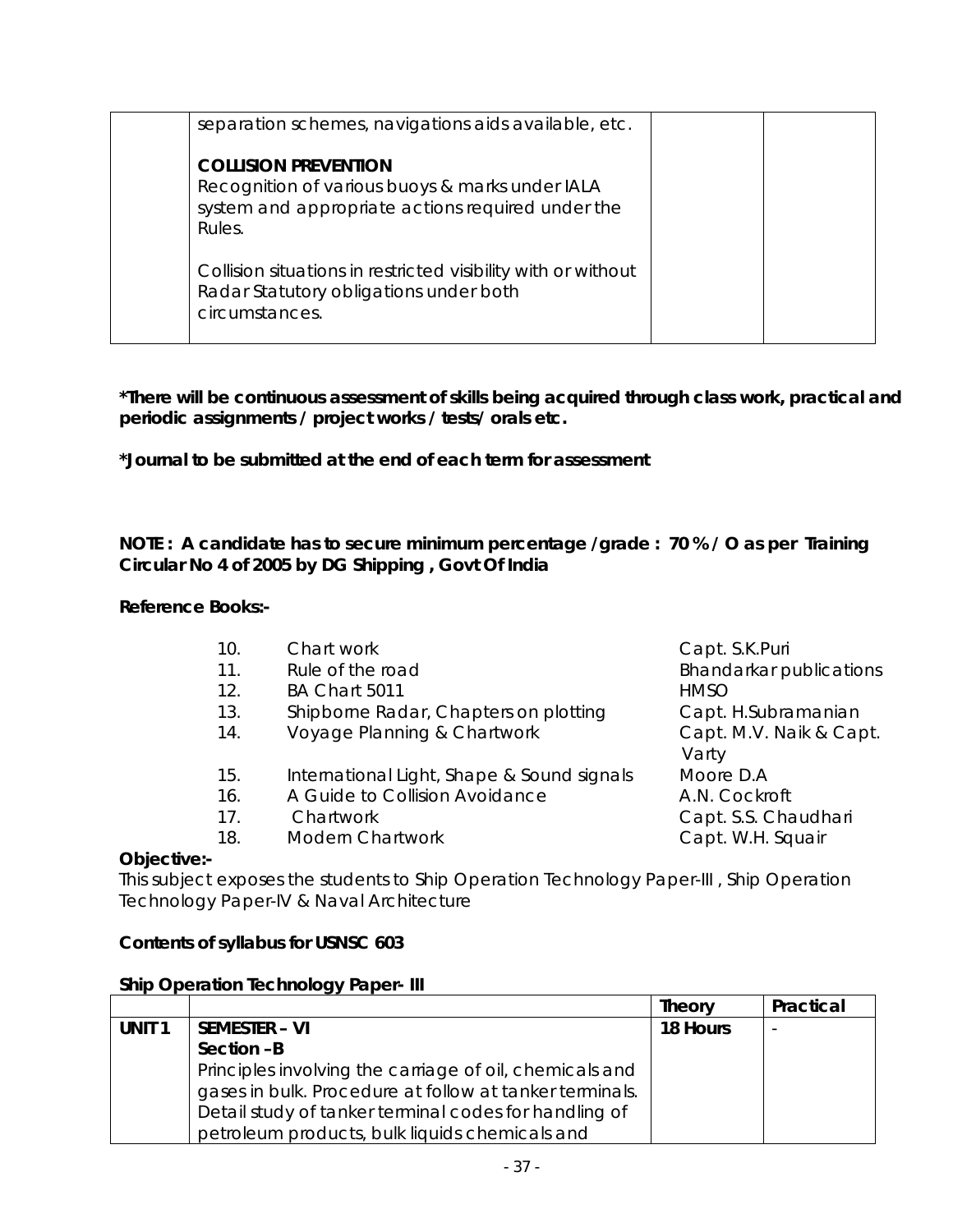|                   | liquefied gases. Avoidance of accidental pollution's<br>and precautions to be taken.<br>Knowledge of contents of International safety guide<br>for oil tankers and terminals. study of Tankers with<br>respect to: Types of pumps, valves, pipeline systems,<br>Ullageing, interface, cargo calculation. Operation of<br>loading, discharging, ballasting, deballasting,<br>inerting, tank washing including COW, gas freeing.<br>Flammability diagram. Instructions for use of oxygen<br>and hydrocarbon analysers.<br>Man entry procedures. Rescue teams. Control of oil<br>spill. |          |          |
|-------------------|--------------------------------------------------------------------------------------------------------------------------------------------------------------------------------------------------------------------------------------------------------------------------------------------------------------------------------------------------------------------------------------------------------------------------------------------------------------------------------------------------------------------------------------------------------------------------------------|----------|----------|
| UNIT <sub>2</sub> | Section -B                                                                                                                                                                                                                                                                                                                                                                                                                                                                                                                                                                           | 15 Hours |          |
|                   | Study of bulk carriers with respect to: Loading,<br>discharging, ballasting, de-ballasting operations.<br>Precautions to be taken for high density cargoes,<br>grain and concentrates.<br>Calculations relating to above topics.                                                                                                                                                                                                                                                                                                                                                     |          |          |
| <b>UNIT 3</b>     | Section -B                                                                                                                                                                                                                                                                                                                                                                                                                                                                                                                                                                           | 12 Hours |          |
|                   | Communication procedures under GMDSS in Distress<br>& Safety situations in accordance with regulations<br>contained in SOLAS, ITU and other publications.<br><b>PRACTICALS</b><br>Knowledge of operation of radio<br>$1_{-}$<br>equipment to be carried and used in a                                                                                                                                                                                                                                                                                                                |          | 15 Hours |
|                   | lifeboat & life raft. (EPIRB, SART, etc).<br>Basic commercial working & logbook<br>2.<br>procedures using the simulator.                                                                                                                                                                                                                                                                                                                                                                                                                                                             |          |          |

**\*Journal to be submitted at the end of each term for assessment** 

**NOTE : A candidate has to secure minimum percentage /grade : 60 % / A as per Training Circular No 4 of 2005 by DG Shipping , Govt Of India** 

# **Reference Books:-**

- 
- 22. Seamanship and Cargo Work
- 

21. Cargo Work **Kemp and Young**<br>22. Seamanship and Cargo Work **Kemp and Young** 23. Cargo work Capt. L.G. Taylor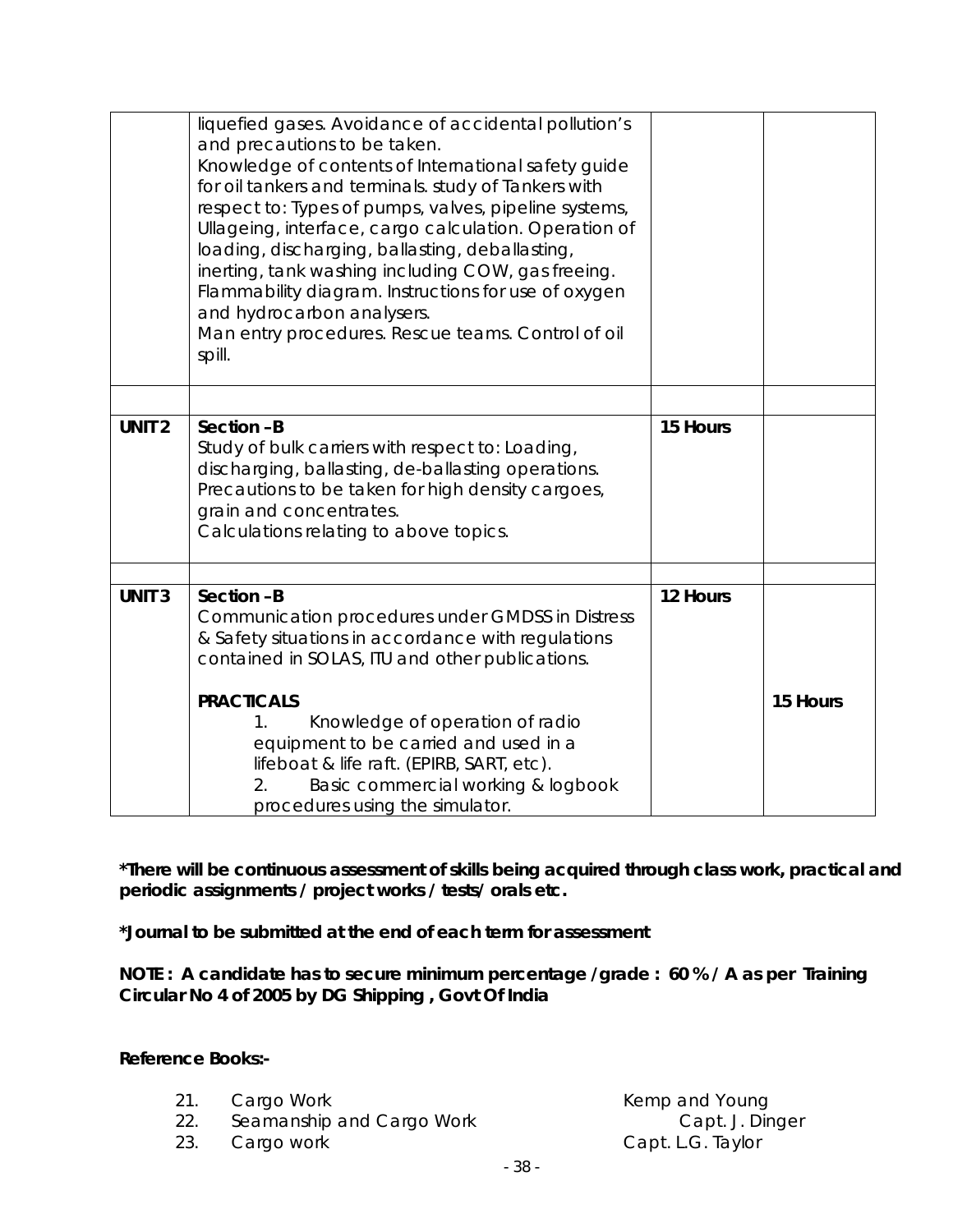| 24.<br>25.<br>26.<br>27.<br>28.<br>29. | Stowage of Cargo<br><b>Grain Rules</b><br>Code of Safe Practice for Bulk Cargo<br>International Bulk Chemicals code 1986<br>I.M.D.G. Code Consolidated edition 1988<br>Marpol 73/78 Consolidated Edition | O.O. Thomas<br>LM.O<br>LM.O<br>LM.O<br>I.M.O<br>I.M.O |
|----------------------------------------|----------------------------------------------------------------------------------------------------------------------------------------------------------------------------------------------------------|-------------------------------------------------------|
| 30.                                    | Load Line convention 1966                                                                                                                                                                                | I.M.O                                                 |
| 31.                                    | Guidelines for Tank washing with<br>Crude Oil                                                                                                                                                            | Institute of Chamber of Shipping                      |
| 32.                                    | The Chemistry of Oil Tankers Fires and                                                                                                                                                                   | Capt. G.S. Heredia                                    |
|                                        | the Inert Gas System                                                                                                                                                                                     |                                                       |
| 33.                                    | <b>Tankers Handbook for Officers</b>                                                                                                                                                                     | Capt. C. Baptist                                      |
| 34.                                    | <b>Tankers Practice</b>                                                                                                                                                                                  | G.A.B. King                                           |
| 35.                                    | <b>Tankers Practice</b>                                                                                                                                                                                  | Rutherford                                            |
| 36.                                    | International Safety Guide for Oil<br>Tankers & Terminals (ISGOTT)                                                                                                                                       | International Chamber of Shipping,<br>OCIMF, IAPH     |
| 37.                                    | Amendments to SOLAS Convention<br>Manual for Maritime mobile<br><b>Communication and Maritime Mobile</b><br>Satellite Communication                                                                      | I.T.U                                                 |
| 38.                                    | International Volume of Radio Signals                                                                                                                                                                    | <b>HMSO</b>                                           |
| 39.                                    | International Code of Signals                                                                                                                                                                            | LM.O                                                  |
| 40.                                    | <b>GMDSS for GOC</b>                                                                                                                                                                                     | <b>Clifford Merchant</b>                              |

# **Ship Operation Technology Paper- IV**

|                   |                                                                                                                                                                                                                                                                                                           | <b>Theory</b> | Practical |
|-------------------|-----------------------------------------------------------------------------------------------------------------------------------------------------------------------------------------------------------------------------------------------------------------------------------------------------------|---------------|-----------|
| UNIT <sub>1</sub> | <b>SEMESTER - VI</b><br><b>SECTION B - MAINTENANCE</b>                                                                                                                                                                                                                                                    | 15 Hours      | ٠         |
|                   | Damage control. Action to be taken following<br>collision and grounding.<br>Steps to be taken when disabled & in distress.<br>Preservation of passengers and crew in an event of<br>emergency. Abandoning ship - survival procedure.<br>Assisting a ship or aircraft in distress use of IAMSAR<br>manual. |               |           |
|                   |                                                                                                                                                                                                                                                                                                           |               |           |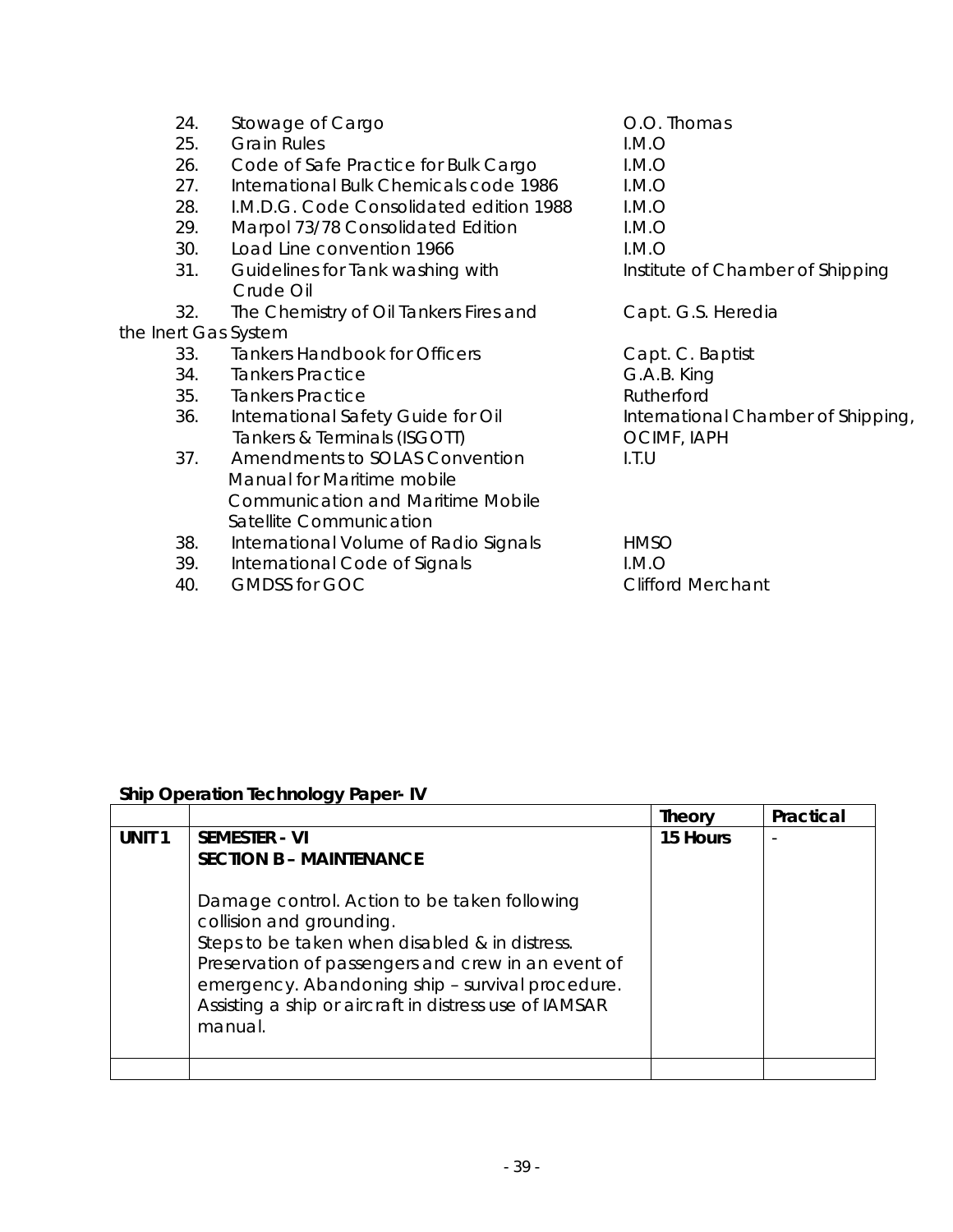| UNIT <sub>2</sub> | Management of ship in heavy weather - use of oil.<br>Elementary ideas on Towing and being towed.<br>Precautions to be observed to prevent pollution in<br>port & on the high sea.                                                                                                                                                                                                                                                                                                                                                                                                                                                                                                                                                                                                                                                                                                                                                                                                                                                                                   | 15 Hours |          |
|-------------------|---------------------------------------------------------------------------------------------------------------------------------------------------------------------------------------------------------------------------------------------------------------------------------------------------------------------------------------------------------------------------------------------------------------------------------------------------------------------------------------------------------------------------------------------------------------------------------------------------------------------------------------------------------------------------------------------------------------------------------------------------------------------------------------------------------------------------------------------------------------------------------------------------------------------------------------------------------------------------------------------------------------------------------------------------------------------|----------|----------|
| <b>UNIT 3</b>     | Treatment of steel surface – Removal of rust and<br>scale - Primers - Modern paints. Dry Docking -<br>general procedures - Precautions to be observed -<br>Distribution of weights. Maintenance of Crew<br>accommodation. Methods of post control.<br>Fumigation of holds and living spaces. Safe guards in<br>applying various methods.<br><b>PRACTICALS</b><br><b>SEAMANSHIP AND WATCHKEEING</b><br>To find quantity of liquid in a tank using calibration<br>tables. Handling of boat under Oars. Coming<br>alongside and getting away. Picking up a man<br>overboard.<br>To take rope & chain stoppers. To reeve a 3 fold<br>purchase and gun tackle.<br>Overhauling of blocks.<br>Demonstrate to cadets: taking drafts to transfer rope<br>from mooring winch to bollards and making fast;<br>removing of rust by chipping, preparation of surface,<br>use of proper primers, brush painting; to make a<br>stowage plan and cargo distribution with working out<br>of load densities. The use of Explosimeter to<br>determine the percentage of gas in a tank. | 15 Hours | 15 Hours |

**\*Journal to be submitted at the end of each term for assessment** 

**NOTE : A candidate has to secure minimum percentage /grade : 60 % / A as per Training Circular No 4 of 2005 by DG Shipping , Govt Of India** 

# **Reference Books:-**

- 6. Theory and Practice of Seamanship G. Danton
- 7. Seamanship Notes **Kemp and Young**
- 8. Seamanship and Cargo work Capt. J. Dinger
- 9. Nicholls's Seamanship and Nautical Knowledge A.N. Cockcroft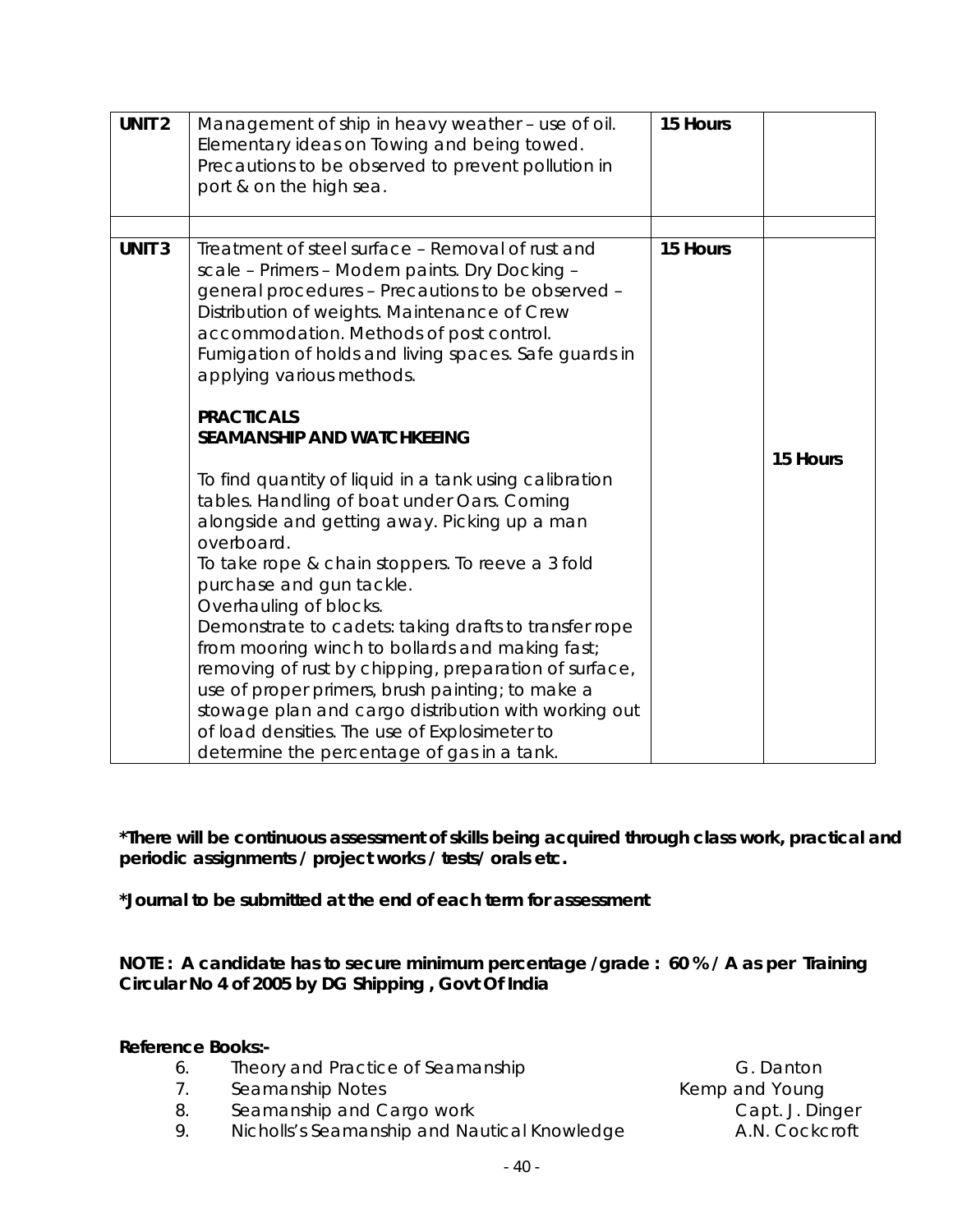10. Shipboard Operations **H.I. Laurey** H.I. Laurey

# **Naval Architecture-III**

|                   |                                                                                                                                                                                                                                                                                                                                                                                                                                                                                                                                 | Theory   | Practical |
|-------------------|---------------------------------------------------------------------------------------------------------------------------------------------------------------------------------------------------------------------------------------------------------------------------------------------------------------------------------------------------------------------------------------------------------------------------------------------------------------------------------------------------------------------------------|----------|-----------|
| UNIT <sub>1</sub> | <b>SEMESTER - VI</b><br><b>SECTION A - SHIP STABILITY</b><br>Bilging of compartment. Permeability of a<br>compartment. Calculation on bilging and flooding of<br>a compartment, symmetrical about centre line<br>anywhere along the ships length for a box-shaped                                                                                                                                                                                                                                                               | 20 Hours |           |
|                   | vessel given centre MCTC.                                                                                                                                                                                                                                                                                                                                                                                                                                                                                                       |          |           |
| <b>UNIT 2</b>     | <b>SECTION A - SHIP STABILITY</b><br>The inclining experiment.<br>Shearing Forces and Bending Moment. The ship as a<br>box girder. The calculation, and graphical<br>representation, of the SF and BM for box-shaped<br>vessel, on even keel, under various conditions of<br>load.<br>Modern methods of determining the effect of<br>different conditions of load and ballast on the ships<br>structure and stability - loadicator.<br>Calculations based on the foregoing and on the<br>syllabi of the first and second years. | 20 Hours |           |
| <b>UNIT3</b>      | <b>SECTION B - SHIP CONSTRUCTION</b><br>Classification Societies and their functions. Cargo<br>Ship Construction Rules. Outline knowledge of<br>tonnage regulations.<br>Load Line Regulations. Assignment of freeboard. Sub<br>divisional load lines on passenger ships.<br>Structural fire protection on Passenger and Cargo<br>ships.<br>Knowledge of application of floodable length curves.<br>Factor of subdivision. Criterion of service numeral.<br>Permissible length affecting hull division on passenger<br>ships.    | 20 Hours |           |

\*There will be continuous assessment of skills being acquired through class work, periodic assignments / project works / tests/ orals etc.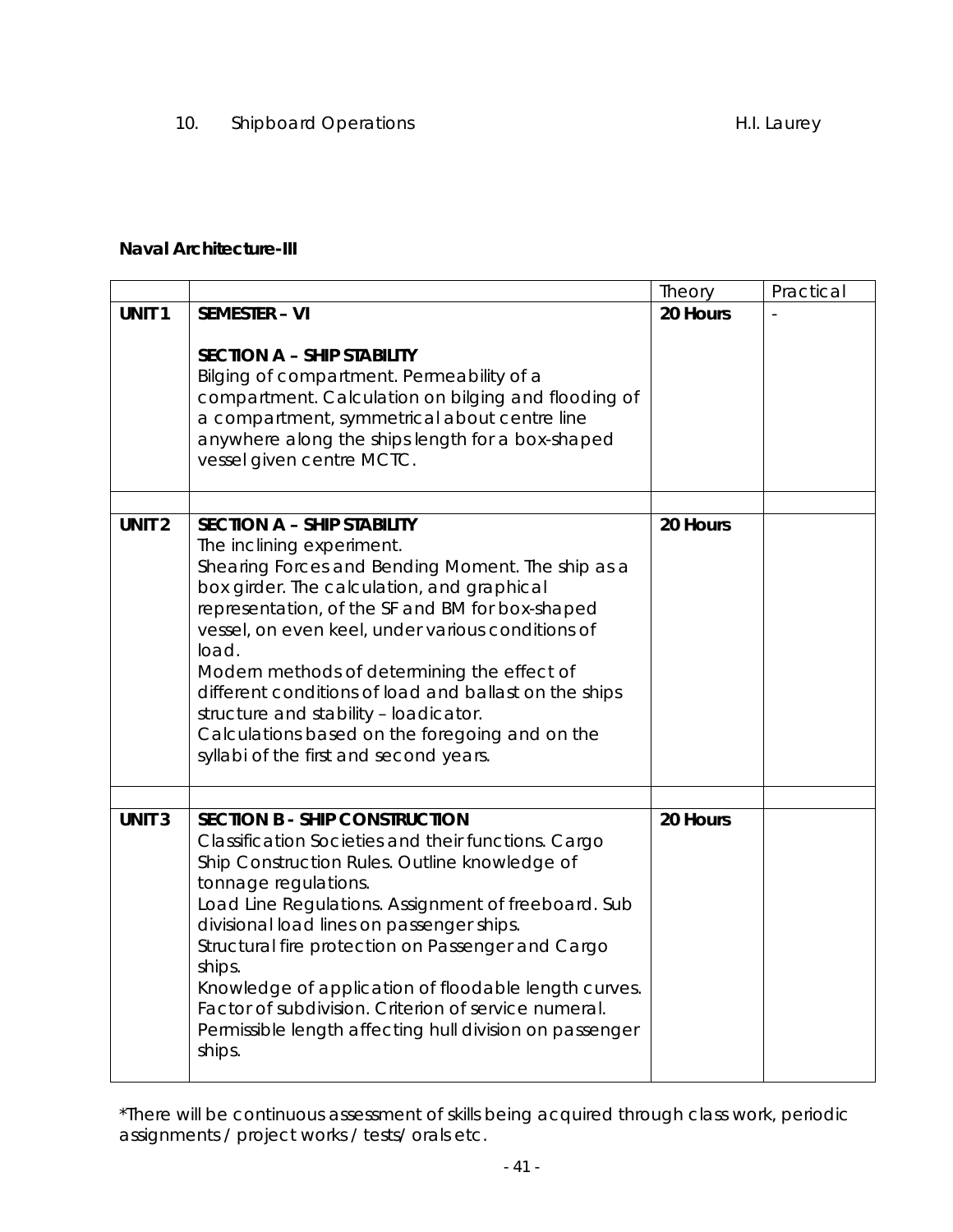NOTE : A candidate has to secure minimum percentage /grade : 60 % / A as per Training Circular No 4 of 2005 by DG Shipping , Govt Of India

# **Reference Books:-**

- 10. Merchant Ship Construction T.A. Taylor (1985 edition)
- 11. Ship Construction **D.J. Eyres** (1988 edition)
- 12. Ship Construction **Kemp & Young** 
	- 13. i) Load Line, ii) Tonnage, iii)Cargo Ship Statutory Regulations

Construction, iv) Passengers Ship Construction (Selected parts referring to Sub-division & Fire Protection)

- 14. Ship Stability (volumes I, II & III) Capt. H. Subramaniam
- 15. Problems on M.V. Hindship Capt. Joseph & Capt. Rewari
- 16. Notes of Stability **Notes and Stability** Kemp & Young
- 17. Ship Stability for Masters and Mates **D.R. Derret**
- 18. Reed's Ship Construction for Marine Students E.A. Stokoe

# **Objective:-**

This subject exposes the students to Environment Science – III, Marine Engineering & Control System- III

# **Contents of syllabus for USNSC 604**

# **ENVIRONMENTAL SCIENCE-III**

|                   |                                                                                                                                                                                                                                                                                                     | Theory   | Practical |
|-------------------|-----------------------------------------------------------------------------------------------------------------------------------------------------------------------------------------------------------------------------------------------------------------------------------------------------|----------|-----------|
| <b>UNIT1</b>      | <b>SEMESTER - VI</b><br>Meteorological & Reporting Systems: Voluntary<br>observing fleet under I.M.D; type & nature of<br>information collected: Ship's Weather Code; weather<br>reporting from ships and its significance in weather<br>forecasting. International system of weather<br>reporting. | 18 Hours |           |
|                   |                                                                                                                                                                                                                                                                                                     |          |           |
|                   |                                                                                                                                                                                                                                                                                                     |          |           |
| UNIT <sub>2</sub> | Voyage Planning & Weather Routing of ships: Basic<br>considerations in Voyage Planning selection and use<br>of data. Weather Routing; Basic parameters; least                                                                                                                                       | 14 Hours |           |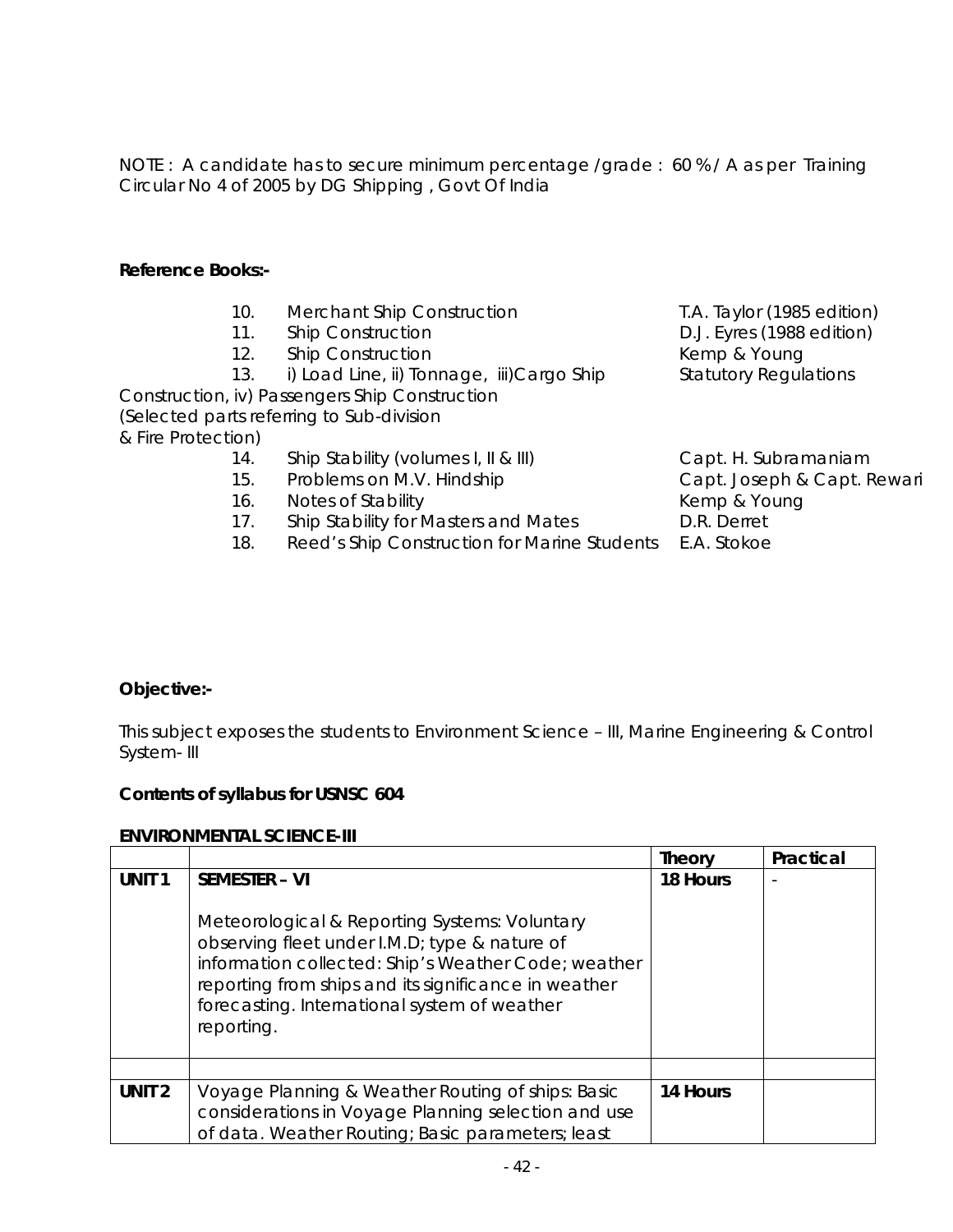|              | time tract and ship's performance curves.                                                                                                                                                                                                                                                                                                                                                                                                                                                                                                                                  |          |          |
|--------------|----------------------------------------------------------------------------------------------------------------------------------------------------------------------------------------------------------------------------------------------------------------------------------------------------------------------------------------------------------------------------------------------------------------------------------------------------------------------------------------------------------------------------------------------------------------------------|----------|----------|
|              |                                                                                                                                                                                                                                                                                                                                                                                                                                                                                                                                                                            |          |          |
| <b>UNIT3</b> | International convention on prevention of pollution<br>by Marine Environment 1973 / 78, garbage and<br>sewage. Pollution by micro-organisms in ballast<br>water; measures for prevention. Atmospheric pollution<br>by marine transportation. Amendments against<br>marine pollution. Liability against marine pollution.<br><b>PRACTICALS</b><br>Facsimile weather charts -<br>$\mathcal{S}$<br>interpretation of information contained<br>therein.<br>$\overline{4}$ .<br>Exercises on the selection ocean rules<br>on the basis of prognostic surface weather<br>charts. | 13 Hours | 15 Hours |

\*Journal to be submitted at the end of each term for assessment

NOTE : A candidate has to secure minimum percentage /grade : 50 % / C as per Training Circular No 4 of 2005 by DG Shipping , Govt Of India

# **Reference Books:-**

# **Reference Books:-**

| Sr. TITLE<br>No.                                   | <b>AUTHOR</b>                           | <b>PUBLISHER</b>               |
|----------------------------------------------------|-----------------------------------------|--------------------------------|
| 1. Weather analysis & forecasting vol. I           | S. Petterson                            | M/c Graw Hill                  |
| 2. Weather analysis & forecasting vol. II          | S. Peterson                             | M/c Graw Hill                  |
| 3. Tropical Meteorology                            | H. Reehi                                | M/c Graw Hill                  |
| 4. Principles of meteorological analysis           | W.J. Saucier                            | University of Chicago<br>Press |
| 5. Marine Meteorology                              | Capt. H. Subramanian                    | Vijaya Publications            |
| 6. Meteorology for Mariners                        | <b>HMSO</b>                             | <b>HMSO</b>                    |
| 7. Marine Observer's Hand book                     | <b>HMSO</b>                             | <b>HMSO</b>                    |
| 8. Atmosphere, weather & climate<br>9. Ship's code | R.g. Barry, R.J. Chorley<br>I.M.D. 1982 | Metheun, London                |
| 10. Dynamic and physical meteorology               | Haltiner & Martin                       | M/c Graw Hill                  |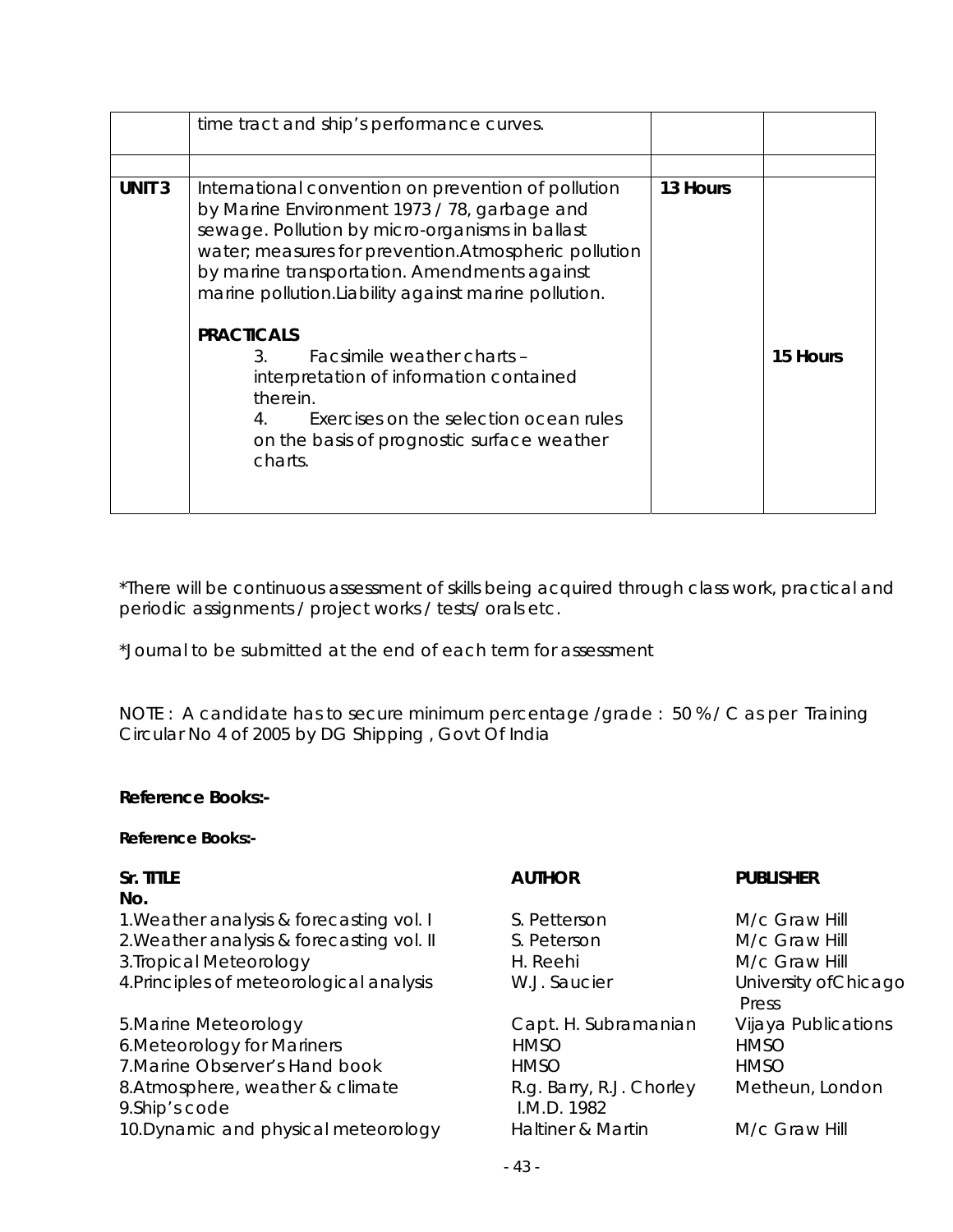| 11. General Meteorology                                                   | H.R. Byers      | M/c Graw Hill                 |
|---------------------------------------------------------------------------|-----------------|-------------------------------|
| 12. Numerical Weather Analysis & predication                              | P.D. Thompson   | Mc. Millan Co.                |
| <b>13.Atlantic Hurricanes</b>                                             | Gord E Dunn     | Louisiana state<br>University |
| 14.An introduction to Dynamic Meteorology                                 | J.R. Holten     | M/c Graw Hill                 |
| 15. Atmosphere science an Introduction survey P.E. Hobbs                  |                 | M/c Graw Hill                 |
|                                                                           | J.M. Wallace &  |                               |
| 16. Forecasting Manuals                                                   | I.M.D.          |                               |
| 17. Numerical Predication                                                 | Haltiner J.H. & | John Wiley & Sons             |
|                                                                           | Williams R.T    | New York                      |
| 18. Marpol 73/78 with all amendments                                      | I.M.O           | I.M.O                         |
| 19. Regulations for the prevention of                                     | LM.O            | I.M.O                         |
| Pollution by oil                                                          |                 |                               |
| 20. Regulations for control of pollution by<br>Noxious substances in bulk | I.M.O           | I.M.O                         |
| 21. Shipboard oil pollution emergency plan                                | I.M.O           | I.M.O                         |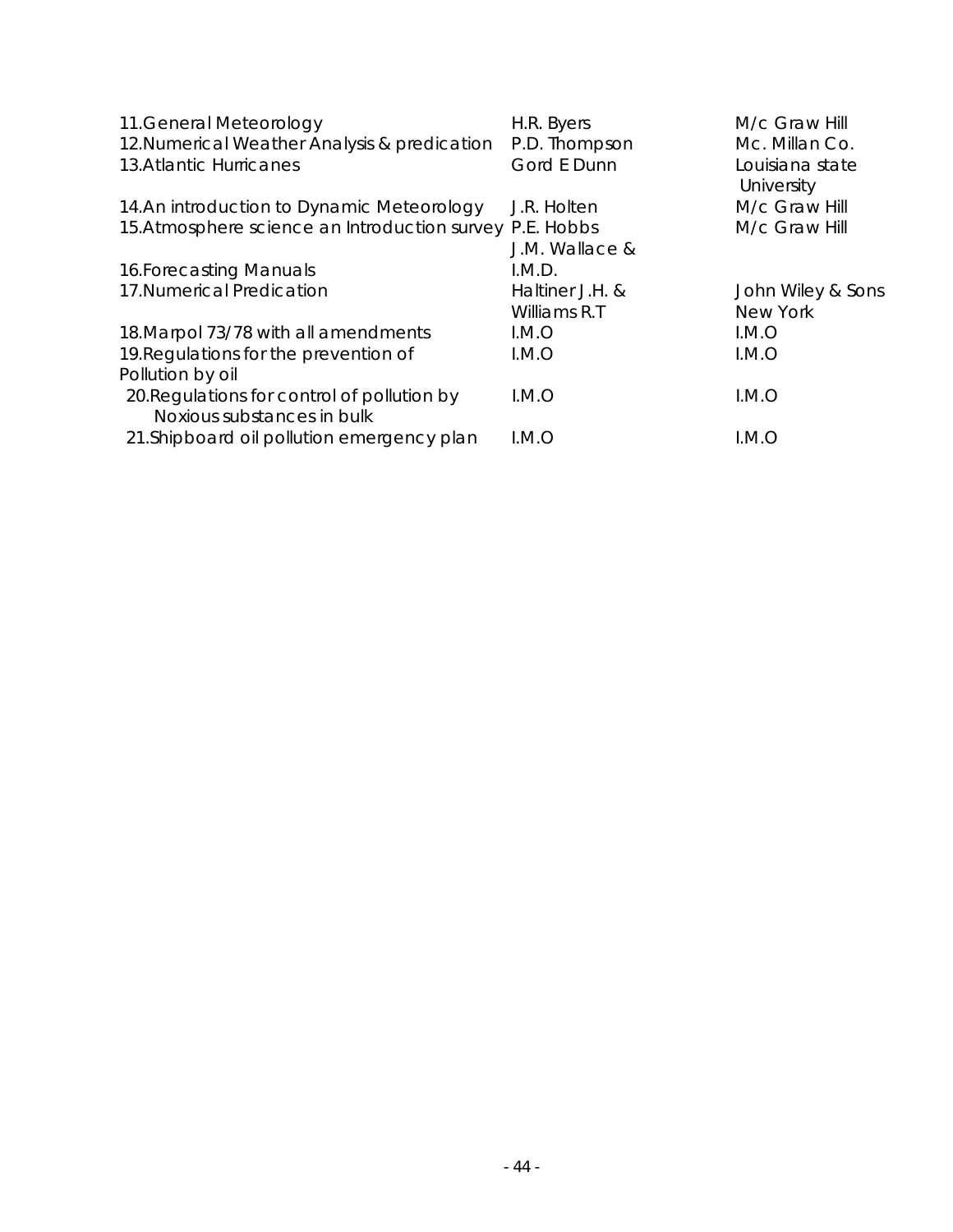# **Marine Engineering & Control System- III**

|                   |                                                                                                                                                                                                                                                                                                                                                                                                                                                                                                                                                                                                                                                                                                                                                                                                                                                                                                    | <b>Theory</b> | Practical |
|-------------------|----------------------------------------------------------------------------------------------------------------------------------------------------------------------------------------------------------------------------------------------------------------------------------------------------------------------------------------------------------------------------------------------------------------------------------------------------------------------------------------------------------------------------------------------------------------------------------------------------------------------------------------------------------------------------------------------------------------------------------------------------------------------------------------------------------------------------------------------------------------------------------------------------|---------------|-----------|
| UNIT <sub>1</sub> | <b>SEMESTER - VI</b><br><b>SECTION-A</b><br>Fuels: Different types and properties. Fuel storage &<br>supply on board the ship. Treatment of fuel<br>Propellers & main shafting: types of propellers, fixed<br>pitched & variable pitch propellers. Pitch, pitch<br>angle, real and apparent slips, propeller efficiency,<br>calculations. Shafting tailend shaft, thrust block,<br>intermediate shaft, alignment.<br>Deck Machinery: Cargo winch, windlass, lifeboat<br>winch. hydraulic, Pneumatic electric drives. Safety<br>features.                                                                                                                                                                                                                                                                                                                                                           | 18 Hours      |           |
|                   |                                                                                                                                                                                                                                                                                                                                                                                                                                                                                                                                                                                                                                                                                                                                                                                                                                                                                                    |               |           |
| UNIT <sub>2</sub> | <b>SECTION-B</b><br>Main propulsion units (IC engine and others)<br>Process of exhausting, scavenging and<br>supercharging. Scavenge fires.<br>Lubricating oil, jacket (and other) cooling water<br>systems. Types of lubricating oils for different duties.<br>Simple CW, L.O and F.O. flow circuits for large diesel<br>engine. Reasons and methods of chemical treatment<br>of CW system. Testing of jacket cooling water<br>Operations of IC engine as main propulsion engine.<br>Warming up, starting manoeuvring, reversing and full<br>power running of the main engine. Limitations and<br>care required on IC engine during manoeuvring and<br>at full power.<br>Selection criterion of IC engines, power weight ratio,<br>specific fuel consumption, indicated power, brake<br>power, shaft power delivered power, thrust power,<br>effective power. Various efficiencies, calculations. | 14 Hours      |           |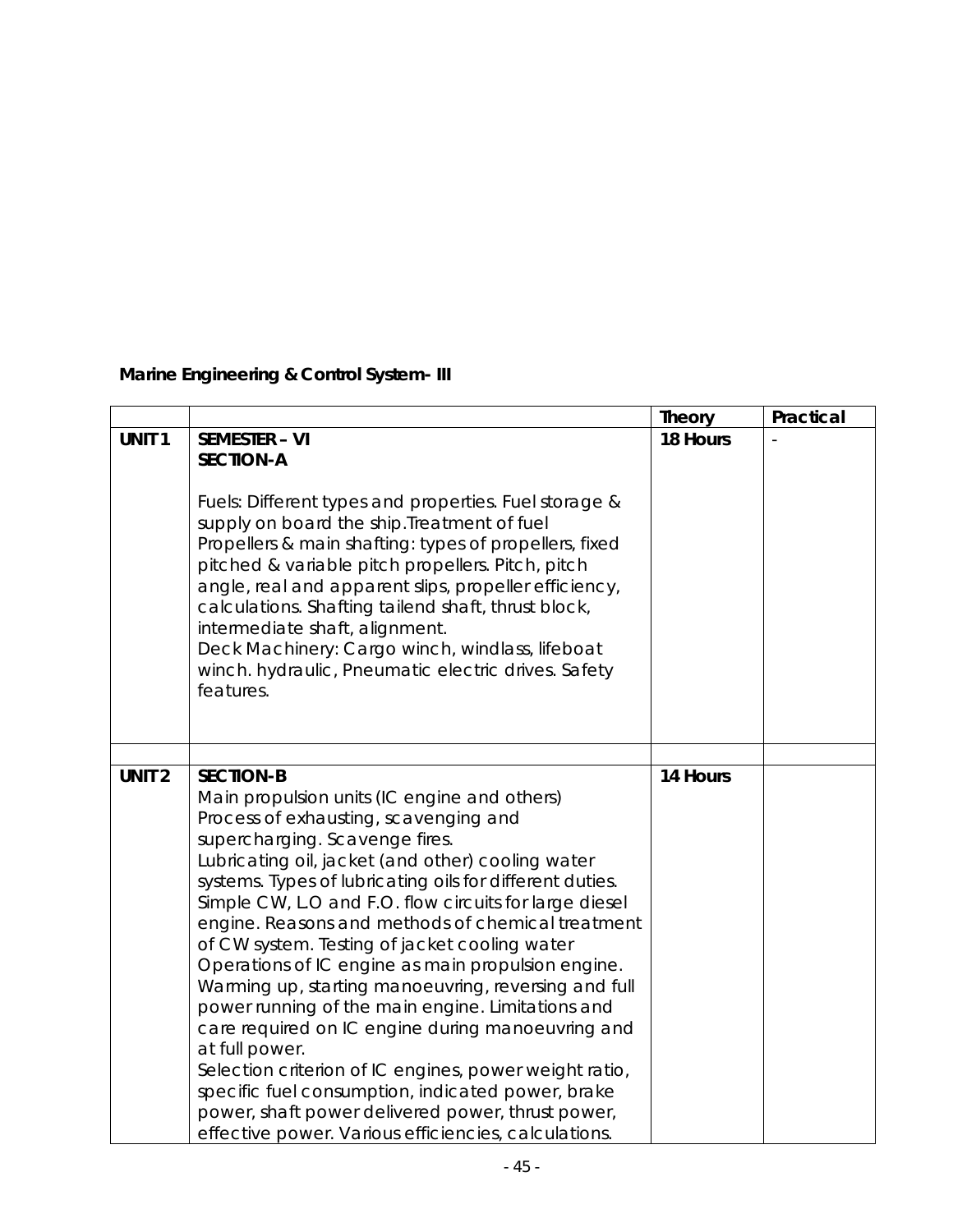|               | Maximum continuous rating (MCR). Calculation of<br>fuel consumption, economic speed. Heat balance,<br>various losses and calculations.                                                                                                                                                                                                                                                                                                                                                                                                                                                                                                                                                                                                                                                                     |          |          |
|---------------|------------------------------------------------------------------------------------------------------------------------------------------------------------------------------------------------------------------------------------------------------------------------------------------------------------------------------------------------------------------------------------------------------------------------------------------------------------------------------------------------------------------------------------------------------------------------------------------------------------------------------------------------------------------------------------------------------------------------------------------------------------------------------------------------------------|----------|----------|
| <b>UNIT 3</b> | <b>SECTION-C</b><br>"Other propulsion units' Steam turbine, gas turbine as<br>main propulsion units. Advantages and<br>disadvantages. Manoeuvring operations.<br>Turbines: Impulse and reaction turbine, gas, turbines,<br>steam turbine operations & care. Turbines as prime<br>movers for various duties including as cargo pumping<br>operations of tankers.<br>Pollution control: sewage disposal, methods, limits,<br>regulations. Bilge oil water separator, regulations.<br>Control of pollution from machinery exhausts<br>regulations.<br><b>PRACTICALS</b><br>1. Familiarity with parts of internal combustion<br>engine - medium and large size.<br>2. Familiarity with parts of pumps, compressor<br>heat exchangers, valves and valves fittings.<br>3. Assembly of certain engine components. | 13 Hours |          |
|               |                                                                                                                                                                                                                                                                                                                                                                                                                                                                                                                                                                                                                                                                                                                                                                                                            |          | 15 Hours |

\*Journal to be submitted at the end of each term for assessment

NOTE : A candidate has to secure minimum percentage /grade : 50 % / C as per Training Circular No 4 of 2005 by DG Shipping , Govt Of India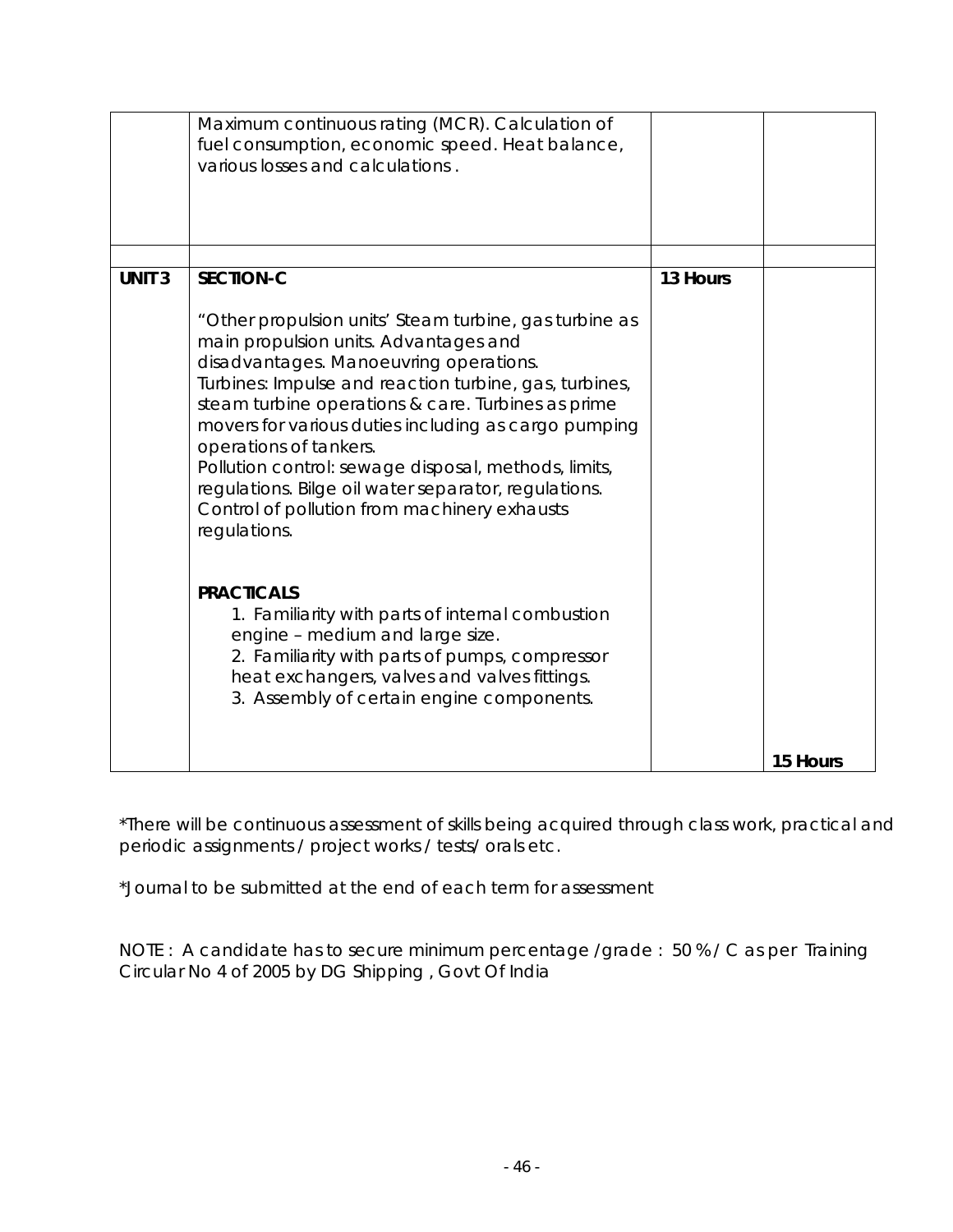# **Reference Books:-**

| Sr. TITLE<br>No.                                                                       | <b>AUTHOR</b>                | <b>PUBLISHER</b>                                                    |
|----------------------------------------------------------------------------------------|------------------------------|---------------------------------------------------------------------|
| 1. Basic Marine Engineering<br>Publications                                            | J.K. Dhar                    | G. Maritime                                                         |
| 2. General Engineering knowledge for<br>Marine Engineers                               | L.Jackson & T. Morton        | <b>Thomas Reed</b><br><b>Publications Ltd</b>                       |
| 3. Reeds Engineering knowledge for<br>Deck officers<br>4. Basic Electro Technology for | W. Embleton and<br>T. Morton | <b>Thomas Reed</b><br><b>Publications Ltd</b><br><b>Thomas Reed</b> |
| Engineers<br>5. Marine Engineering series - Marine                                     | GTH Flanogan                 | <b>Publications Ltd</b>                                             |
|                                                                                        |                              | Heinemann<br>publications limited                                   |
| Professional                                                                           |                              |                                                                     |
| <b>Boilers</b>                                                                         |                              |                                                                     |
| 6. Marine Engineering series - Diesel<br>Professional                                  | <b>Wharton A.S</b>           | Heinemann                                                           |
| Engines                                                                                |                              | <b>Publications Ltd</b>                                             |
| 1. Marine Auxiliary Machinery<br><b>Publications Ltd</b>                               | D.W. Smith                   | <b>Thomas Reed</b>                                                  |
| 2. Marine Electrical Practice<br><b>Publications Ltd</b>                               | G.O. Watson                  | <b>Thomas Reed</b>                                                  |
| 3.Instrumentation & control for engineers<br><b>Publications Ltd</b>                   |                              | <b>Thomas Reed</b>                                                  |
| 4. Fire fighting equipment and its uses on ship<br>Marine engineering volume - I       |                              | <b>Thomas Reed</b><br><b>Publications Ltd</b>                       |
| 5. Principles and practice of marine<br>Diesel engines                                 | D.K. Sanyal                  | <b>Thomas Reed</b><br><b>Publications Ltd</b>                       |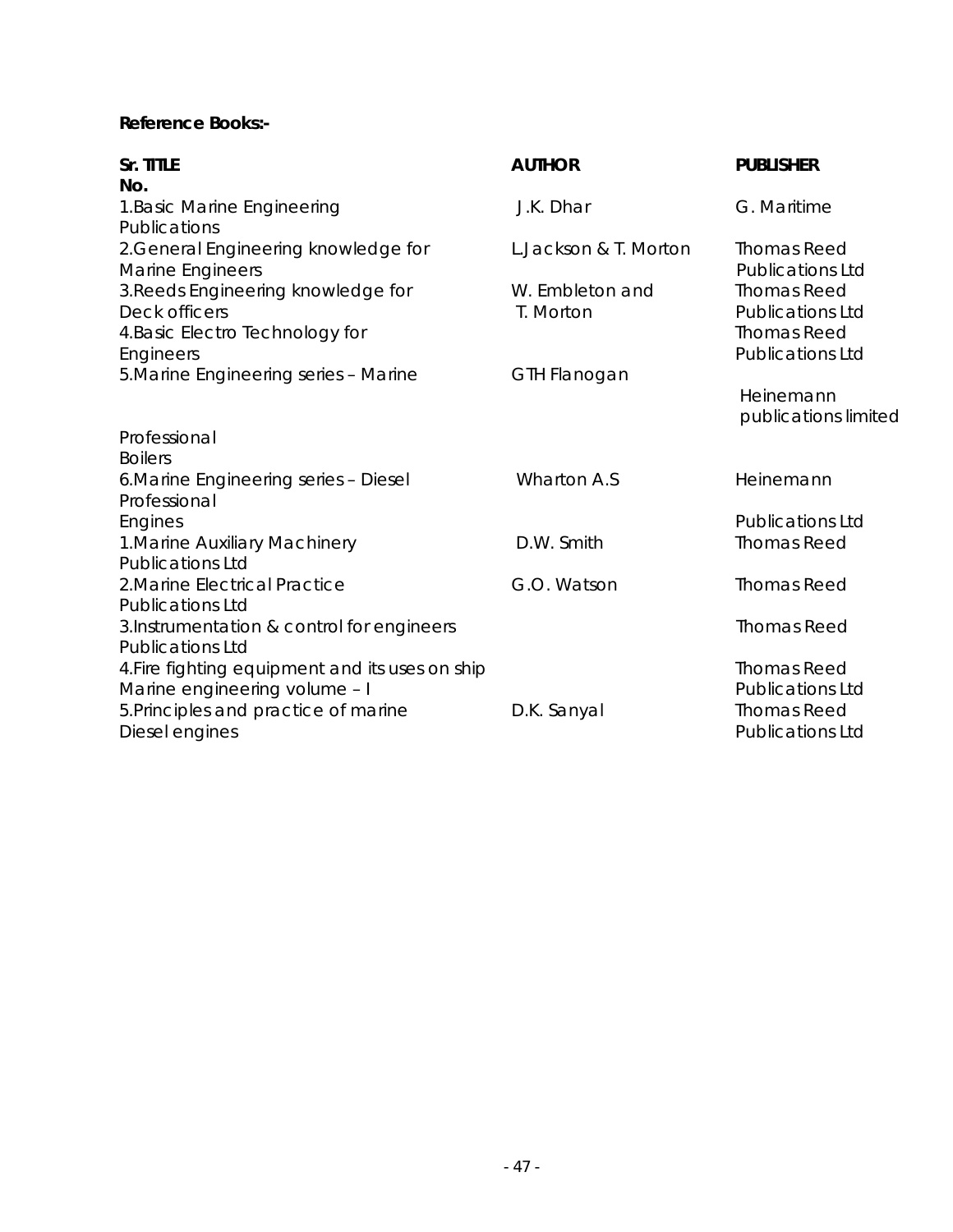#### **Scheme of Examination (Theory) (a) Internal assessment- 40 marks**

| Sr. No. | <b>Evaluation type</b>                                                                                                                                               | <b>Marks</b> |
|---------|----------------------------------------------------------------------------------------------------------------------------------------------------------------------|--------------|
|         | One assignments/ case study/ projects                                                                                                                                | 10           |
|         | One class test (multiple choice questions objective)                                                                                                                 | 20           |
|         | Active participation in routine class instructional<br>deliveries (case studies/ seminars/ presentation)                                                             | 05           |
|         | Overall conduct as a responsible student, manners,<br>skill, in articulation, leadership qualities demonstrated<br>through organizing co-curricular activities, etc. | 05           |
|         | Total                                                                                                                                                                | 40           |

### **(b) Semester end examination (Pattern of Question Paper):- Exam time : 2.5 hrs**

**Theory**

| Semester end exam (Duration 2.5 hrs.) |       |                      |  |
|---------------------------------------|-------|----------------------|--|
| <b>Questions in Examination Paper</b> | Units | <b>Maximum Marks</b> |  |
|                                       |       |                      |  |
|                                       |       |                      |  |
|                                       |       |                      |  |
|                                       |       |                      |  |
|                                       | ota   |                      |  |

**NOTE : A candidate has to secure minimum percentage /grade as per Training Circular No 4 of 2005 by DG Shipping , Govt Of India .** 

### **Conduct of Practical Examination**

#### **(a) Internal assessment- 20 marks**

| Sr. No. | <b>Evaluation type</b> | <b>Marks</b> |
|---------|------------------------|--------------|
|         | <b>Practical Exam</b>  | 40           |
|         | Journal                | 05           |
| 3       | Viva                   | 05           |
|         | Total                  | 50           |